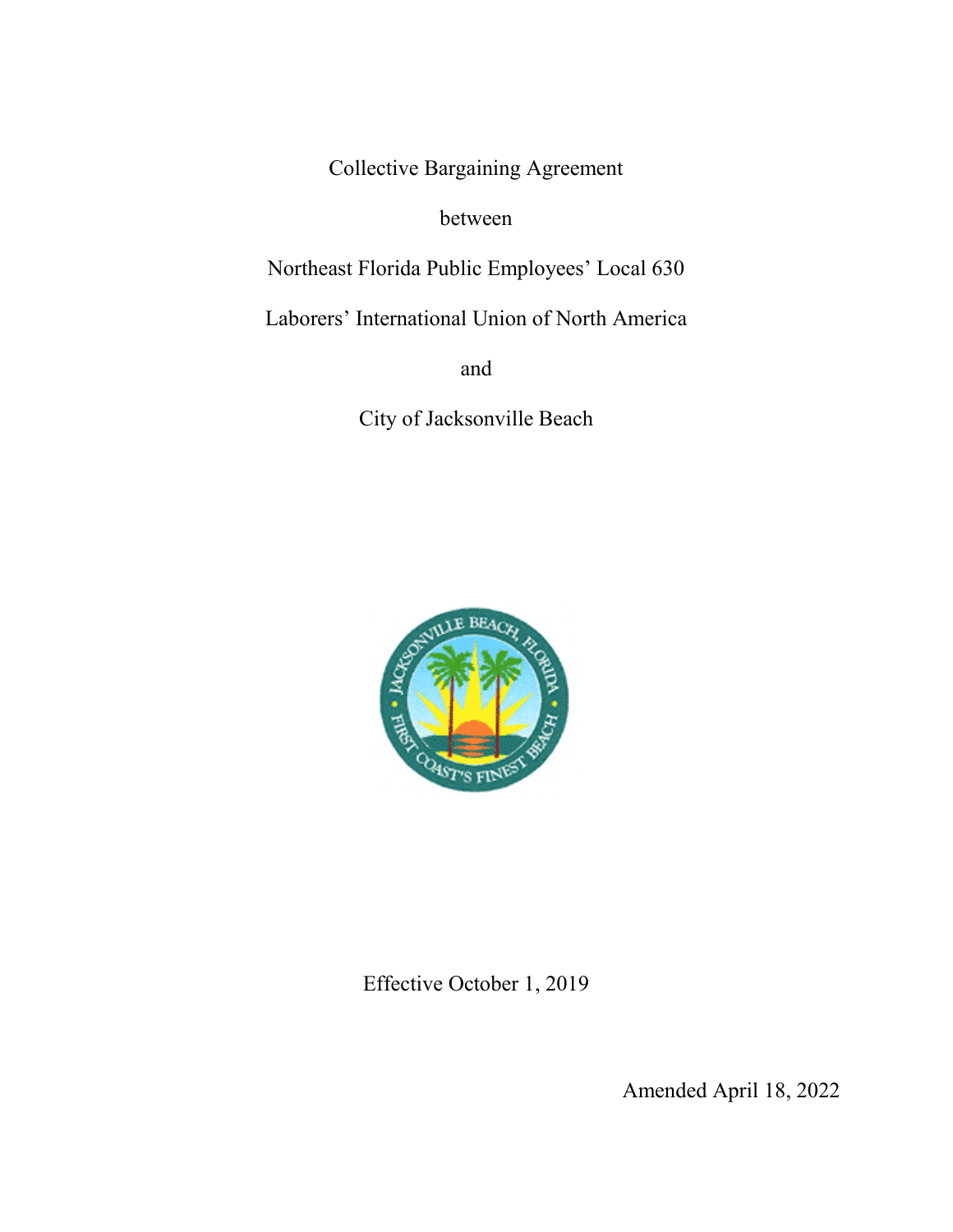#### **PREAMBLE**

This Agreement is entered into as of October 1, 2019, between the City of Jacksonville Beach ("The City") and Northeast Florida Public Employees' Local 630, Laborers' International Union of North America, AFL-CIO-CLC ("LIUNA" or "the Union").

It is the intent and purpose of this Agreement to assure a sound and mutually beneficial working and economic relationship between the parties hereto, to provide an orderly and peaceful means of resolving any misunderstandings or differences which may arise, and to set forth herein basic and full Agreement between the parties concerning the rates of pay, wages, hours of work and other conditions of employment. There are no, and shall be no, individual arrangements contrary to the terms herein provided. Either party hereto shall be entitled to require specific performance of the provisions of this Agreement.

It is understood that the City is engaged in furnishing essential public services which vitally affect the health, safety, comfort and general well-being of the public and both parties hereto recognize the need to promote the interests of the citizens of Jacksonville Beach and the public in general and having at all times available to them services on the most efficient and economical basis that are practically achievable. The City and each member of the bargaining unit agree to use their best efforts to serve the citizens of the City and the public in general, to see that the public is served efficiently and to assure that the services of the City are provided without interruption.

It is contemplated that this Agreement will serve the interests of the public and employees by ensuring that a fair day's work is provided in return for a fair day's pay, providing conditions of employment suitable to maintain a competent work force and maximizing the efficiency and productivity of employees of the City of Jacksonville Beach. It is understood that members of the bargaining unit will at all times be responsive to and make every effort to carry forward the City's legitimate activities and functions and will accept and execute all legitimate instructions and orders given to them.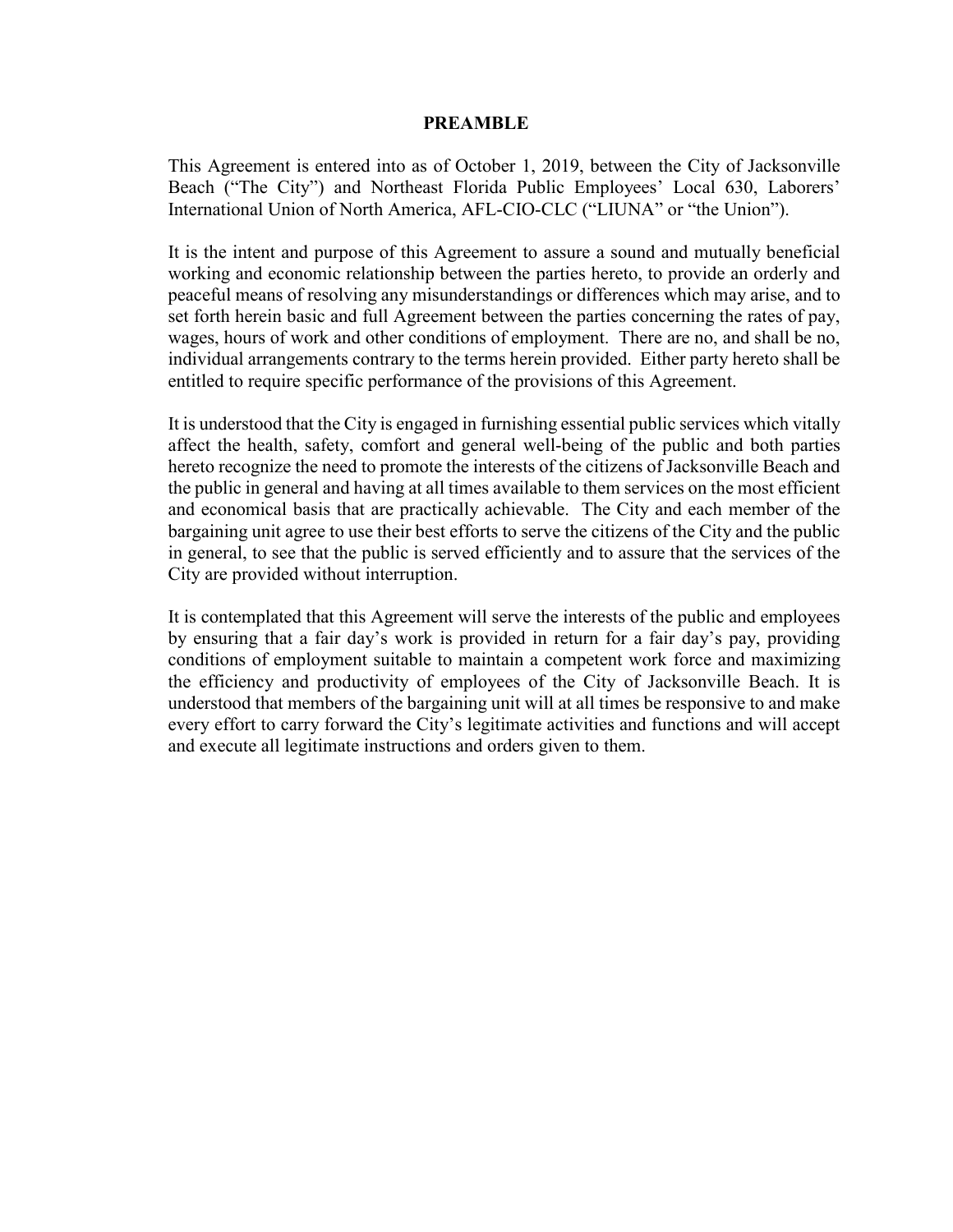#### **TABLE OF CONTENTS**

| <b>ARTICLE</b>    | <b>PAGE</b> |
|-------------------|-------------|
| <b>ARTICLE 1</b>  |             |
| <b>ARTICLE 2</b>  |             |
| <b>ARTICLE 3</b>  |             |
| <b>ARTICLE 4</b>  |             |
| <b>ARTICLE 5</b>  |             |
| <b>ARTICLE 6</b>  |             |
| <b>ARTICLE 7</b>  |             |
| <b>ARTICLE 8</b>  |             |
| <b>ARTICLE 9</b>  |             |
| <b>ARTICLE 10</b> |             |
| <b>ARTICLE 11</b> |             |
| <b>ARTICLE 12</b> |             |
| <b>ARTICLE 13</b> |             |
| <b>ARTICLE 14</b> |             |
| <b>ARTICLE 15</b> |             |
| <b>ARTICLE 16</b> |             |
| <b>ARTICLE 17</b> |             |
| <b>ARTICLE 18</b> |             |
| <b>ARTICLE 19</b> |             |
| <b>ARTICLE 20</b> |             |
| <b>ARTICLE 21</b> |             |
| <b>ARTICLE 22</b> |             |
| <b>ARTICLE 23</b> |             |
| <b>ARTICLE 24</b> |             |
| <b>ARTICLE 25</b> |             |
| <b>ARTICLE 26</b> |             |
| <b>ARTICLE 27</b> |             |
| <b>ARTICLE 28</b> |             |
| <b>ARTICLE 29</b> |             |
| <b>ARTICLE 30</b> |             |
| <b>ARTICLE 31</b> |             |
| <b>ARTICLE 32</b> |             |
| <b>ARTICLE 33</b> |             |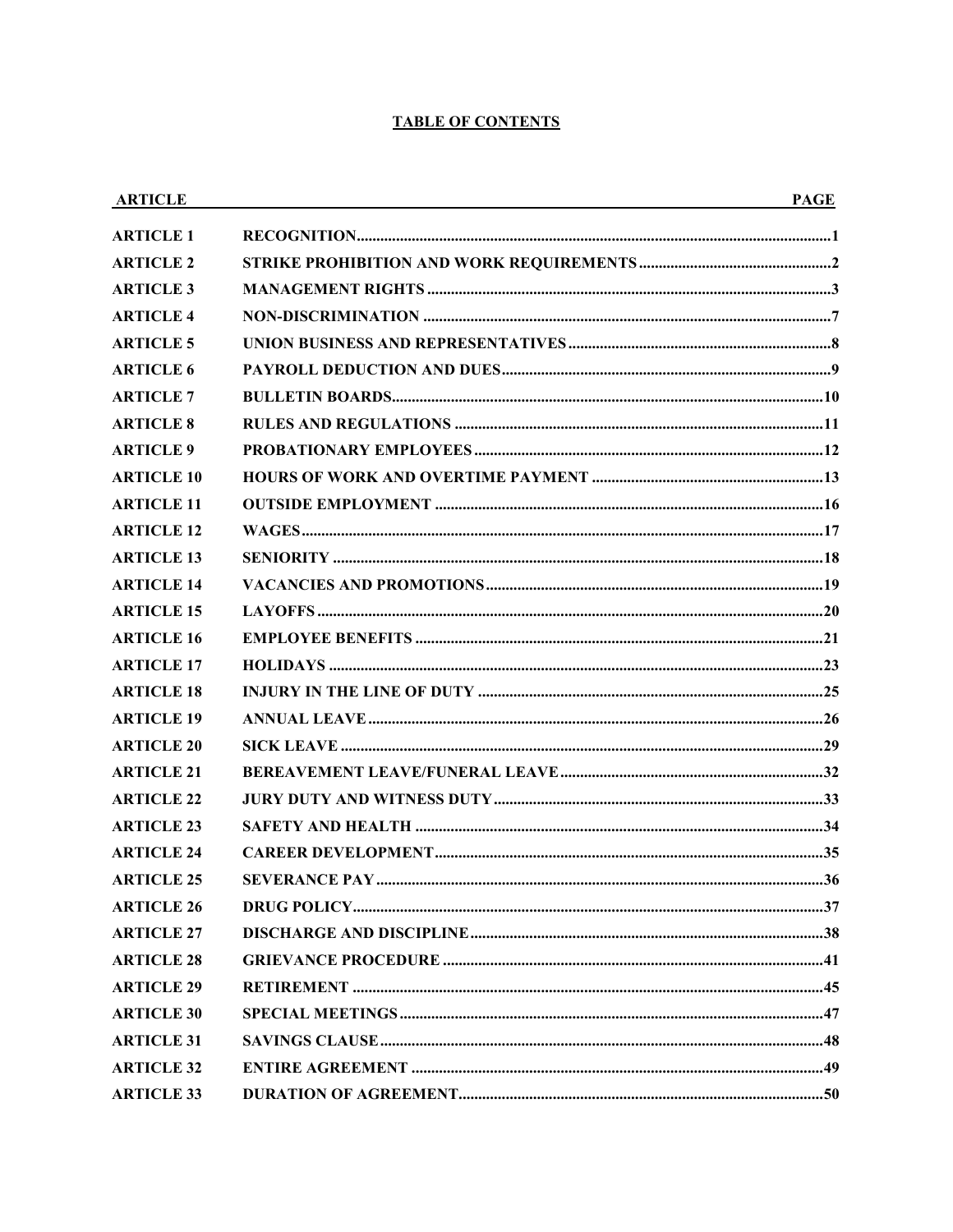#### **TABLE OF CONTENTS**

| <b>APPENDIX</b> | <b>PAGE</b> |
|-----------------|-------------|
|                 |             |
|                 |             |
|                 |             |
|                 |             |
|                 |             |
|                 |             |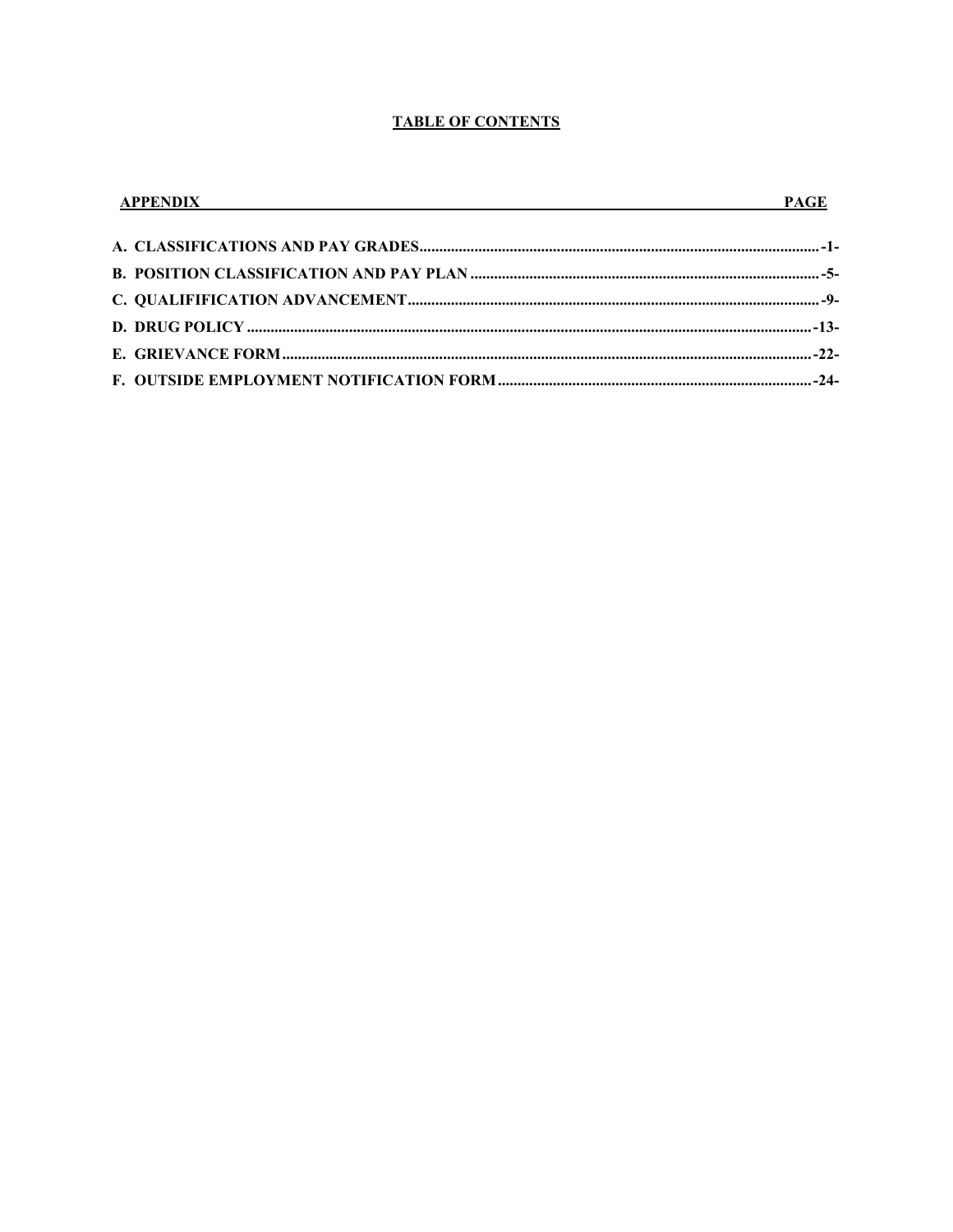# **ARTICLE 1 RECOGNITION**

1.1 The City hereby recognizes the Northeast Florida Public Employees' Local 630 Laborers' International Union of North America, AFL-CIO-CLC as the exclusive representative for purposes of collective bargaining for its employees in the bargaining unit described in the Public Employees Relations Commission Certification Number 1146 issued October 7, 1996.

> INCLUDED: All regular full-time, non-supervisory, unsworn, warehouse, clerical and operational services employees employed by the City of Jacksonville Beach in the following departments: Personnel/Payroll, Finance, Central Services, Planning and Development, Recreation and Parks, Public Works, Electric, Golf Course, City Clerk, Police (See Appendix A).

1.2 It is further understood and agreed that the Union shall designate, in writing, those individuals who may speak on its behalf in any matter between the Union and the City, however, such matters shall include only those matters with which the Union has the authority regarding its membership. Any written notice designating any individual to speak on behalf of the Union shall state the period of time for such designation.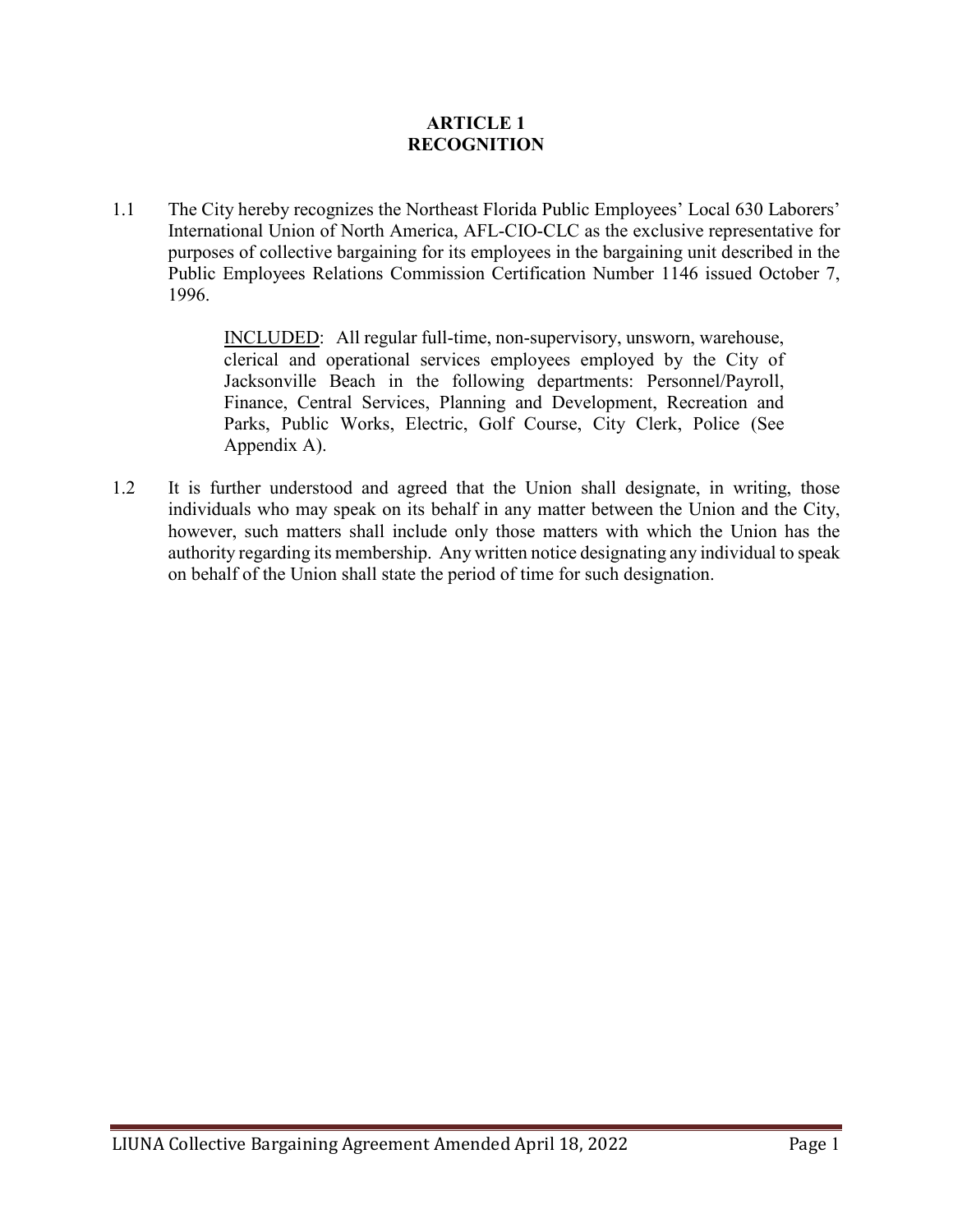#### **ARTICLE 2 STRIKE PROHIBITION AND WORK REQUIREMENTS**

- 2.1 The Union and bargaining unit members shall not, for any reason, authorize, cause, engage in, sanction, or assist in any work stoppage, strike, sympathy strike, slowdown, or other withholding of services.
- 2.2 The Union, its officers, agents, stewards, and other representatives agree that it is their continuing obligation and responsibility to maintain compliance with this Article and the law, including their responsibility to abide by the provisions of this Article and the law by remaining at work during any interruption which may be initiated by others; and including their responsibility in the event of a breach of this Article or the law by other employees, to encourage and direct employees violating this Article or the law to return to work, to disavow the strike publicly, and to provide the City with written notice that the action is not authorized, is in violation of this Agreement and the law, and is not to be honored.
- 2.3 Any and all employees who violate any provision of law prohibiting strikes or this Article may be disciplined, at the discretion of the City Manager, up to and including discharge, and any such action by the City shall not be subject to the grievance and arbitration procedure set forth in this Contract except to determine if a violation of this Article, in fact, occurred.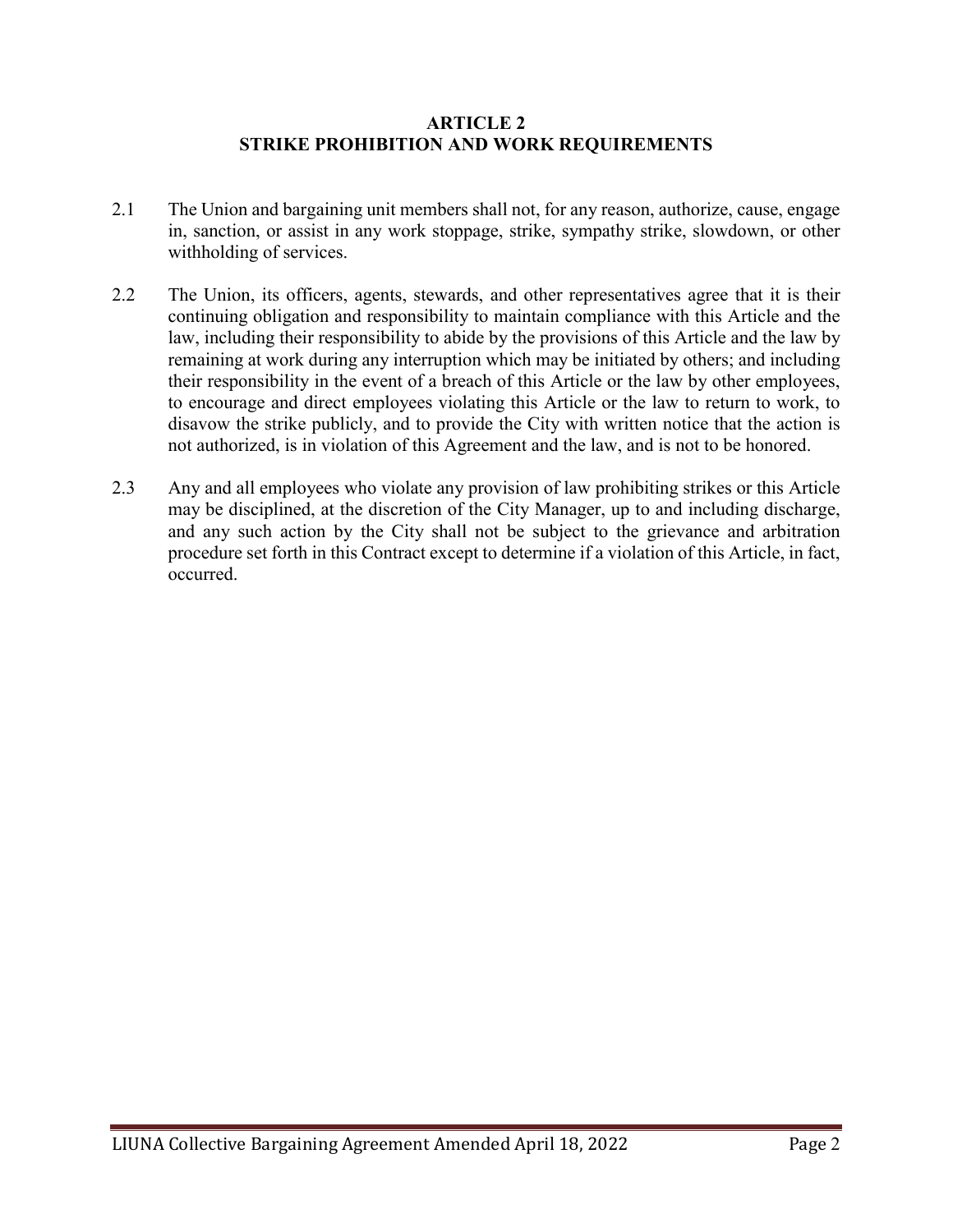# **ARTICLE 3 MANAGEMENT RIGHTS**

- 3.1 The Union recognizes that it is the function of the City management to determine and direct the policies, mode, and method of providing its services.
- 3.2 The City shall continue to exercise the exclusive right to take any action it deems necessary or appropriate in the management of its operation and the direction of its work force. The City expressly reserves all rights, powers, and authority customarily exercised by governmental management, including all inherent, statutory, and common law management rights and functions which the City has not expressly modified or delegated by express provisions of this Agreement. Nothing in this Agreement shall be construed to limit or impair the right of the City to exercise its own discretion in determining whom to employ, or to alter, re-arrange, change, extend, limit or curtail its operations, or any part thereof, unless specifically expressed in this Agreement. The exercise of the described management functions by the City shall not be contrary to the express provisions of the collective bargaining agreement.
- 3.3 Without limiting the provisions of Section 3.2, but in order to clarify some of the more important unilateral rights retained by City management, the City shall have the following unilateral management rights which it may exercise in its sole discretion:
	- (a) To determine the size and composition of the work force, including the number or composition of employees assigned to any particular operation, shift or turn;
	- (b) To determine the number or type of equipment, vehicles, materials, and supplies to be used, operated, or distributed;
	- (c) To hire, re-hire, promote, lay-off and recall employees;
	- (d) To reprimand, suspend, demote, discharge, or otherwise discipline employees for proper and just cause;
	- (e) To maintain and improve the efficiency of employees;
	- (f) To determine job content and minimum qualifications for job classifications and the amount and type of work;
	- (g) To engage in experimental and developmental projects;
	- (h) To establish new jobs, abolish or change existing jobs, and to increase or decrease the number of jobs or employees;
	- (i) To determine the assignment of work, and to schedule the hours and days to be worked on each job and each shift;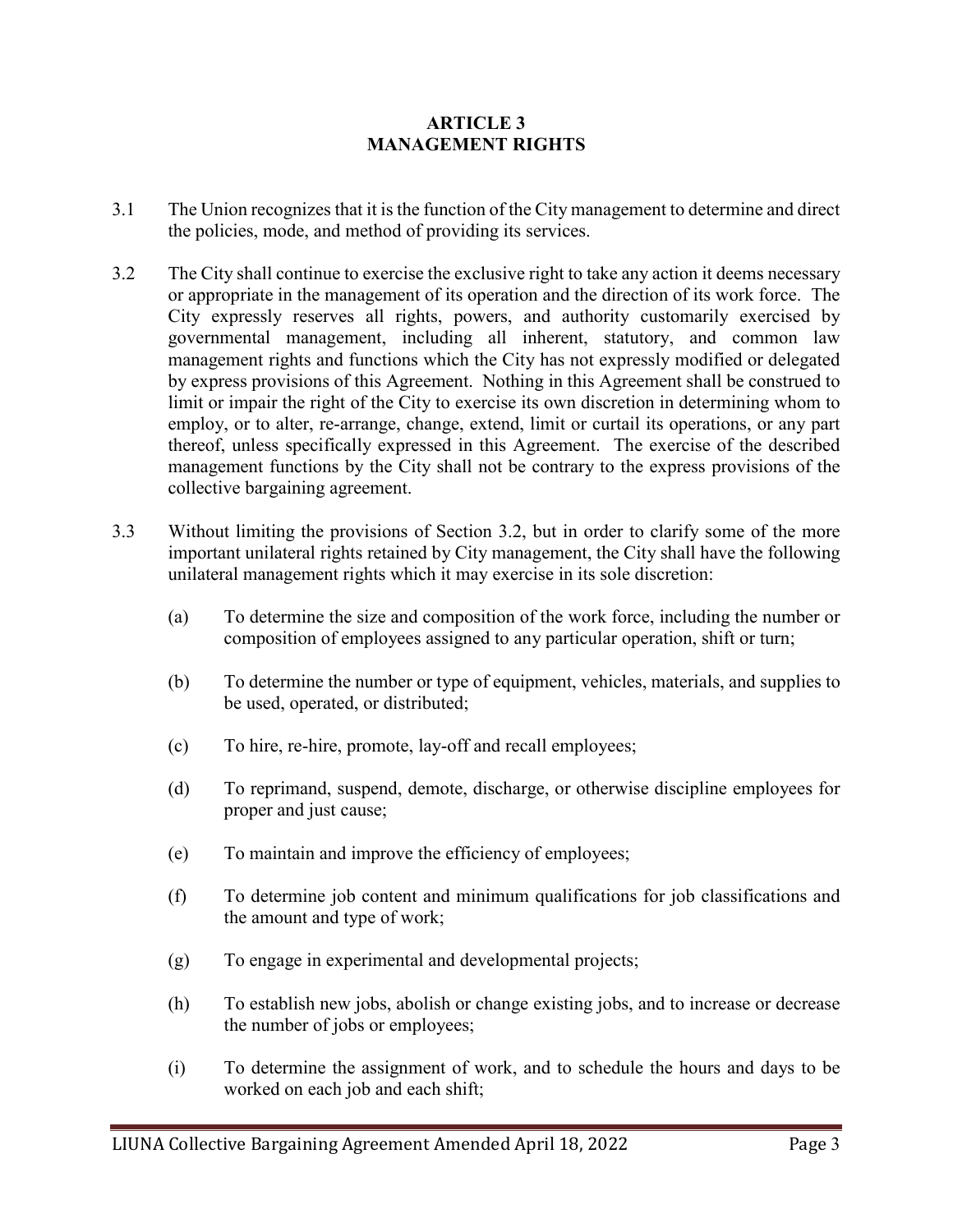- (j) To require employees to work overtime;
- (k) To assign or reassign shifts, create, abolish or alter shifts, and rotate shifts;
- (l) To discontinue, temporarily or permanently, in whole or in part any of its operations and to transfer, or assign all or any part of its operations or any part thereto to new facilities;
- (m) To contract and/or subcontract, discontinue or otherwise dispose of or transfer any or all work operation or services or part thereof performed by any employee.
- (n) To make time studies of workloads, job assignments, methods of operation and efficiency from time to time and to make changes based on said studies;
- (o) To expand, reduce, alter, combine, transfer, assign, cease, or create any job, job classification, department or operation for any purpose;
- (p) To determine the location, method, means and personnel by which operations are to be conducted, including the right to contract and sub-contract existing and future work;
- (q) To control and regulate or discontinue the use of supplies, equipment, vehicles, and other property or services used, owned, possessed or leased by the City;
- (r) To make, maintain, change, enforce or rescind policies, procedures, rules of conduct, orders, practices, and other operational procedures, policies and guides not inconsistent with this Agreement, including the right to alter or vary existing or past practices as the City may determine to be necessary for the orderly and efficient operations, subject only to such restrictions governing the exercise of these rights as are expressly and specifically provided in this Agreement;
- (s) To establish the standards of conduct and work of employees, establish or change operational or performance standards, and to determine the services to be provided by the City;
- (t) To make or change rules, policies and practices, including those matters affecting the efficiency, safety and discipline, not in direct conflict with the provisions of this Agreement;
- (u) To introduce new, different or improved methods, means and processes of conducting any business of the City, transportation, maintenance, service and operation;
- (v) To determine the qualifications for and select its supervisory, clerical, professional, part-time, temporary, contract and management employees;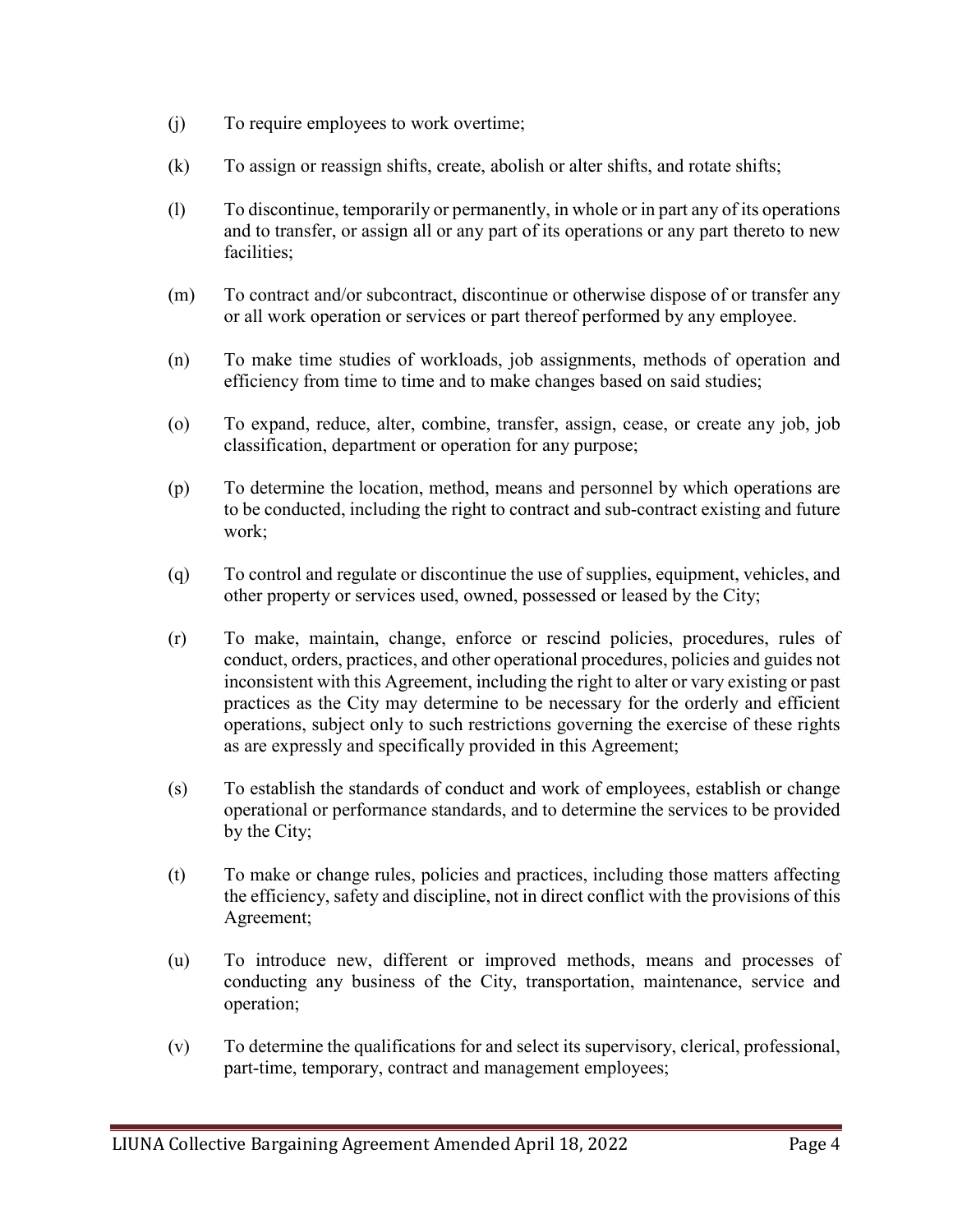- (w) To determine the work to be performed during the employee's regular work day or shift and require that all work be performed in a safe, efficient, acceptable and professional manner;
- (x) To require employees to submit to a medical examination provided the City will bear the cost of such examination or test so long as the examination or test is not required as a result of the employees' illness or injury or required for the employees return to work.
- 3.4 The City shall, in its sole discretion, schedule the work period, work week, duty periods, duty schedules and duty cycles of all employees in the bargaining unit. The City has the sole discretion to schedule and/or assign hours of work.
- 3.5 Any and all aspects of wages, hours, and working conditions, which are not specifically covered by this Agreement, may be initiated, instituted, continued, discontinued, or modified.
- 3.6 The City's failure to exercise any function or right hereby reserved to it, or its exercising any function or right in a particular way, shall not be deemed a waiver of its right to exercise such function or right, nor preclude the City from exercising the same in some other way not in conflict with the express provisions of this Agreement.
- 3.7 There shall be inalienable and complete regard for the rights, responsibilities and prerogatives of city management under this Agreement. This Agreement shall be so construed that there shall be no diminution or interference with such rights, responsibilities or prerogatives, except as expressly modified or limited by this Agreement.
- 3.8 The City Council, subject to state law, has the sole authority to determine the purpose and mission of the City and the amount and allocation of the budget.
- 3.9 If, in the sole discretion of the City Manager, it is determined that civil emergency conditions exist, including, but not limited to riots, civil disorders, hurricanes or other weather conditions, or similar catastrophes, the provisions of this Agreement may be suspended during the time of the declared emergency, provided that wage rates and monetary fringe benefits shall not be suspended.
- 3.10 It is agreed that job descriptions are not always comprehensive. Employees at the discretion of the City may be required to perform duties not within their specific job descriptions. It is also understood that to remain competitive job descriptions may be changed, altered, modified or eliminated as determined at the City's discretion. If any job description is changed, altered, modified or eliminated, the City will advise the Union prior to such change, alteration, modification or elimination.
- 3.11 Delivery of the City's services in the most efficient, effective, and courteous manner is of paramount importance.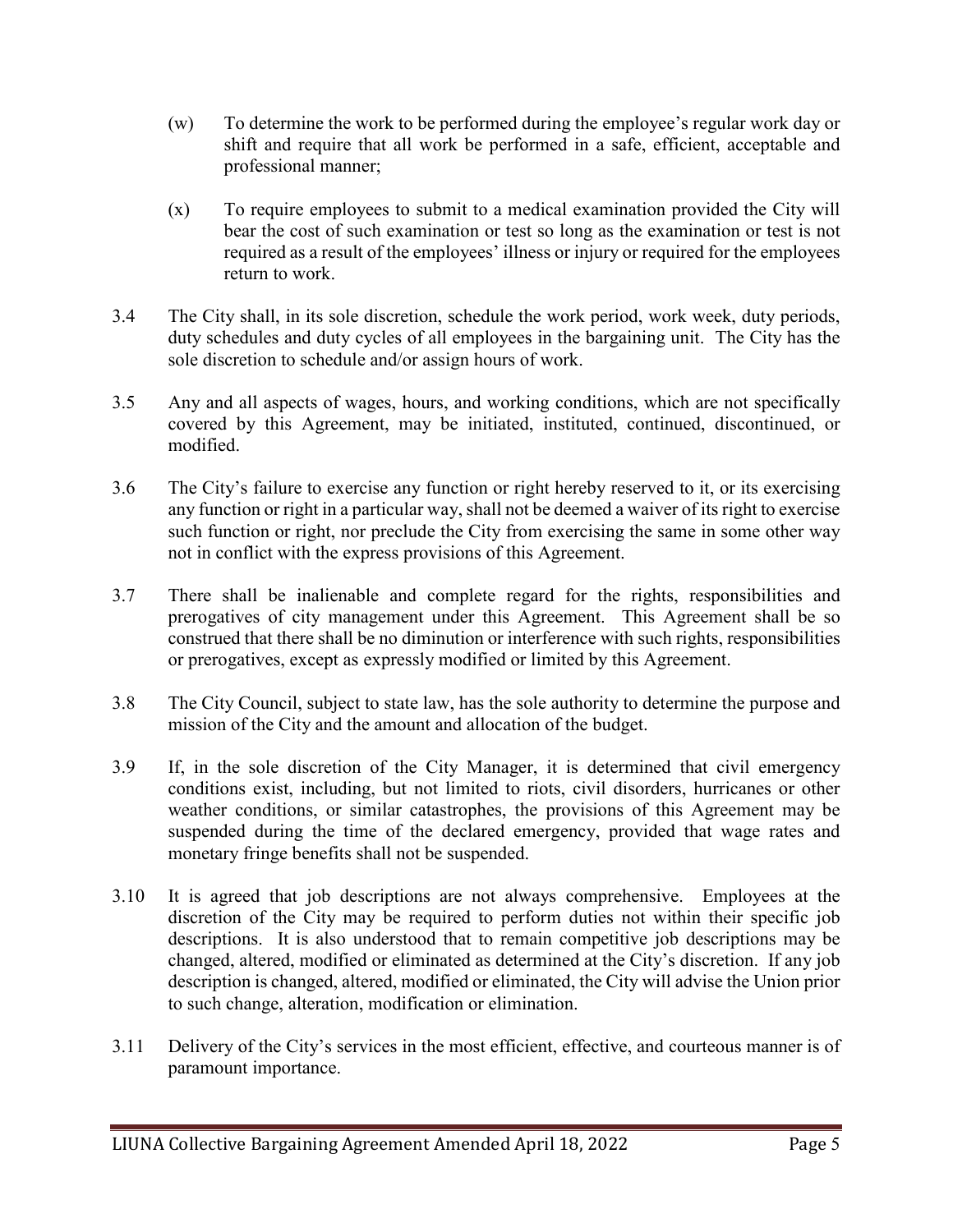3.12 Should the City exercise its management right and decide to contract out existing or future bargaining unit work, the City agrees to notify the Union of its decision no less than fourteen (14) calendar days prior to the implementation of the decision and to meet with the Union upon request. However, such obligation to meet with the Union shall not affect the City's right to implement said decision free from any bargaining obligation.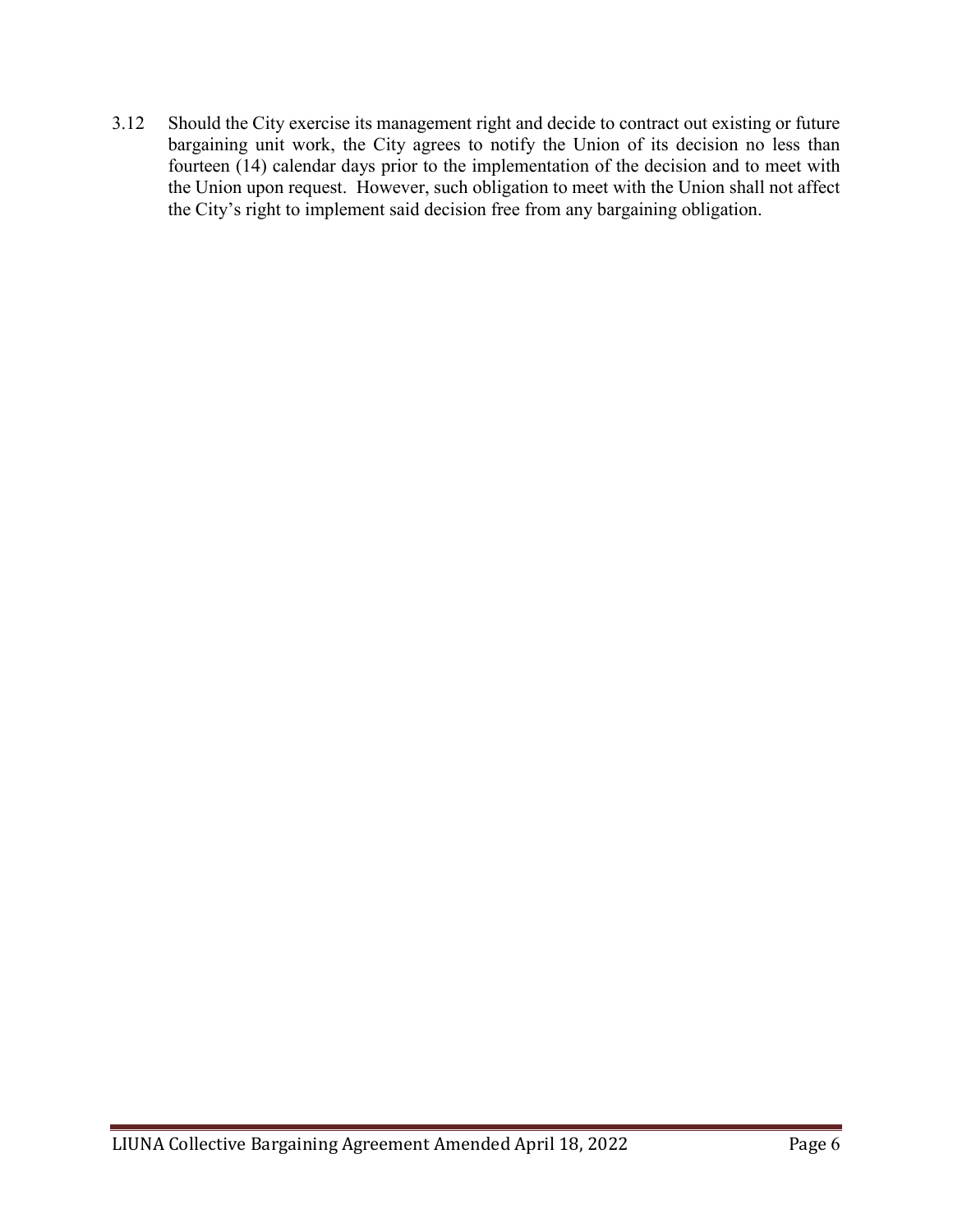### **ARTICLE 4 NON-DISCRIMINATION**

4.1 There shall be no discrimination against any employee by reason of the employee's race, national origin, religion, color, creed, sex, age, disability, Union membership or nonmembership. The City and the Union affirm their joint opposition to any discriminatory practices in connection with employment, Union membership, promotion or training; and agree that the public interest requires employees to perform their duties to the best of their abilities.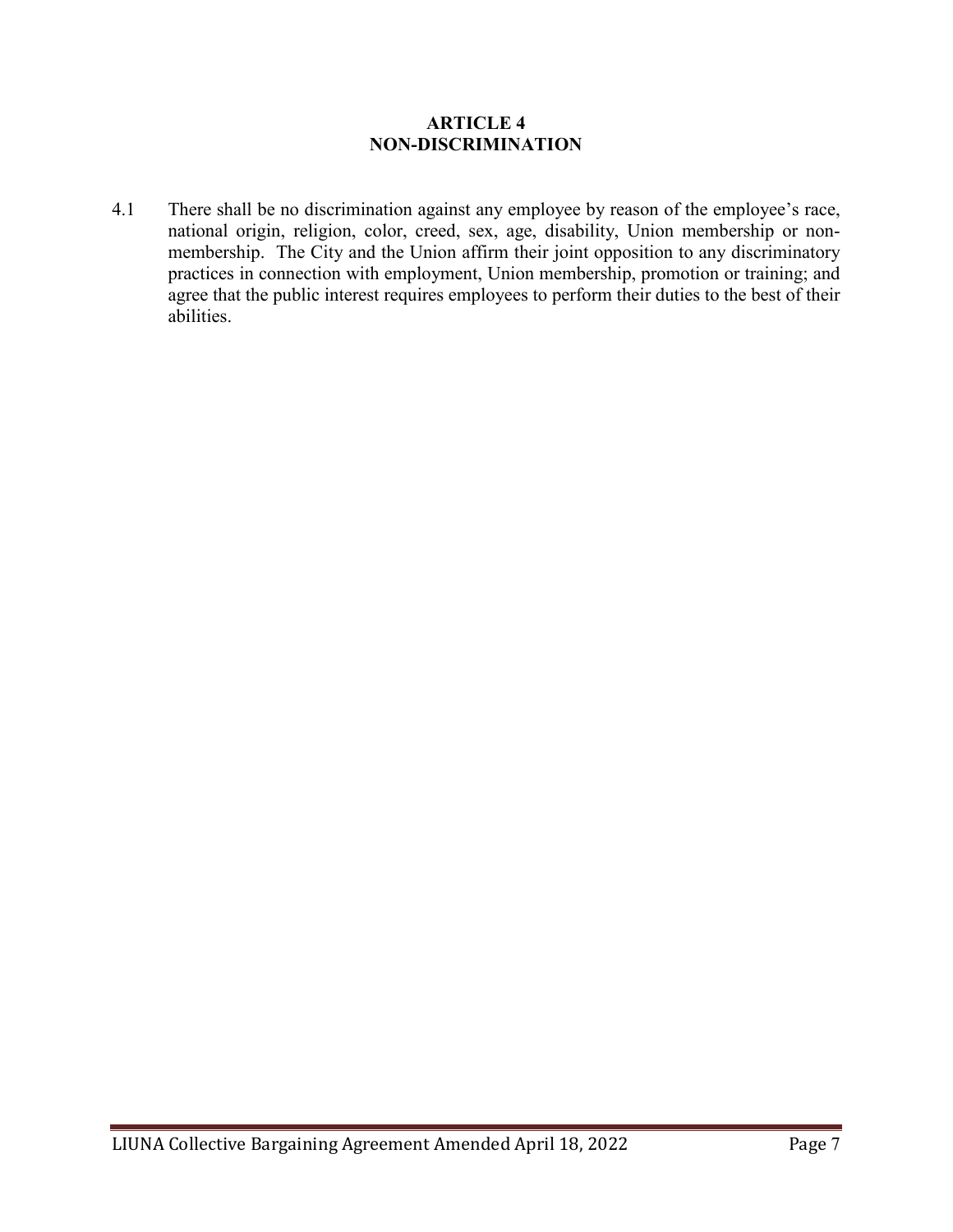### **ARTICLE 5 UNION BUSINESS AND REPRESENTATIVES**

- 5.1 The City will consider, on an individual basis, any request from Union representatives for time off to engage in Union business or activities, with the understanding that the needs of the City come first. Time off granted for such purposes shall be without pay unless otherwise authorized by the City Manager, the Director of Human Resources, or their designee. Any decision whether to grant a request for time off to engage in Union business or activities shall be final and shall not be subject to the grievance procedure set forth in this Agreement.
- 5.2 To preserve the delivery of services and in accordance with Section 447.509, Fla. Stat., the Union, its members, agents, representatives, or any persons acting on its behalf are prohibited from the following acts: soliciting public employees during working hours of any employee who is involved in the solicitation; distributing literature during working hours in areas where the actual work of public employees is performed, such as offices, police station, jobsite and any such similar public installation. The Union further agrees that there shall be no signing or organizational activity, collection of dues, fees or assessments, meetings or other Union business activity on City time at any time unless specifically authorized by the City. Any violation of the above-stated provision may result in disciplinary action.
- 5.3 A written list of the Union Stewards shall be furnished to the Director of Human Resources immediately upon their designation. The Director of Human Resources shall be notified promptly, in writing, of any changes of said representatives. Union stewards shall be employees of the City.
- 5.4 All employees, regardless of Union affiliation or status, are subject to all City rules and regulations pertaining to the conduct of City employees unless specifically exempted by provisions of this Agreement.
- 5.5 The parties agree that each will cooperate with the other in reducing to a minimum the actual time spent by Union representatives in investigating, presenting, and adjusting grievances or disputes.
- 5.6 At the discretion of the City, the Business Manager of the Union may, with prior authorization by the City Manager, the Director of Human Resources, or their designee, be admitted to City property to meet with employees.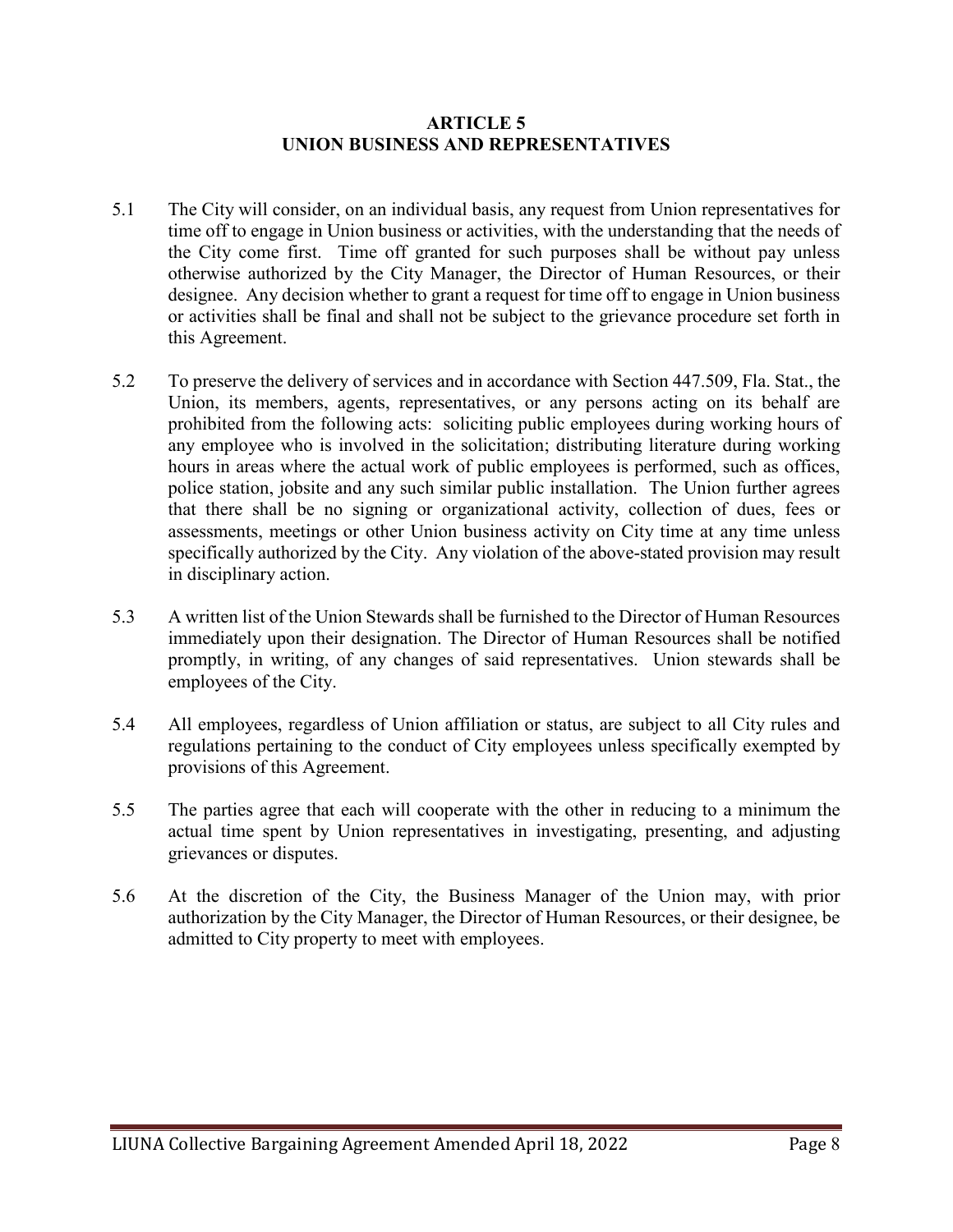### **ARTICLE 6 PAYROLL DEDUCTION AND DUES**

- 6.1 The City agrees to deduct once each pay period the Union dues of those employees who individually and voluntarily certify in writing on a prescribed Dues Permit Form (Appendix "B") that they authorize such deductions. The Union shall notify the City of the amount of dues to be deducted, and shall so certify. Any changes in the amount of Union dues would be effective in time reasonable not to exceed two (2) weeks to allow the City to make the necessary technical and administrative payroll changes and program adjustments.
- 6.2 It is understood and agreed that the City shall assess a charge of NINETEEN DOLLARS AND 78/100 (\$19.78) per month to the Union for services performed in withholding dues and remittance to the Union. The City shall remit once each month, monies collected and a list of employees paying dues to the Union by the fifteenth (15th) day of the following month. Remittance is complete when placed in the U.S. Mail, postage prepaid. The City remittance will be deemed correct if the Union does not give written notice to the City within fourteen (14) calendar days of a remittance receipt of its belief with reasons stated therefore, that the remittance is incorrect.
- 6.3 In consideration of the City's agreement of the check-off of Union dues in accordance with the foregoing provisions, the Union will hold harmless and indemnify the City against any and all liability claims of any kind which the City may incur or sustain as a result of any deduction for union dues.
- 6.4 Any employee may withdraw from membership in the Union and may withdraw authorization for deduction, at any time upon written notice to the City and the Union. Upon receipt of such notification, the City shall terminate dues deduction as soon as practical and shall notify the Union that the dues deduction was terminated at the direction of the employee.
- 6.5 The Union also agrees to reimburse the City for the cost of any change in the amount or manner of deducting dues at the rate of TWENTY EIGHT DOLLARS AND 43/100 (\$28.43) per change for the total membership. The check to cover the cost for the change shall accompany the letter notifying the City of the change. The City is not required to implement the change until receipt of the check for the cost of the change.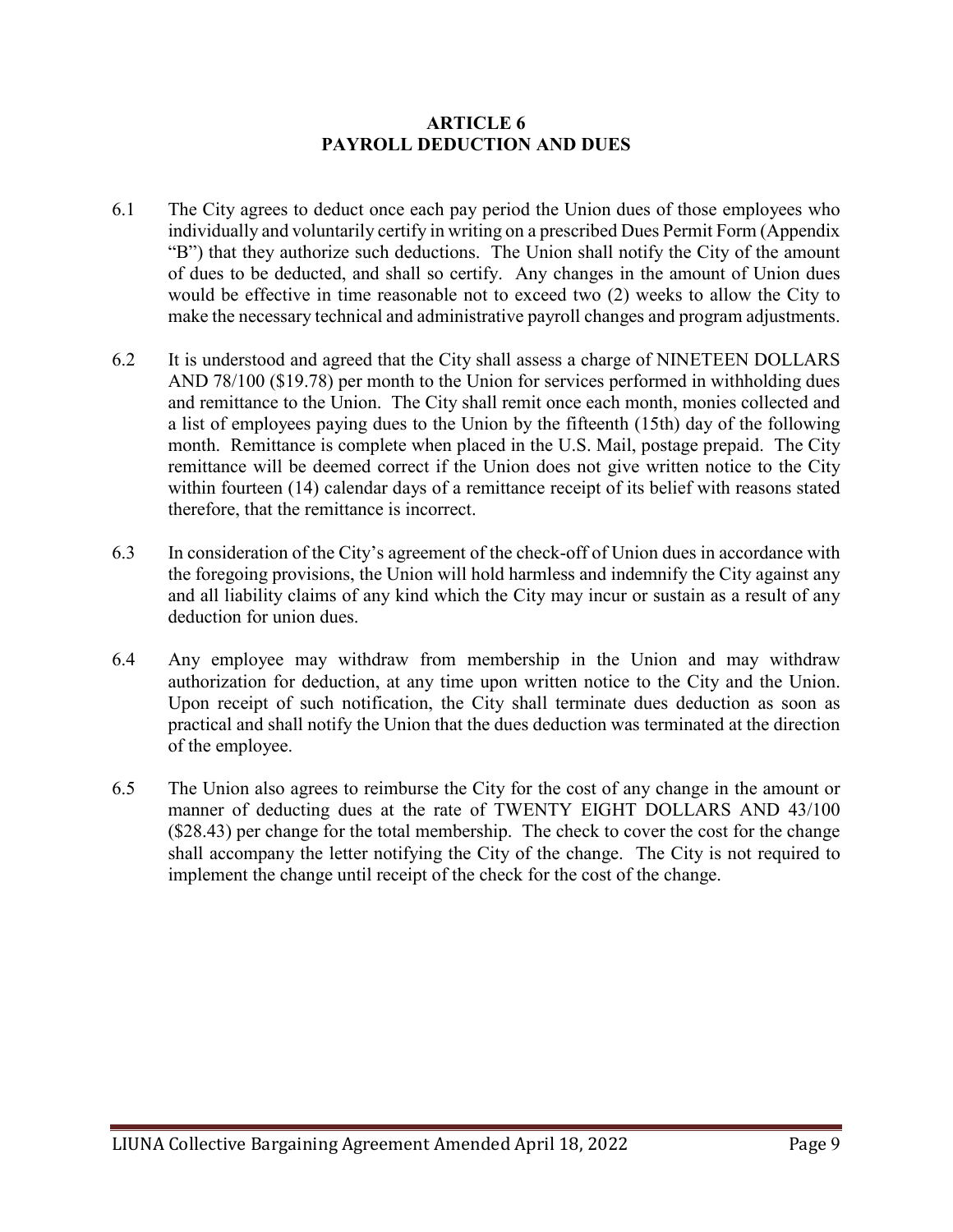### **ARTICLE 7 BULLETIN BOARDS**

- 7.1 The Union shall be provided partial use of bulletin boards, as mutually agreed to by both parties, currently in place at employee work sites. In lieu of placing material on current bulletin boards, and with the approval of the City Manager or his/her designee, the Union may provide bulletin boards, of standard size, not to exceed 36" by 36", in keeping with the decor of the locations, at or near the locations of bulletin boards currently in place at employee work sites.
- 7.2 The Union agrees that it shall use the space on the bulletin boards referenced above only for the following purposes:

Notices of Union meetings and elections Union election results Reports of Union Committees Recreational and social affairs of the Union Rulings and Policies of the Union Notices of public bodies

- 7.3 All Union materials placed on bulletin boards shall be signed by a Union Officer and copies of any materials to be posted shall be forwarded to the City Manager or the Director of Human Resources prior to the posting. Upon request, the Union may also obtain preapproval from the City Manager for posting a particular type of standard form document, for example, meeting notices, union privileges brochure, union membership card, or list of stewards.
- 7.4 No material shall be posted which contains anything political or controversial, or anything adversely reflecting upon the City of Jacksonville Beach, its independent agencies, or its employees as determined by the City Manager or his/her designee. Any violation of this Article as determined by the City Manager or his/her designee will result in the immediate suspension of this Article, the immediate removal of all Bulletin Board privileges and disciplinary action against employees involved.
- 7.5 Decisions by the City pursuant to this Article are not subject to the grievance procedure.
- 7.6 Alleged misuse of the bulletin boards will be a matter for a special meeting or conference between the proper official of the Union and the City.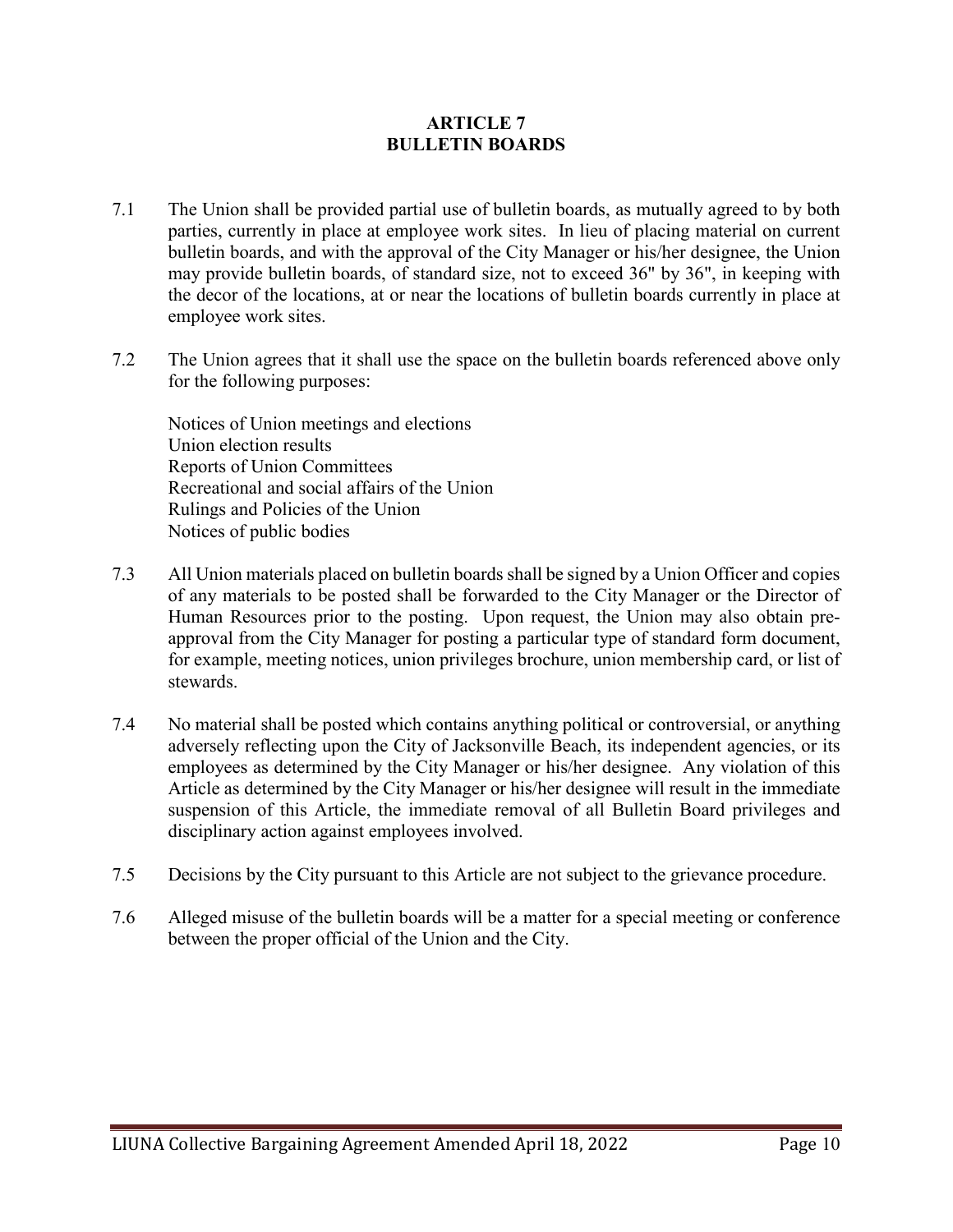### **ARTICLE 8 RULES AND REGULATIONS**

- 8.1 All rules, regulations, general orders and standard operating procedures affecting the City and/or its employees in effect on the effective date of this Agreement shall remain in full force and effect if not specifically in conflict with any Article or Section of this Agreement.
- 8.2 Authority to change, modify or delete such rules, regulations, policies or procedures, rests with the City. The City will send any such changes to the Union.
- 8.3 If a change in rules or regulations has an impact on the wages, hours, terms or conditions of employment of employees in the bargaining unit, the union may notify the City, identify the impact and request bargaining concerning such impact.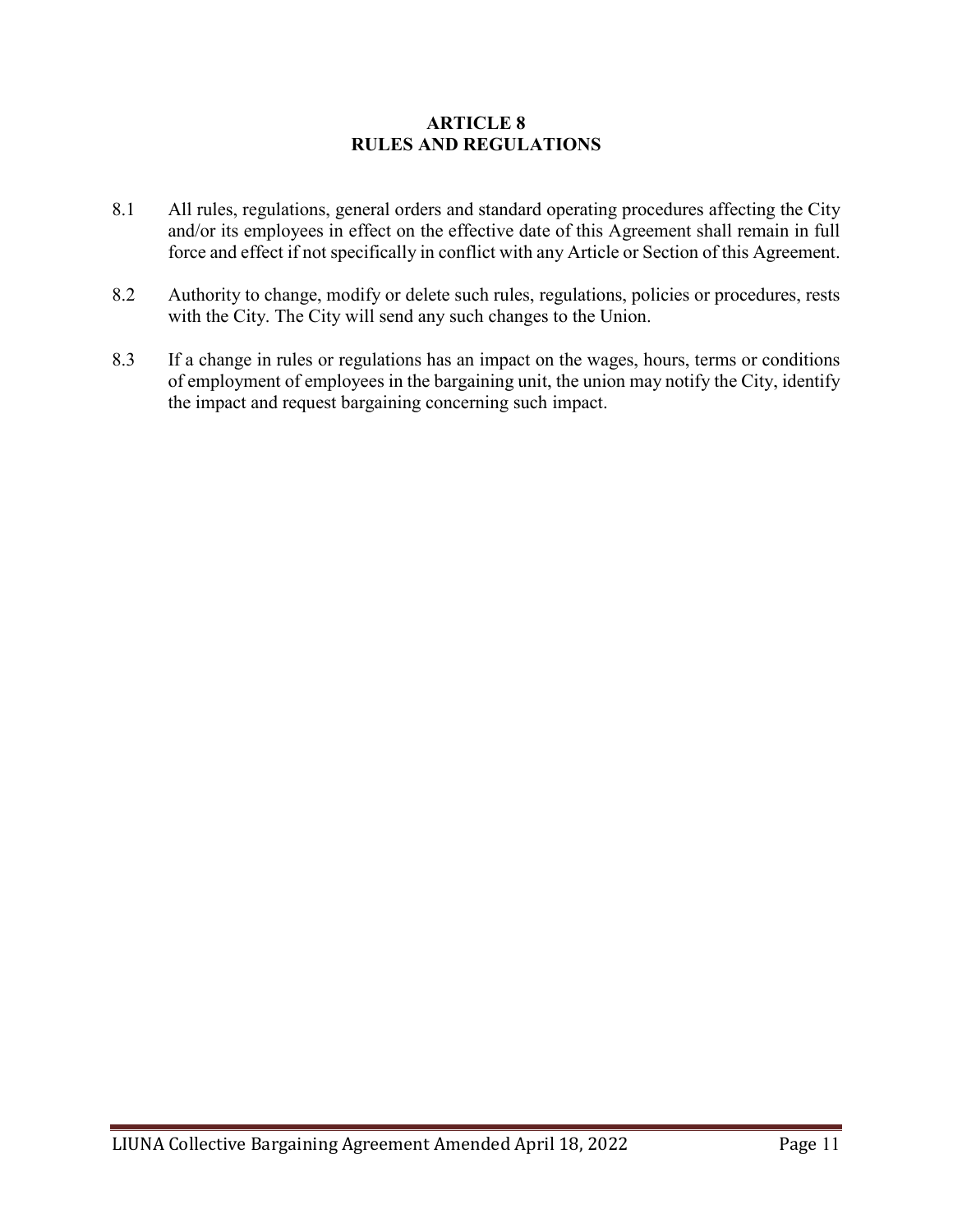### **ARTICLE 9 PROBATIONARY EMPLOYEES**

- 9.1 All employees shall be classified as probationary employees upon employment during the first six months of service. An employee is considered to be a probationary employee until successful completion of the first six months of service. If an employee is absent from a scheduled shift during the first six months of employment, the probationary period will automatically be extended for a period of time equal to all periods of absence during probation. The probationary period may also be extended in increments of no more than 90 days for a period not to exceed eighteen (18) months at the discretion of the City.
- 9.2 Any employee classified as a probationary employee as defined above may be disciplined or discharged, with or without cause, and without recourse to the grievance procedure and shall be considered an "at will" employee. Any disciplinary action taken against any probationary employee, including any discharge or any decision concerning the employment, continued employment, or termination of employment of any probationary employee shall not be subject to the grievance procedure set forth in this Agreement.
- 9.3 All employment decisions concerning any probationary employee shall be left to the sole and exclusive discretion of the City Manager, and any such decisions may not be the subject of a grievance pursuant to the grievance procedure contained in this Agreement.
- 9.4 Provisions in this Agreement concerning seniority shall not apply to probationary employees; rather, seniority shall date back to the time of hire after an employee has successfully completed his or her probationary period.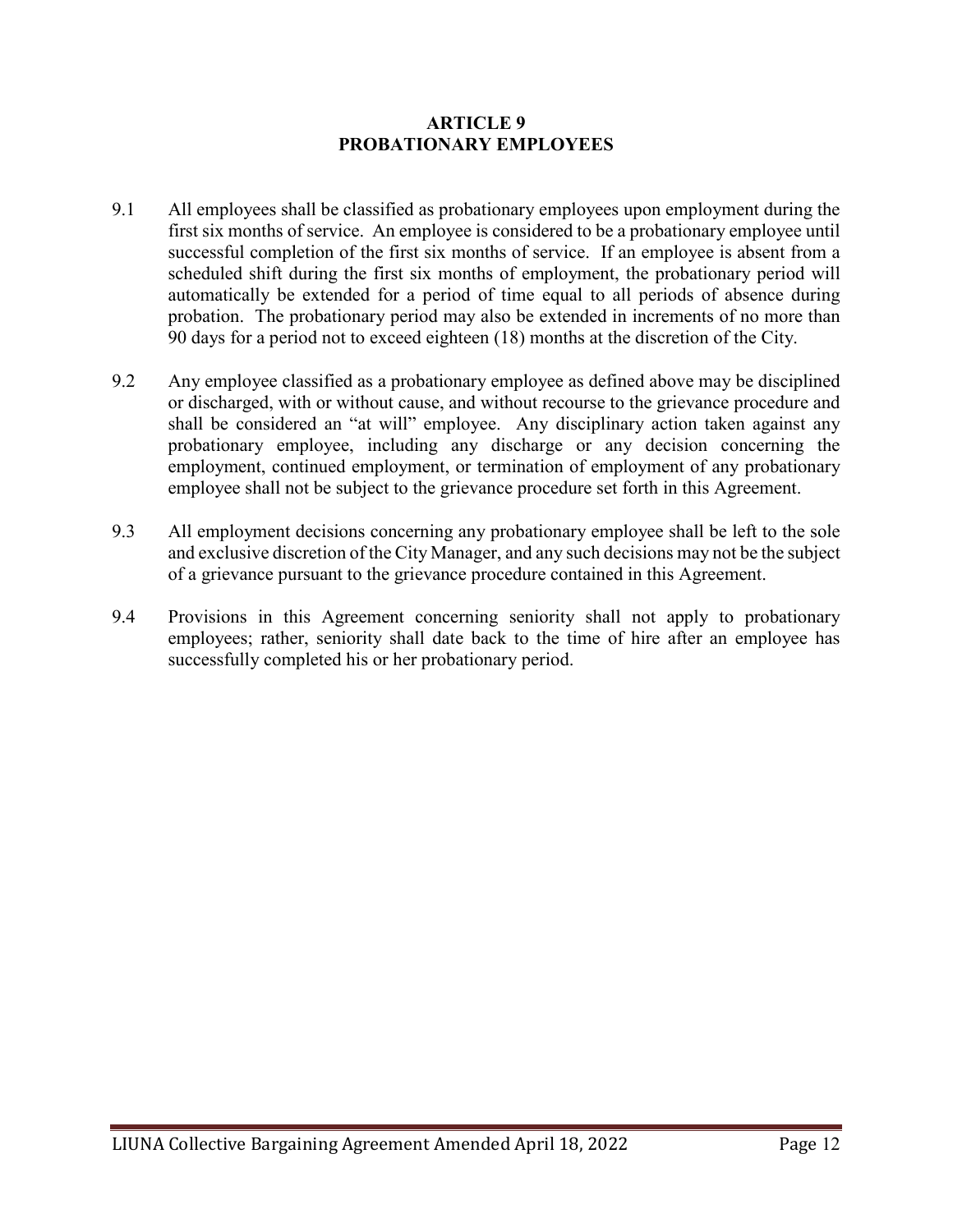### **ARTICLE 10 HOURS OF WORK AND OVERTIME PAYMENT**

- 10.1 The purpose of this article is to define hours of work and computation of overtime.
	- (a) The standard work week shall consist of seven (7) consecutive twenty-four (24) hour periods. The day of the week the period ends and begins shall be determined by the City based upon legitimate business needs. All employees shall be required to report to work on time, shall not leave the job early without proper authorization and shall perform their assigned duties.
	- (b) Compensation for overtime will be in the form of cash payment, unless compensatory time or flex time (allowing an employee off, hour for hour, during the same workweek when the employee works beyond the regular scheduled hours to keep the employee's hours near, at or below 40 for the week) is mutually agreeable to the employee and the department director or his designee. Employees may, upon mutual agreement with the City, accrue up to forty (40) hours of compensatory time. Once this amount of compensatory time is reached, compensation for additional overtime hours worked will be in the form of cash payment. Compensatory time shall be earned at the rate of one and one-half hour for every overtime hour worked. Compensatory time shall be paid at the employees' regular straight time hourly rate. The City may at any time pay an employee for their accrued compensatory time. Accrued compensatory time may be taken in the same manner as vacation leave. Flex time, which has been approved by the Department Director, must be utilized within the same workweek in which the extra hours were worked, and the number of hours the employee will be allowed to take off as flex time must be mutually agreeable to the employee and department director.
- 10.2 Overtime shall be paid at the rate of one and one-half  $(1 \frac{1}{2})$  times the regular rate of pay for any hours worked over forty (40) in any City established workweek for which overtime compensation has not previously been paid. All overtime must be approved by the supervisor. There shall be no duplication of premium payments and no claims that provide for "overtime on overtime or compensatory time." (no pyramiding of overtime) Additional, supplemental and standby pays shall be paid in a lump sum per pay period (in a prorated amount), and included in the calculation of the additional 1/2 time rate for overtime hours worked. Employees shall not be required to repay any overpayments received through the effective date of this Agreement.
- 10.3 The work and rest days of employees shall be scheduled consecutively where possible.
- 10.4 The authority to change work schedules rests with the City. The City will give employees at least three calendar days' notice before changing an employee's regular work schedule when possible.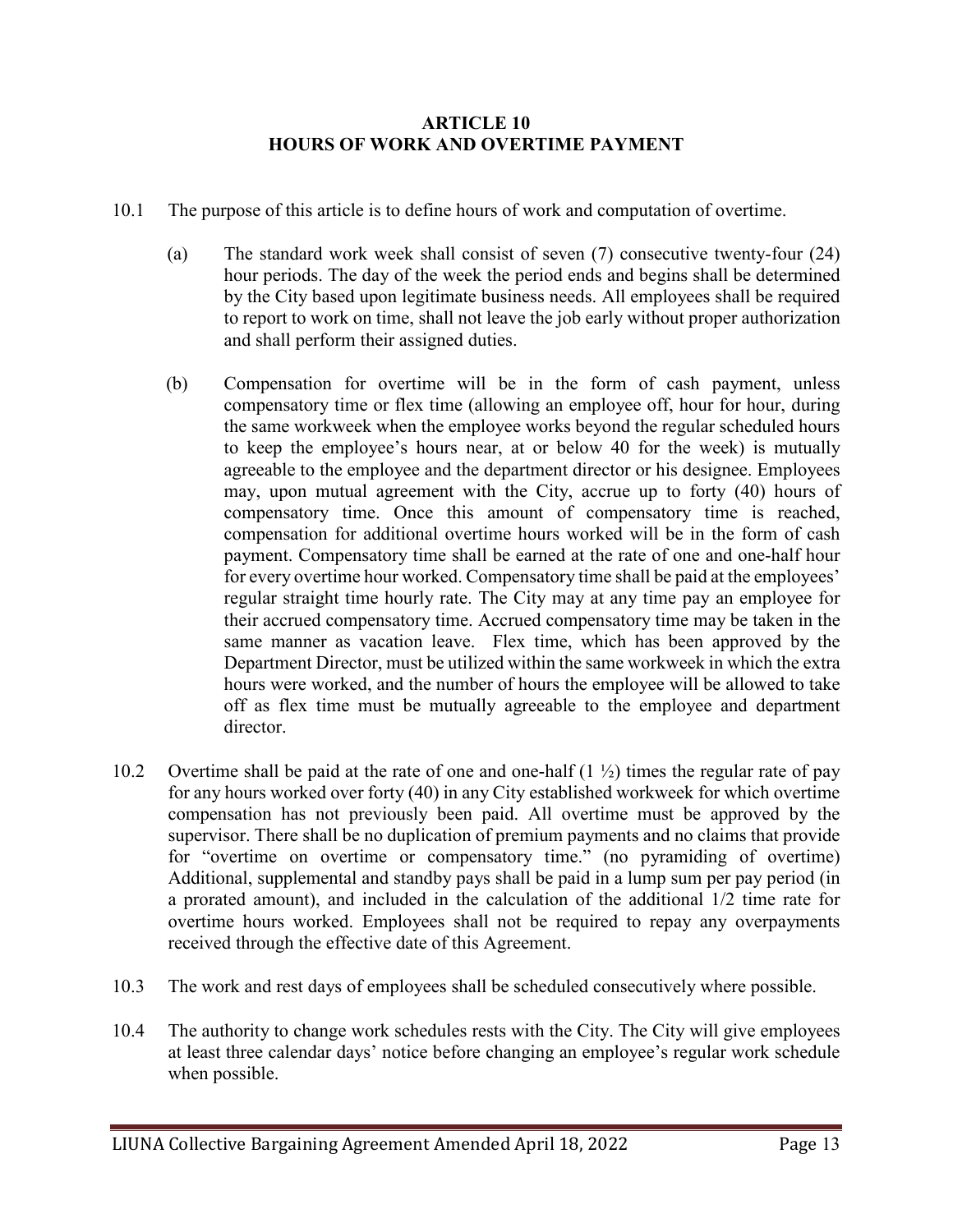- 10.5 (a) Call Back Pay: An employee who has left his/her place of work and is called back for overtime work shall be paid for such overtime in accordance with this Article, provided that he/she shall receive a minimum payment of two (2) hours at one and one-half  $(1 \frac{1}{2})$  times his/her regular rate of pay. The minimum time provided herein does not apply if an early call-in period extends into the start of the employee's regular work period. The employees' time shall start from the time he/she receives the call-out. (This section does not apply to employees on Standby).
	- (b) Employees shall be subject to call back on a rotating basis. Employees who are contacted for call back and fail to report to work without a reasonable excuse may be subject to disciplinary action.
	- (c) Employees who are scheduled to report for overtime work (scheduled overtime), and who report, shall receive a minimum payment of two (2) hours at one and one half (1 ½) times his/her regular rate of pay. Additional hours worked in conjunction with the regular work shift shall be paid on an hour per hour basis and shall not be considered scheduled overtime.
- 10.6 Standby Pay: A standby duty assignment is made by the department director who requires an employee to be available for work to provide service after normal working hours. Employees assigned standby shall be accessible by phone and be ready to perform work within a reasonable amount of time as prescribed by the department director.

Standby hours shall not be counted as hours worked for the purposes of computing overtime.

- (a) Standby shall normally be assigned on a daily basis. Standby may also be assigned for longer periods to respond to storms, severe weather conditions or possible anticipated outages.
- (b) Employees assigned to standby duty on a daily basis shall be paid an additional 1.2 hours per day at his/her regular straight time hourly rate of pay.
- (c) Employees called in to work while on standby shall be paid one and one-half (1  $\frac{1}{2}$ ) times their regular rate of pay for all hours actually worked. These hours shall be computed starting from the time the employee left his/her home to the time he/she returns home from work.
- (d) Failure to respond: In the event the employee who is on standby duty fails to respond to a call to work, he/she will forfeit the standby pay and may be subject to disciplinary action. Employees who fail to report for scheduled overtime may be subject to disciplinary action.
- (e) Employees assigned to standby must be in a condition fit to respond in compliance with all City policies.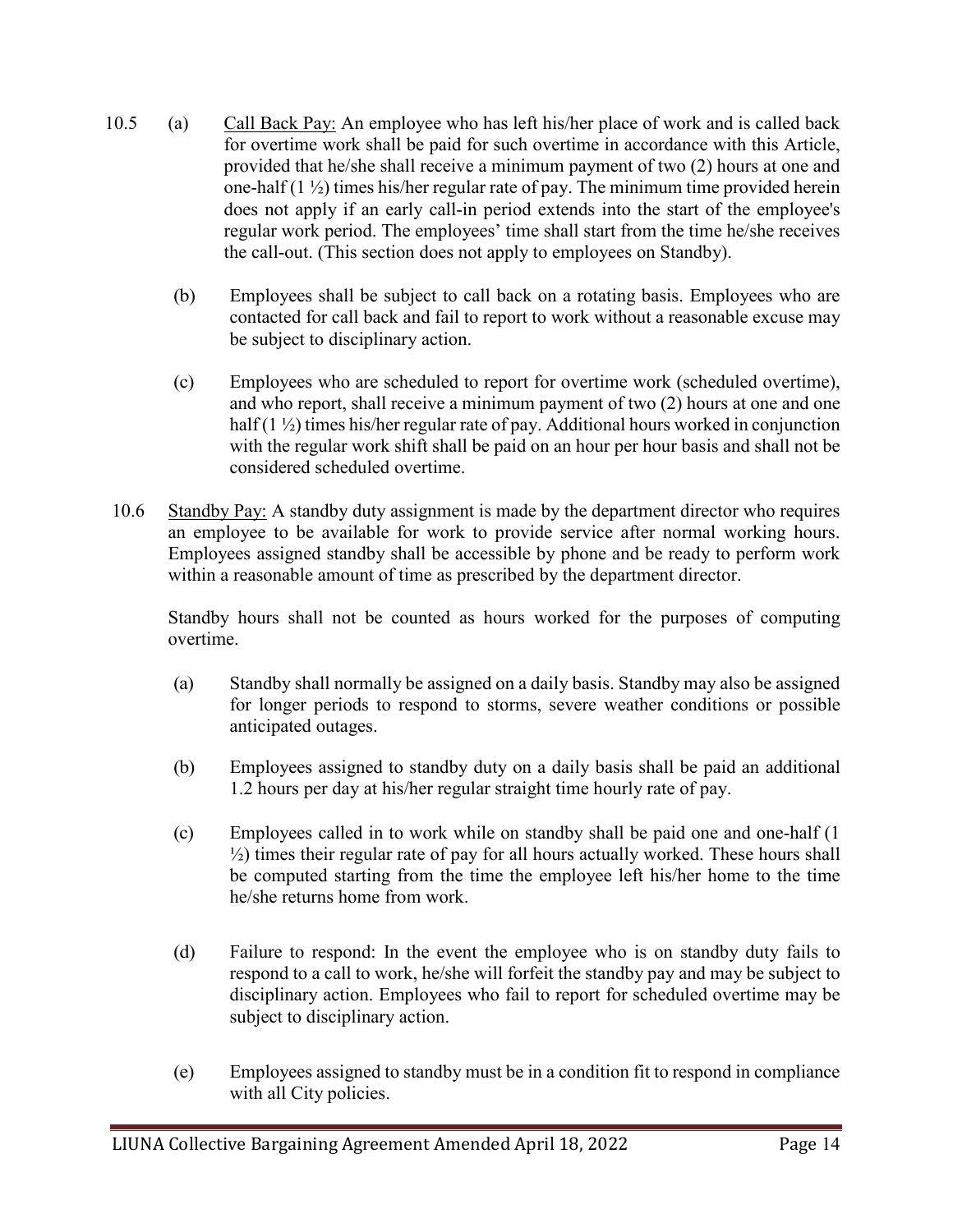- (f) It is the responsibility of the City to assign standby time equally among employees in the respective classifications normally performing the same types of work in each assigned shift, crew, or work area.
- (g) With the written approval of the Department Director, employees will be allowed to exchange standby assignments. The employee performing the standby (and not the employee initially assigned the standby) shall be entitled to the standby pay set forth in sections 10.6(b).
- 10.7 (a) It is the responsibility of the City to distribute the opportunity for overtime work equally among employees in the respective classifications normally performing the same types of work in each assigned shift, crew, or work area.
	- (b) Nothing in this article shall require payment for overtime hours not worked except as expressly provided in this Agreement.
- 10.8 The City will pay a meal allowance for employees who travel on City business in accordance with City policy.
- 10.9 Extended Work Hours: An employee who has worked sixteen (16) hours or more in a twenty-four (24) hour period, or eight (8) hours or more overtime in the sixteen (16) hour period immediately preceding his/her basic workday, shall, upon release, be entitled to an eight (8) hour rest period before he/she returns to work.
	- (a) If an employee is called back to work without completing his/her eight (8) hour rest period, he/she shall be compensated at the rate of one and one half  $(1 \frac{1}{2})$  times his/her regular rate of pay for all hours worked commencing from the time he/she reports back to work and ending when he/she is released for another eight (8) hour rest period.
	- (b) If the rest period under this Article extends into the employee's basic workday, the employee will be compensated for the rest hours that fall within the employee's basic workday. If the employee's normal lunch break or part thereof occurs during the rest period, the normal lunch period shall not be included as part of the eight (8) hour rest period.
	- (c) Paid rest time shall not be considered as time worked for calculating overtime pay.
	- (d) If the end of the employee's rest period falls within two (2) hours of the end of the employee's basic workday, the employee's manager has sole discretion to release the employee without loss of pay for the remainder of the workday.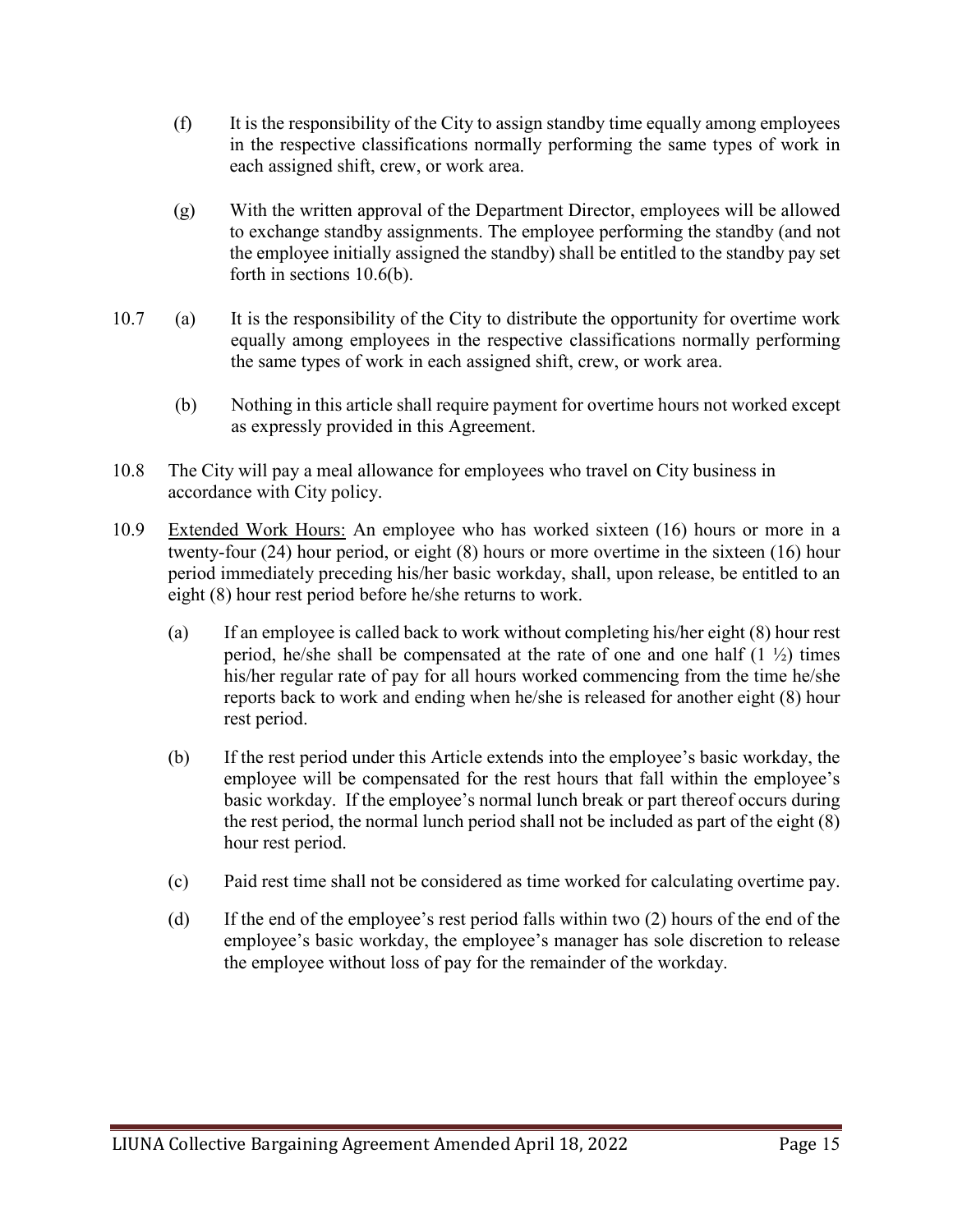### **ARTICLE 11 OUTSIDE EMPLOYMENT**

- 11.1 Any outside employment shall be reported, in writing, on the Form that is Appendix "F" to this Agreement, to the Human Resources Department and the employee's supervisor by no later than five (5) calendar days before the outside employment is scheduled to begin. Any change in outside employment (including change of employer, dates/hours of employment, job title, duties to be performed, or location of employment) shall be reported, in writing, to the Human Resources Department and the employee's supervisor, by no later than five (5) calendar days before the change.
- 11.2 Outside employment shall not interfere with or be in conflict with the proper performance of the employees' duties with the City. Employees who engage in outside employment shall be in compliance with the Employee Code of Ethics contained in the City's Personnel Policies. Employees who engage in outside employment which is in conflict with the proper performance of their duties with the City or which results in a violation of the Employee Code of Ethics shall be informed of such conflict and shall be given the option of terminating their City employment or terminating their outside employment.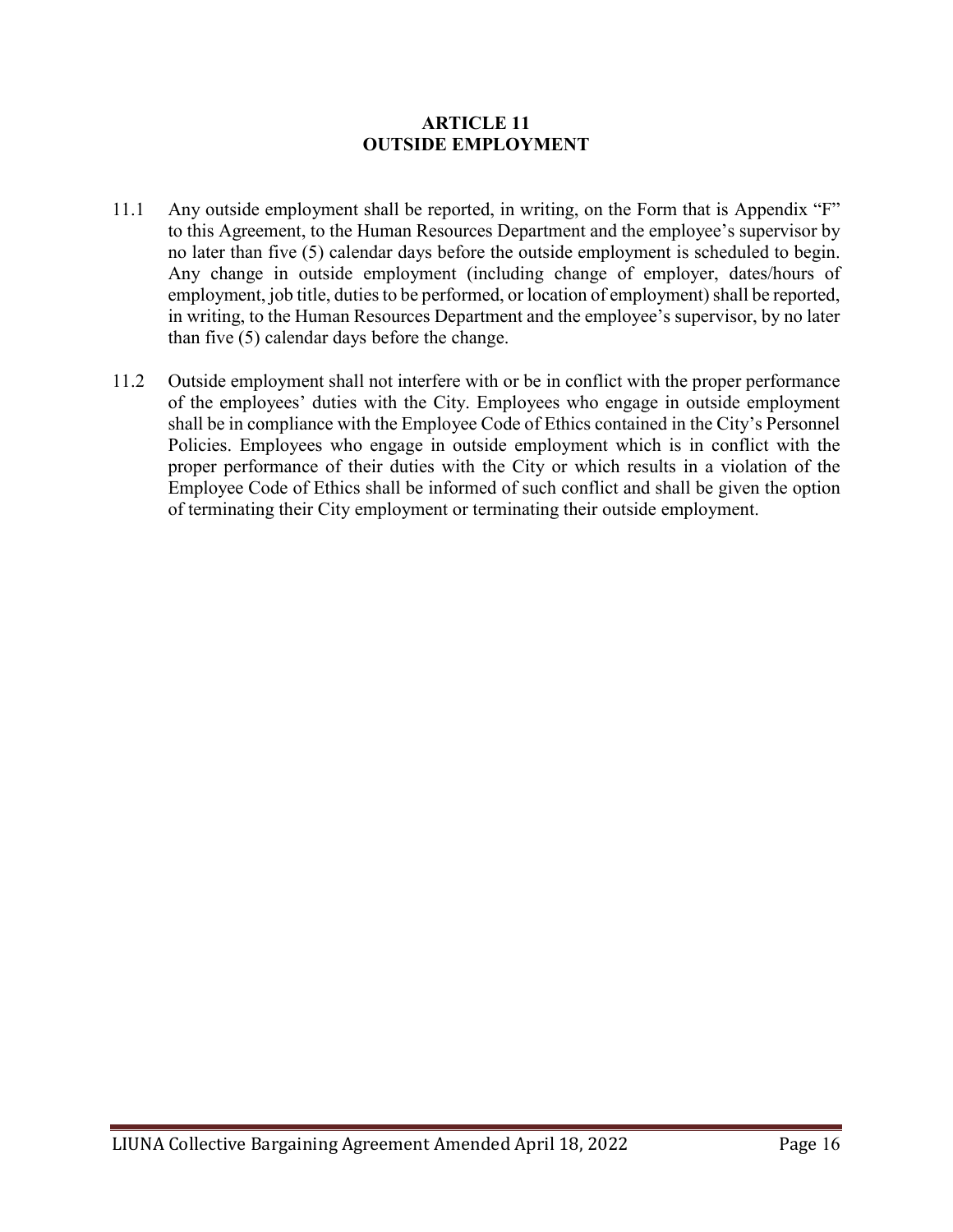# **ARTICLE 12 WAGES**

- 12.1 All bargaining unit employees shall be compensated in accordance with the pay schedule attached hereto and made a part hereof, referred to as Appendix A.
- 12.2 Administration of the pay plan shall be in accordance with Appendix B.
- 12.3 Administration of the Qualification Advancement Program shall be in accordance with Appendix C.
	- (a) The Qualification Advancement Program replaces additional pays that were provided in Appendix C prior to October 1, 2019.
	- (b) Employees in positions outlined in Appendix C who were eligible to receive, and who were receiving, additional pay prior to October 1, 2019 will receive an increase to their base pay on October 1, 2019 in an amount no less than the amount of the additional pay, and the additional pay will be eliminated.
	- (c) Any employee who is employed in a position included in Appendix C as of October 1, 2019, who does not meet the criteria defined in Appendix C for that position, will not be demoted but will remain in his/her current position. Such employees may not advance to the next higher position until all qualifications for the advancement have been met.
- 12.4 Employees covered by this Agreement who were employed prior to 3/31/95, shall continue to receive Two Hundred Forty Dollars (\$240.00) per year for each five years of continuous service to the City as longevity pay. Such longevity pay will be paid as determined by the City.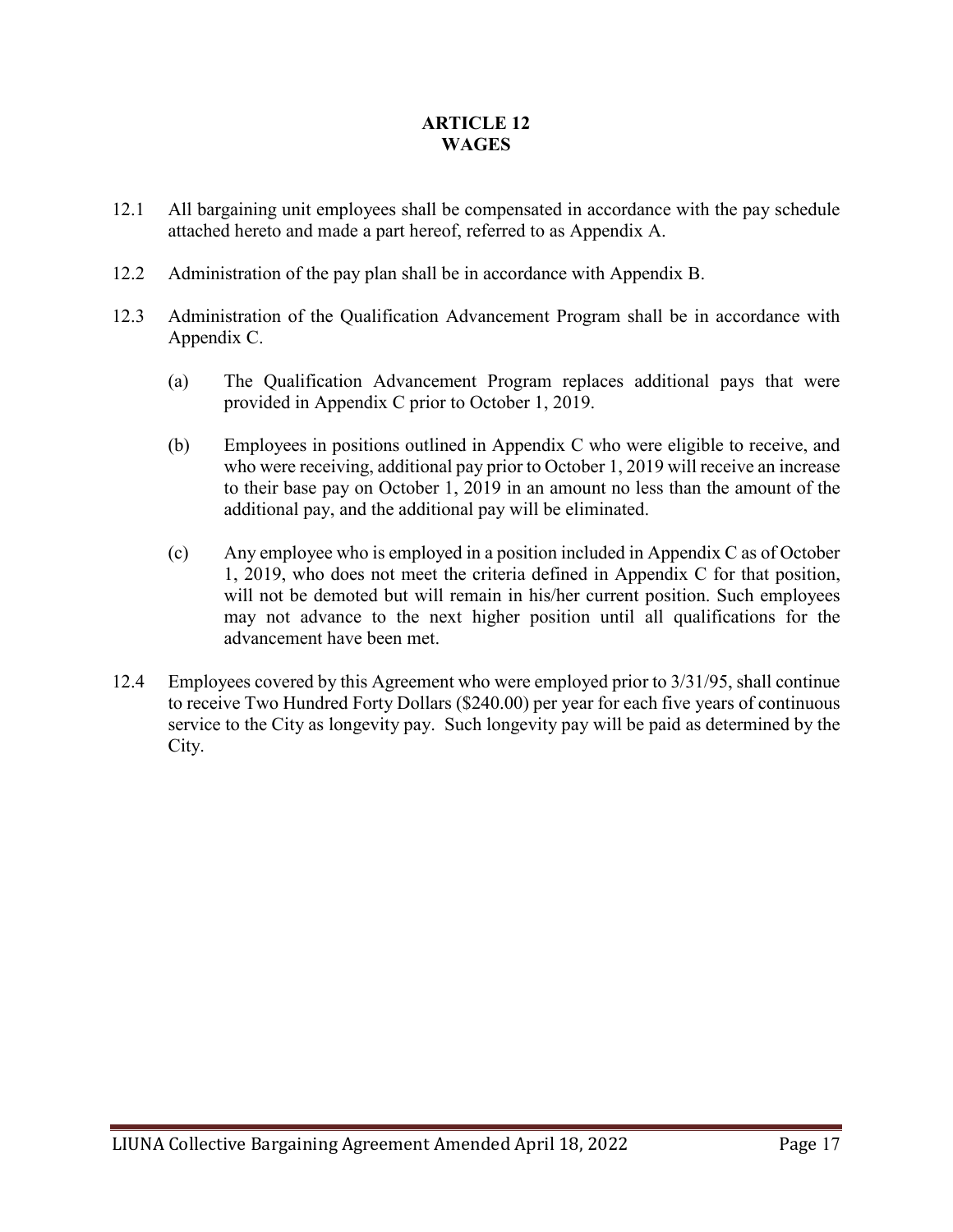# **ARTICLE 13 SENIORITY**

- 13.1 Seniority shall be defined as the length of continuous employment with the City unless otherwise specified.
- 13.2 In regard to leave accrual, seniority will be defined as the length of continuous employment with the City. In regard to job title, seniority will be defined as the length of continuous time in any specific job title. If an employee transfers from one department to another in the same job title, he shall carry with him seniority within the position that the employee has already acquired.
- 13.3 Seniority shall accumulate while on the active payroll and during periods of approved absences with pay. Seniority is not broken when an employee is on an approved leave of absence with or without pay.
- 13.4 Seniority shall be broken when an employee:
	- (a) Resigns;
	- (b) Is discharged for cause;
	- (c) Exceeds an authorized leave of absence;
	- (d) Is laid off and not recalled for six (6) months.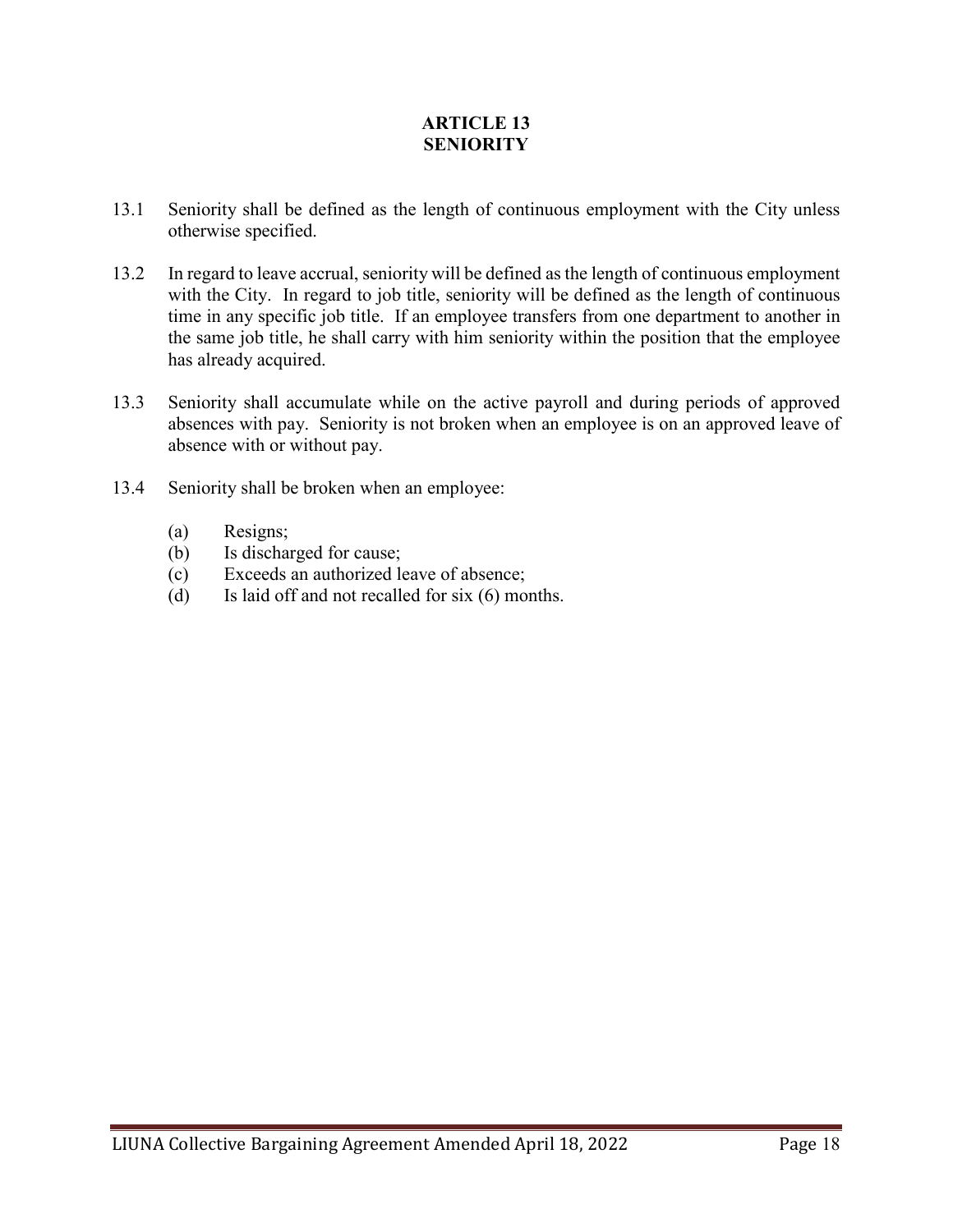### **ARTICLE 14 VACANCIES AND PROMOTIONS**

- 14.1 (a) The City, when filling a vacancy for a position included in the bargaining unit, shall give notice by posting a job announcement on employees' bulletin boards and such other publicity as shall be deemed necessary. Such notices shall be posted for a minimum of ten (10) calendar days. All internal applicants, who meet the minimum qualifications for the position, shall be interviewed for the position.
	- (b) Where the requirements to fill a vacancy have been modified, after a posting to fill the vacancy as provided above, the job announcement shall be re-posted, with the modified qualifications, and all of the requirements of 14.1(a) shall be complied with.
- 14.2 The City shall make all determinations of qualifications of the applicants applying for promotion or employment. Factors to be considered include, but are not limited to; education, knowledge, skills, abilities, past performance, work history, attendance, characteristics, interest in the position and seniority. Nothing in this article shall be construed as precluding employees within the bargaining unit from applying for other vacant positions within the City of Jacksonville Beach.
- 14.3 The City Manager's decision regarding vacancies and promotions is final and binding.
- 14.4 Whenever it is necessary to fill a position on a temporary basis due to the incumbent, whether he or she is on probation or permanent, being off work on sick leave, leave of absence, or any other reason, this temporary assignment shall be made by management. Management shall determine job qualifications, provided such determination is limited to those factors directly required to satisfactorily perform the job. Factors to be considered include, but are not limited to; education, knowledge, skills, abilities, past performance, work history, attendance, characteristics, interest in the position and seniority.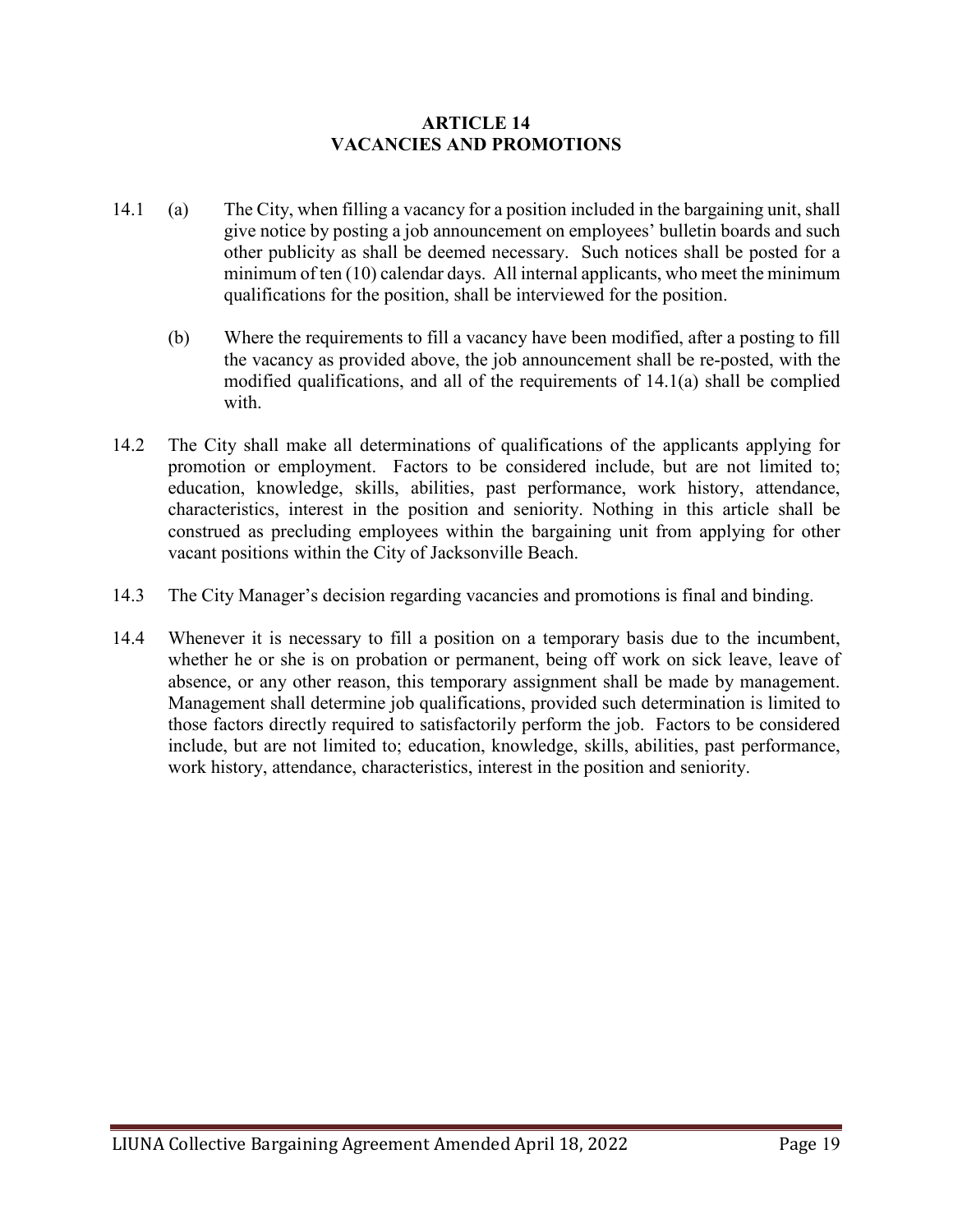# **ARTICLE 15 LAYOFFS**

- 15.1 The City may lay off employees in the bargaining unit whenever such action is made necessary by reason of shortage of work, or funds, the abolition of a position, division or department or because of changes in organization. However, no regular employee shall be laid off while there are probationary employees serving in the affected position.
- 15.2 Whenever the layoff of one or more employees shall become necessary, the City Manager shall notify the affected employee(s) at least thirty (30) calendar days in advance of the intended action and the reasons thereof with a copy to the Union. The decision concerning which employee(s) are to be laid off within the affected job class shall be based upon the affected employee(s) ability to perform the remaining work available, past performance, and seniority. If all factors are equal, seniority in position shall take precedence in determining the order of the layoff with less senior employees in the position subject to lay off first.
- 15.3 The recall of employees who were laid off will be made in reverse order in which they were laid off.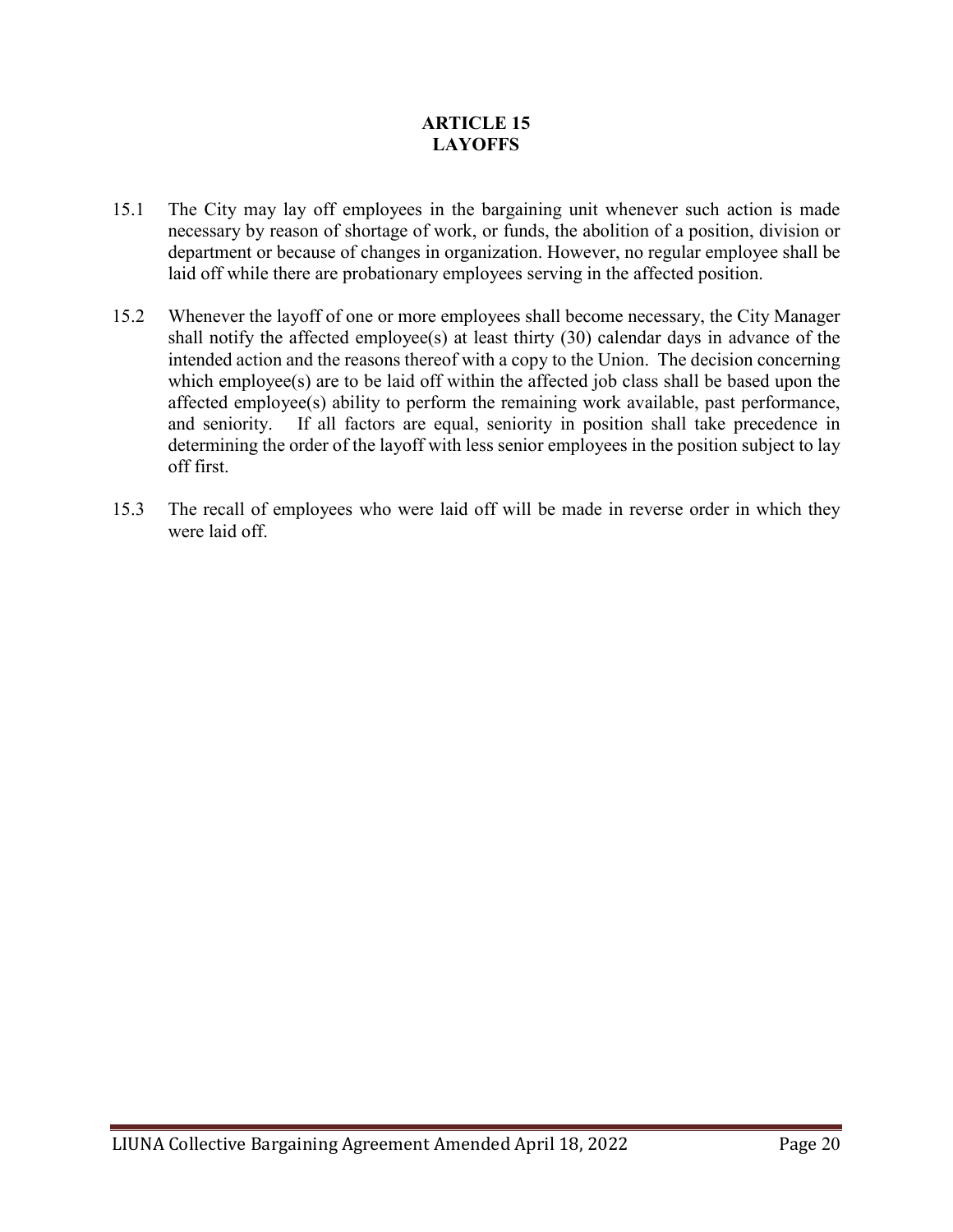### **ARTICLE 16 EMPLOYEE BENEFITS**

- 16.1 Insurance Benefits. The City agrees to provide employees with the basic Health, Dental and Life insurance group programs offered other City employees. The City agrees to pay the same amount of premium for the same insurance coverage for bargaining unit members as it does for other City employees. Dependent coverage for medical and dental insurance will be available on payroll deduction at employees' expense.
- 16.2 The City will provide \$600 annually to all employees in the bargaining unit. This shall be considered an insurance supplement separate from salary.
- 16.3 Prescription Eyeglass Damage. The City will repair or replace prescription eyeglasses damaged in the line of duty subject to the restrictions contained in this section.
	- a) The City will repair or replace a bargaining unit employee's prescription sunglasses or eyeglasses, if all of the following conditions are met:

1. The eyeglasses were damaged as a result of the employee's performance of his or her duties.

2. The damage was not the result of the employee's own negligence or violation of City policies and/or procedures.

3. The employee reports the damage to the appropriate department director within 24 hours after the occurrence of the damage (may be extended if offices are closed)

4. The appropriate department director and the personnel director approve the claim for payment.

- b) The City reserves the right to determine whether to repair or replace damaged glasses.
- c) In no event will the City pay more than two hundred dollars (\$200) to repair or replace damaged glasses.
- d) When an employee is entitled to payment under this section, the City will make every reasonable effort to reimburse the employee within thirty (30) days of determining it is payable.
- e) Determination of payability shall be made in writing to the employee filing the claim.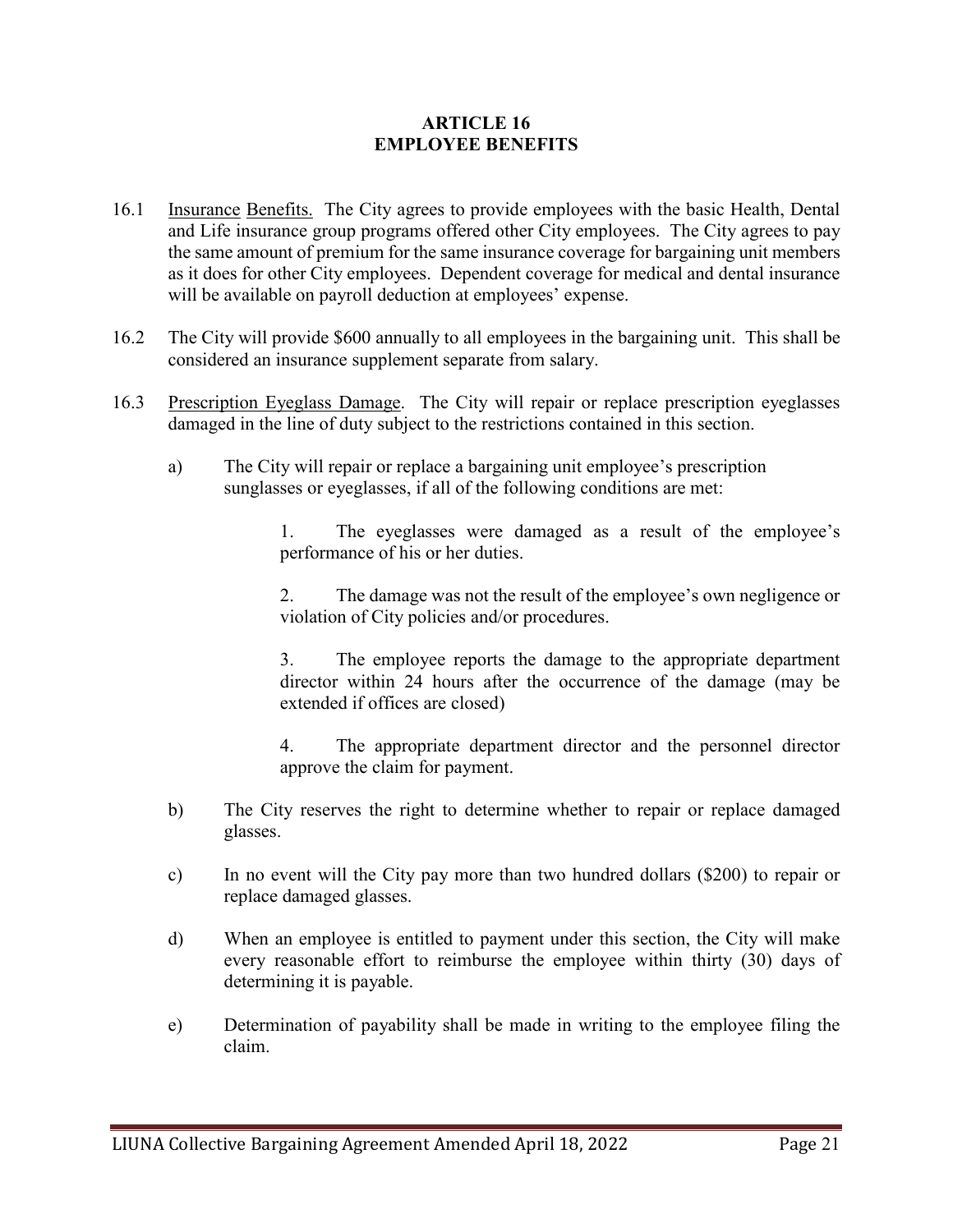16.4 Mileage and Travel Reimbursement. On occasions it may be necessary for employees to travel in order to attend a meeting, seminar or conference to a locality other than his/her normal headquarters. Should an employee be required to travel as part of the performance of his/her duties, the City shall provide for reimbursement in accordance with the City's established reimbursement policies.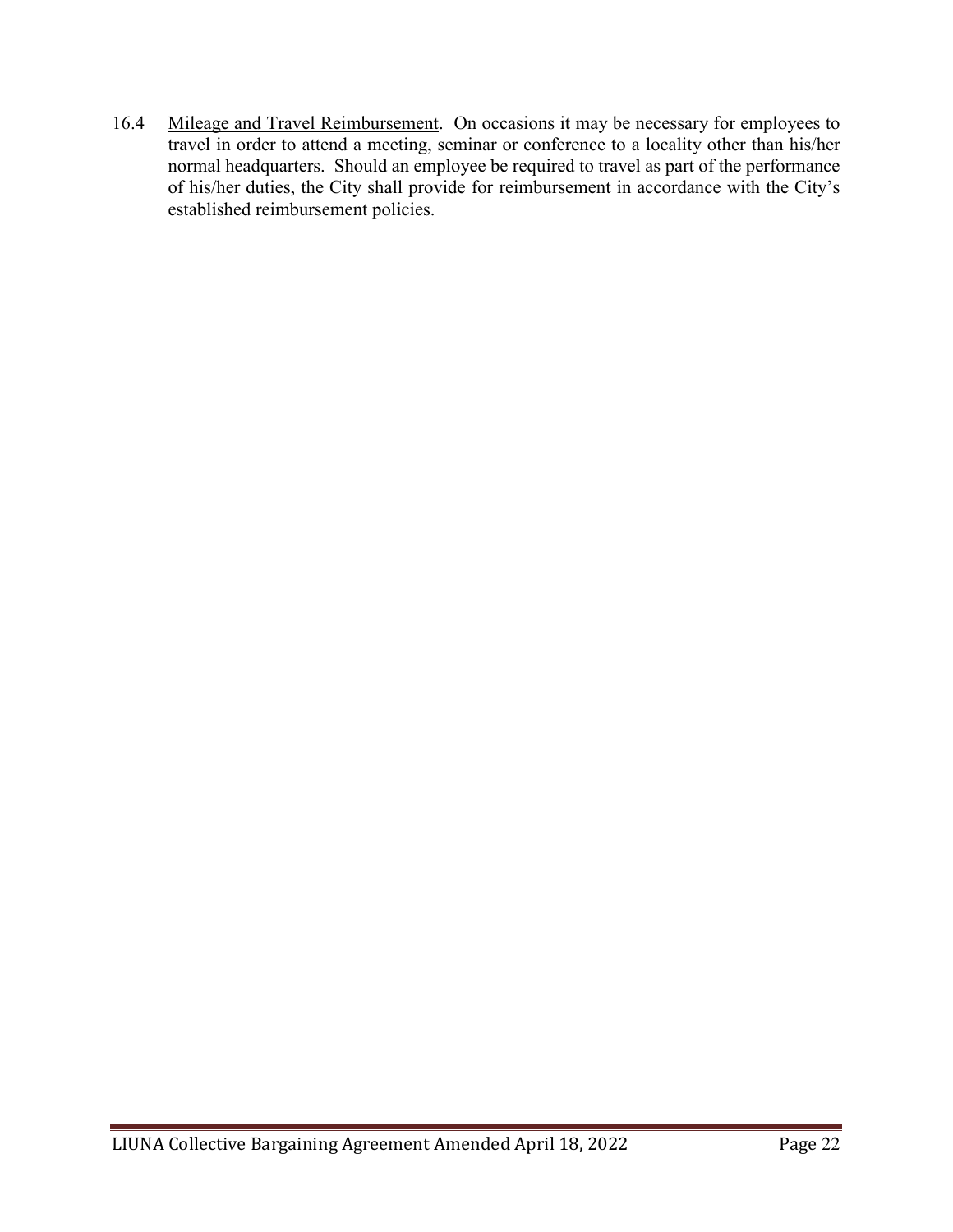# **ARTICLE 17 HOLIDAYS**

17.1 Employees in the bargaining unit shall observe those holidays established by this Agreement as follows:

| Holiday                       |
|-------------------------------|
| New Year's Day                |
| Martin Luther King's Birthday |
| Memorial Day                  |
| Independence Day              |
| Labor Day                     |
| Veteran's Day                 |
| Thanksgiving                  |
| Day after Thanksgiving        |
| Christmas Eve                 |
| Christmas Day                 |
|                               |

Any other holiday proclaimed by ordinance of the City Council.

When a holiday falls on a Saturday, the Friday before shall be observed or if on Sunday, the following Monday shall be observed by employees working a Monday through Friday work week. The actual date of the holiday shall be observed for employees working shifts or any other schedule than Monday through Friday.

- 17.2 Employees who would not otherwise be scheduled to work, and who do not work, on the day that a holiday is observed shall receive payment for the holiday equal to straight time for the number of hours in the employee's regular shift, not to exceed twelve (12) hours. Upon mutual agreement between the employee and the City, as an alternative to receiving such payment, the employee may receive an alternative day off (which day must be agreed to by the employee and the City). Employees who would have been scheduled to work, and who do not work because of the observed holiday, shall be paid for the holiday at straight time for the number of hours equal to the employees' regular shift. (Designated as "holiday pay")
- 17.3 Any employee who is scheduled to work, and who does render services, on a day that a holiday is observed shall be compensated in an amount equal to one and one half  $(1 \frac{1}{2})$ times the employee's regular hourly rate for all hours worked on the day that the holiday is observed in addition to receiving holiday pay. If such employee works in excess of the employee's regular scheduled shift, the employee shall receive two and one half  $(2 \frac{1}{2})$ times his/her regular rate for all hours worked over the regular scheduled shift.
	- a) Call Out. Employees scheduled off or assigned standby on a holiday, who are called in to work, shall be paid one and one half times  $(1 \frac{1}{2})$  the employee's regular hourly rate for all hours worked in addition to receiving holiday pay.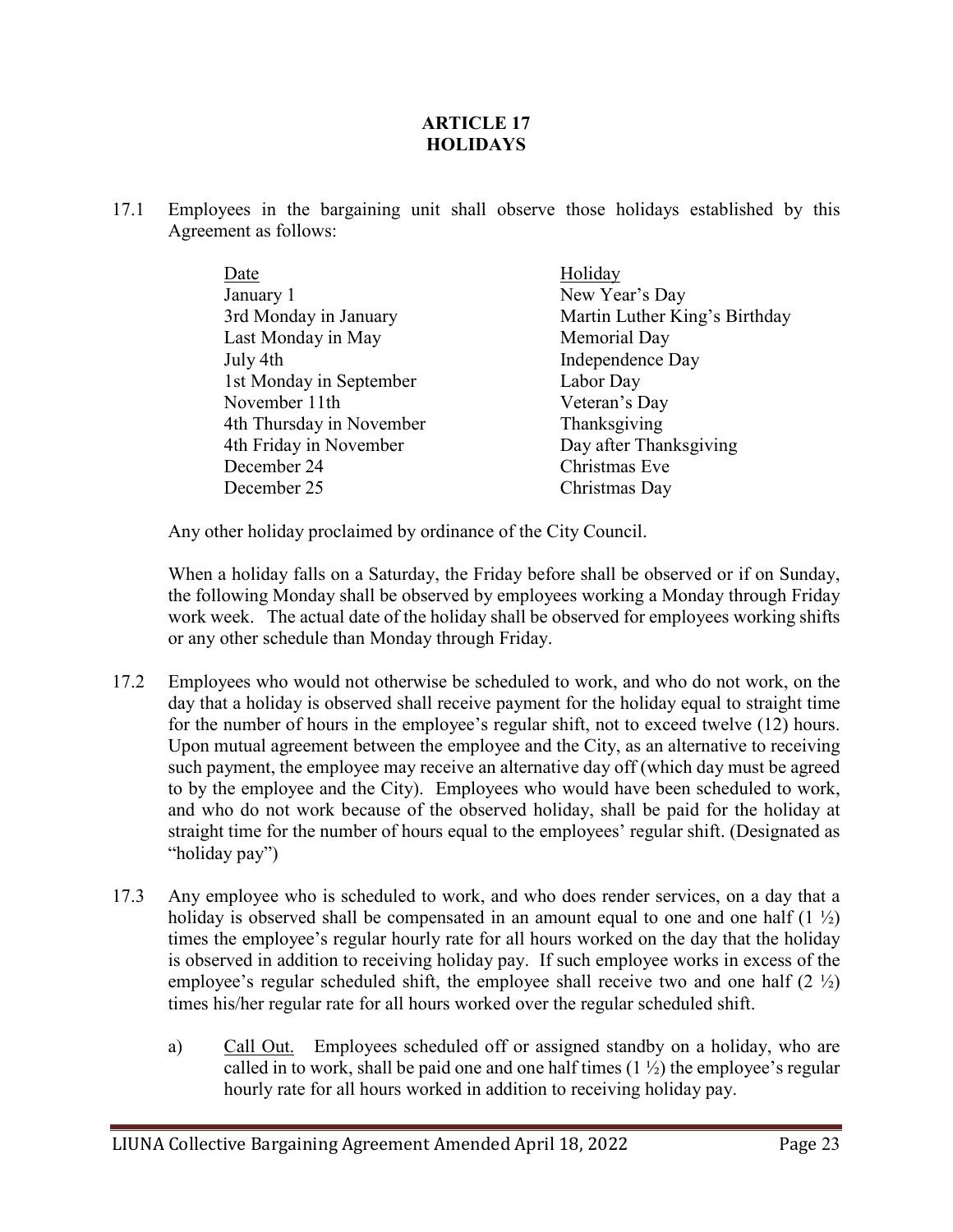- 17.4 In no event shall an employee be paid in excess of double time and one-half  $(2 \frac{1}{2})$  for hours worked on a holiday.
- 17.5 In order to receive holiday pay an employee must work the entire scheduled work day before and the entire scheduled work day after the holiday. For the purpose of holiday pay, time spent on prior approved annual leave, personal leave, compensatory time, bereavement, jury or witness duty or any other paid leave except sick shall count as hours worked. Time spent on sick leave shall, however, count as hours worked for the purpose of holiday pay (pursuant to this section), if:
	- (1) the sick leave is a partial day for a doctor's appointment and the employee received prior supervisor approval for use of sick leave for this doctor's appointment; or
	- (2) on the employee's next scheduled work day after the sick leave, the employee provides the supervisor with a note from a doctor which confirms that the employee was ill and unable to work on the day(s) before and/or after the holiday which the employee took as sick day(s).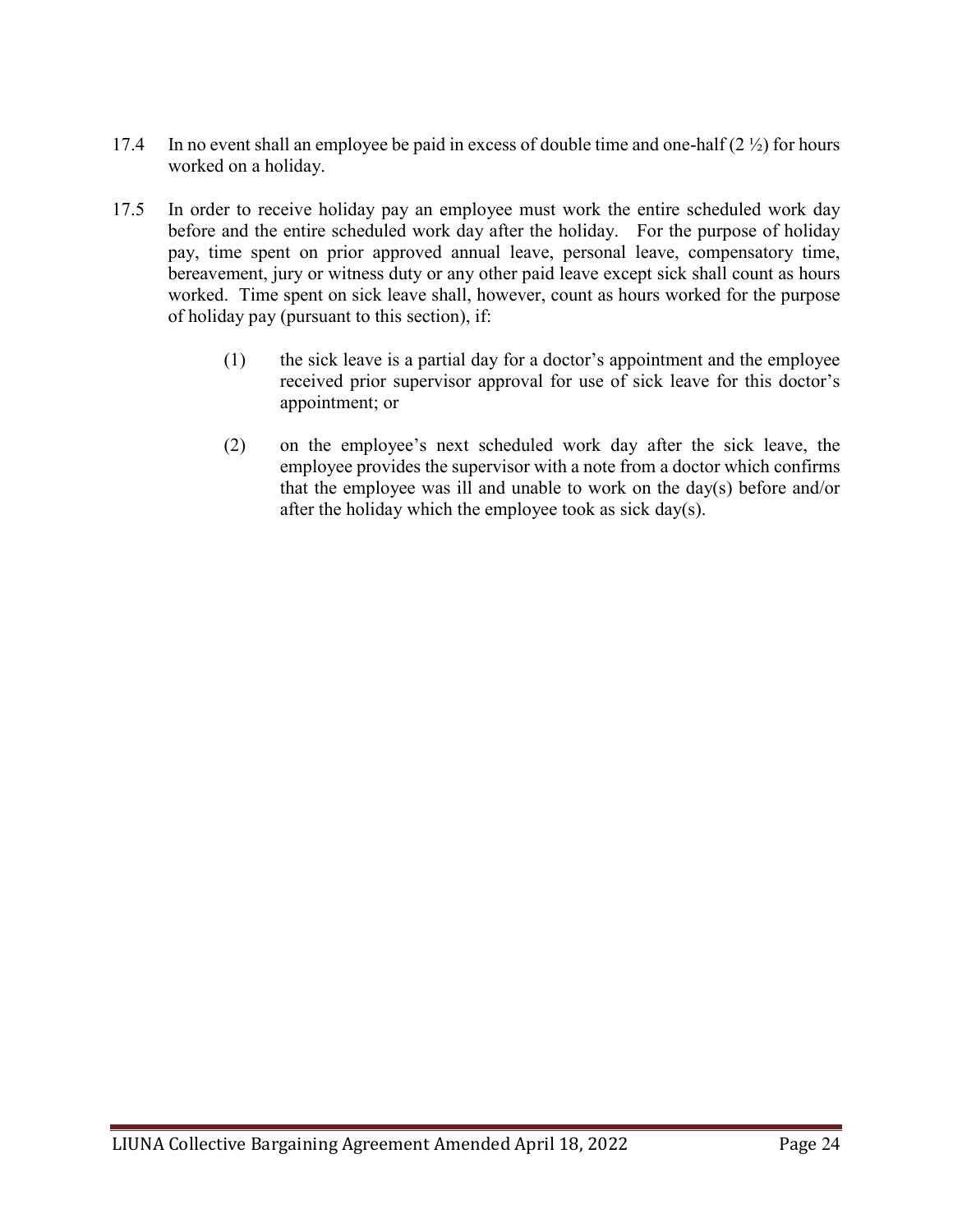### **ARTICLE 18 INJURY IN THE LINE OF DUTY**

- 18.1 All employees within the bargaining unit who sustain an injury as a result of an accident in the course of and arising out of employment by the City, shall be eligible to receive all benefits provided by the Workers Compensation Laws of the State of Florida. Any employee so injured must follow City procedures in reporting such injury and follow up managed care.
- 18.2 Any time missed on the date of the injury, and the following four (4) scheduled work days missed as a result of the injury, shall be paid in full by the City. This leave can be used in hourly increments. Any further absences shall be paid in accordance with state statute governing workers compensation injuries.
- 18.3 Employees may use accumulated sick, annual and/or personal leave to cover the time off the job due to an on the job injury until he/she is compensated by Workers Compensation. Any payment later made by workers compensation shall be turned into the City and the employee's leave balances credited accordingly. Employees may also use accumulated sick, annual and/or personal leave or accrued compensatory time to supplement up to 33 1/3 percent of his/her pay which is not covered by Workers Compensation. In no case however, shall the combined payment of workers compensation and leave benefits exceed the employee's normal net salary.
- 18.4 Sick and Annual Leave shall continue to accrue, and the employee shall be eligible for holiday pay, so long as the employee is continuing to receive payment for accumulated sick or annual leave. Thereafter, the employee shall not accrue vacation or sick leave or be eligible for holiday pay.
- 18.5 If an employee, due to an on-the-job-injury is temporarily partially disabled from performing the duties of his/her classification, he/she may be temporarily reassigned without reduction in pay to other duties commensurate with medical and mental fitness, availability of suitable work and his/her qualifications for the position in accordance with the City's Return to Work procedures.
- 18.6. Employees absent from work due to an on-the-job injury shall not work any secondary jobs, unless approved by the City. Violation of this provision shall be cause for immediate discharge.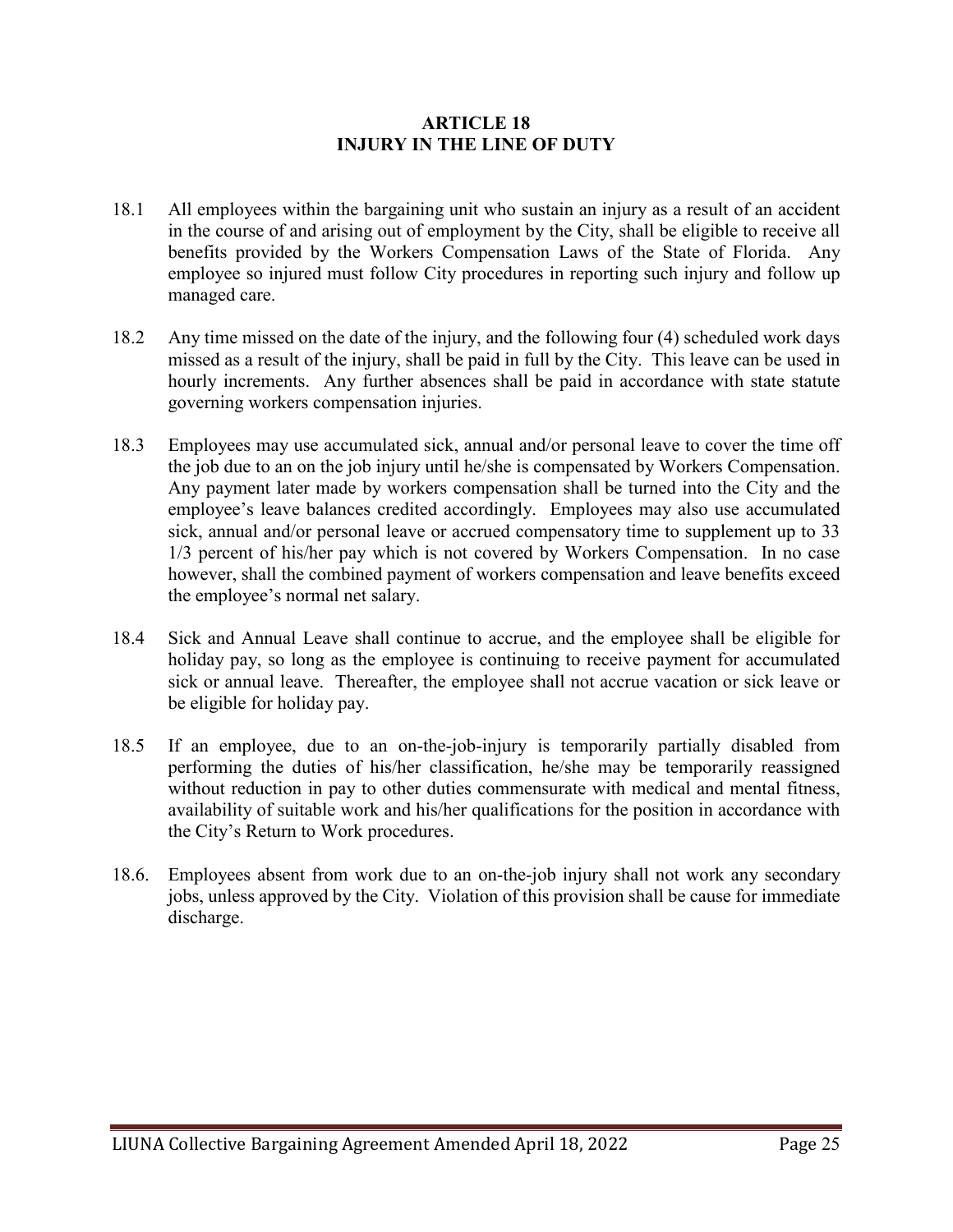#### **ARTICLE 19 ANNUAL LEAVE**

19.1 All employees in the bargaining unit scheduled to work at least 40 hours per week shall accrue annual leave with pay according to the following schedule on a biweekly basis:

| Years of Service            | Hours Accumulated |
|-----------------------------|-------------------|
| At the end of 3 months      | 20 hours          |
| At 1st Anniversary          | 76 hours          |
| At 2nd Anniversary          | 96 hours          |
| At 3rd Anniversary          | 96 hours          |
| At 4th Anniversary          | 96 hours          |
| At 5th Anniversary          | 96 hours          |
| At 6th Anniversary          | 96 hours          |
| At 7th Anniversary          | 104 hours         |
| At 8th Anniversary          | 112 hours         |
| At 9th Anniversary          | 120 hours         |
| At 10th Anniversary         | 128 hours         |
| At 11th Anniversary         | 136 hours         |
| At 12th Anniversary         | 144 hours         |
| At 13th Anniversary         | 152 hours         |
| At 14th Anniversary         | 160 hours         |
| At 20th Anniversary and all | 168 hours         |
| Subsequent anniversaries    |                   |

The rate of accrual shall change to the higher rate in the pay period following the pay period when the employment anniversary occurs. Employees scheduled to work at least 30 hours but less than 40 hours per week shall accrue leave according to the following schedule:

30-34 hours per week

| 1-9 years' service   | 80 hours  |
|----------------------|-----------|
| $10+$ years' service | 85 hours  |
| 35-39 hours per week |           |
| 1-9 years' service   | 92 hours  |
| $10+$ years' service | 112 hours |

19.2. Employees serving a probationary period shall accrue annual leave in accordance with the provisions of this section. Such employees may not take accrued annual leave until completion of three months' continuous employment. If an employee serving a probationary period on an original appointment resigns without giving two (2) weeks' notice, or is terminated without satisfactorily completing the probationary period, he/she shall not be compensated for any accrued leave.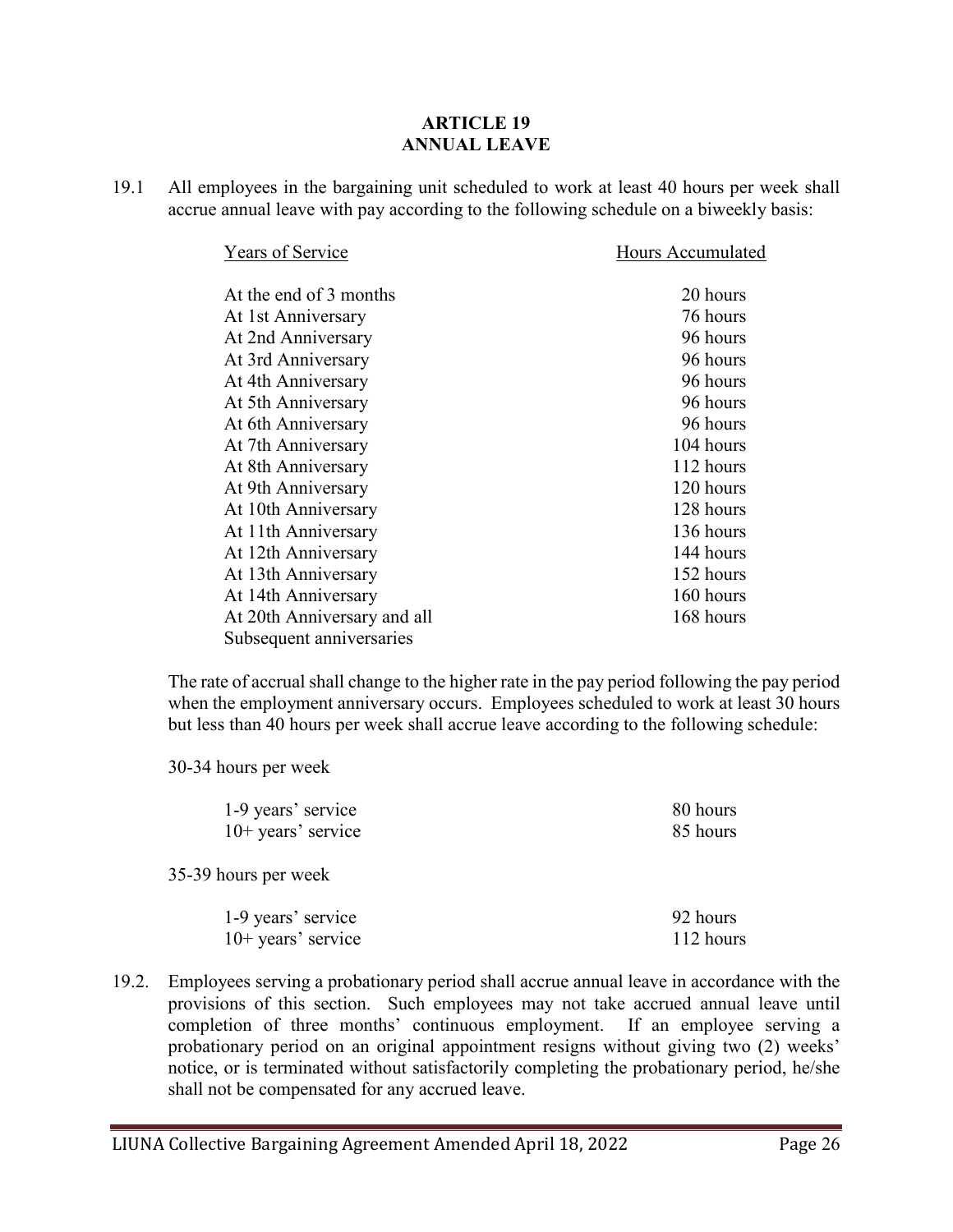- 19.3 Accrued annual leave may be taken at any time when authorized by the appropriate supervisor. Requests for annual leave must be submitted in writing at least two (2) weeks in advance. Supervisors may allow for less notice when they deem it appropriate based on the circumstances of the request.
- 19.4 Employees are allowed to accrue annual leave up to a maximum of that earned in a two (2) year period (the year immediately preceding the year of accumulation and the year of accumulation). Any leave amount accumulated over the maximum will be forfeited.
- 19.5 No annual leave will accrue for an employee on leave without pay, or one who has been suspended for disciplinary purposes.
- 19.6 Annual leave may be taken in any increment after a minimum unit charge of one (1) hour. Annual leave is not included as hours worked for the purposes of computing overtime.
- 19.7 The Beneficiary, as designated on the Employee Verification Form, shall receive pay for all unused annual leave upon death of the employee up to a maximum of 336 hours.
- 19.8 Should an employee become ill during a period of approved annual leave, accrued sick leave may be taken with the approval of the employee's immediate supervisor. A physician's certificate will be required to support payment of such accrued sick leave.
- 19.9 Annual leave may be used for maternity purposes to the maximum number of hours accrued subject to Supervisory approval.
- 19.10 Upon resignation of employment with two (2) weeks' notice, the employee shall be paid for all accrued annual leave. The maximum amount payable shall be two (2) years (the year of accumulation and the year immediately preceding the year of accumulation) up to 336 hours. Any leave accrued over the two (2) year maximum shall be forfeited.
- 19.11 Retirement. Employees retiring under the City's pension plan may, with prior approval of their supervisor at least two (2) weeks prior to the start of such leave, elect to be paid on a day for day basis for accumulated annual leave in order to fulfill time in service requirements of the pension plan. Leave may be paid in compliance with the following provisions:
	- a) Prior approval must be obtained from the employee's supervisor at least two (2) weeks prior to the beginning of such leave;
	- b) Leave must be taken immediately prior to the desired eligible retirement date; and
	- c) While on such leave, the employee shall not accrue annual leave or any other leave benefits, additional pays or merit increase but shall be paid for holidays under this Agreement.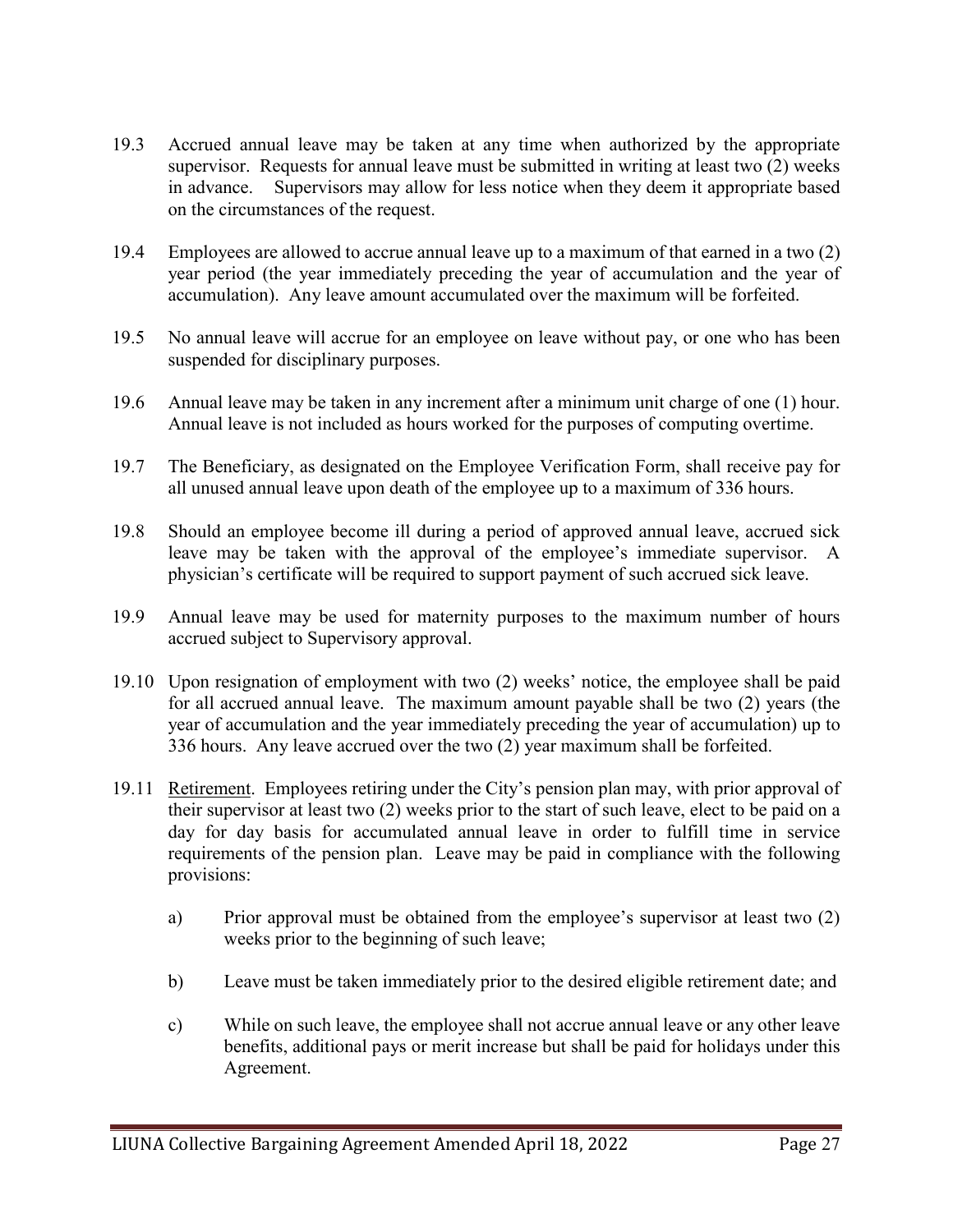19.12 Personal Leave. All employees eligible for annual leave shall also be entitled to a personal leave day equal to the employee's regular shift not to exceed twelve (12) hours. This leave does not accrue and is forfeited at calendar year end if not used. Application to use this leave must be made in the same manner as for annual leave. If an employee leaves the City employment prior to utilizing the yearly allotment of leave, he shall be compensated for any outstanding balance.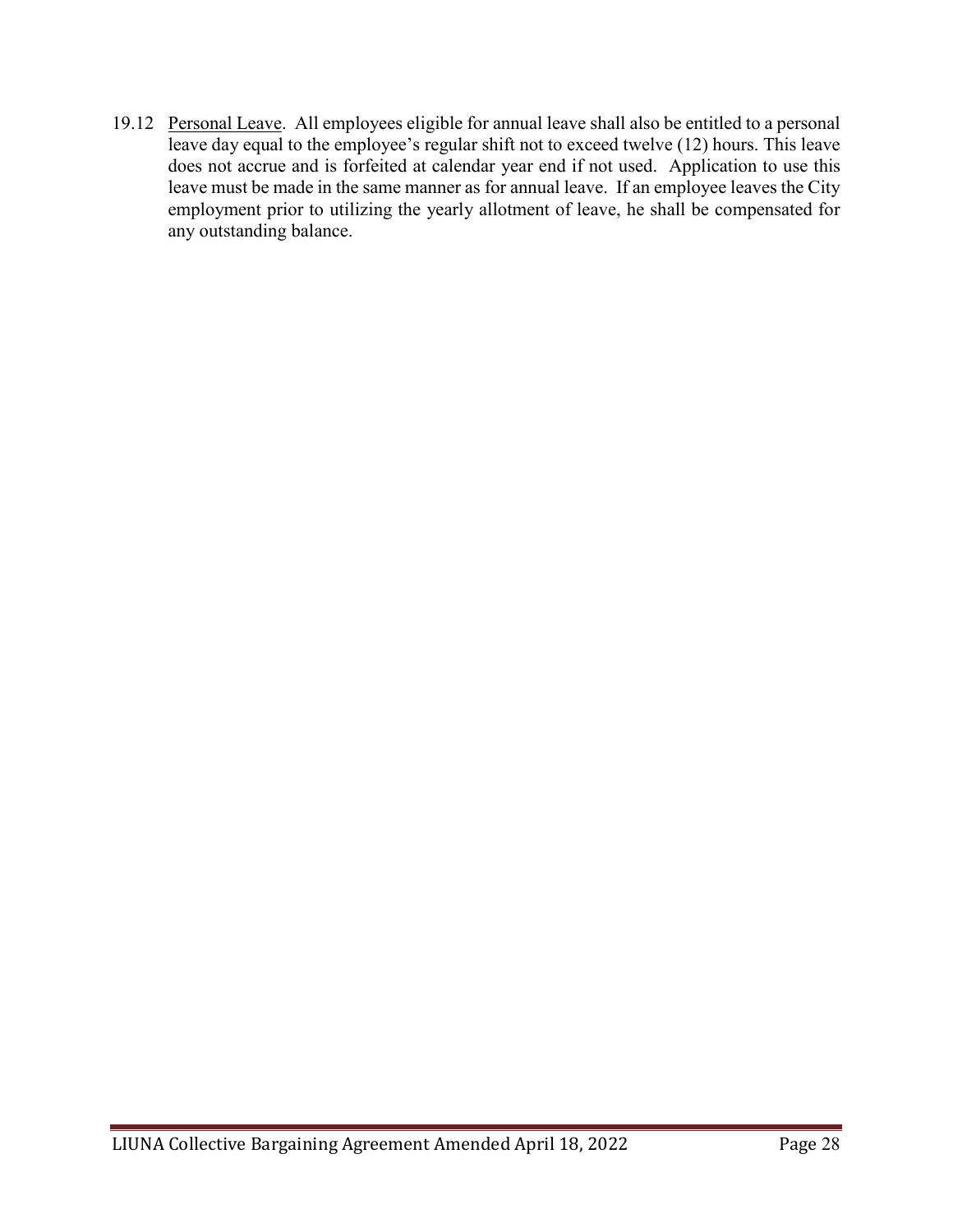### **ARTICLE 20 SICK LEAVE**

- 20.1 All regular and full-time employees (working more than 30 hours per week on a regular basis) within the bargaining unit shall be eligible for sick leave accrual.
- 20.2 Sick leave shall accrue as follows:

Employees scheduled to work 40 hours per week: 3.69 hours biweekly Employees scheduled to work 30-39 hours per week: 3.07 hours biweekly

There shall be no limitation on the accrual amount.

- 20.3 Sick leave may be used for the following:
	- a) personal illness
	- b) exposure of the employee to a contagious disease when his continued presence on the job would endanger his fellow employees.
	- c) preventative medical or psychiatric treatment by a physician, dentist, psychiatrist or psychologist including appointments.
	- d) mental health treatment or counseling for the prevention of alcohol or drug abuse by a physician or city approved employee assistance counselor.
- 20.4 Sick leave shall stop accruing when an employee has missed ten (10) consecutive work days from work due to leave without pay or unpaid leave of absence.
- 20.5 A certificate of a healthcare provider (as defined in FMLA regulations) may be required to support any absence. Sick leave is a privilege which is extended to employees of the City; abuse of this privilege shall be grounds for disciplinary action up to and including dismissal.
- 20.6 In no case will an employee be advanced sick leave.
- 20.7 Leave (including dependent sick leave) may be taken in any increment after a minimum unit charge of one (1) hour.
- 20.8 Pregnancies shall be considered an illness for the purpose of granting sick leave for prenatal and postnatal care. Twelve weeks sick leave may be granted for the birth of a child. Should additional leave be requested, a certificate of a health care provider shall be required by the City to determine the amount of sick leave necessary for maternity care.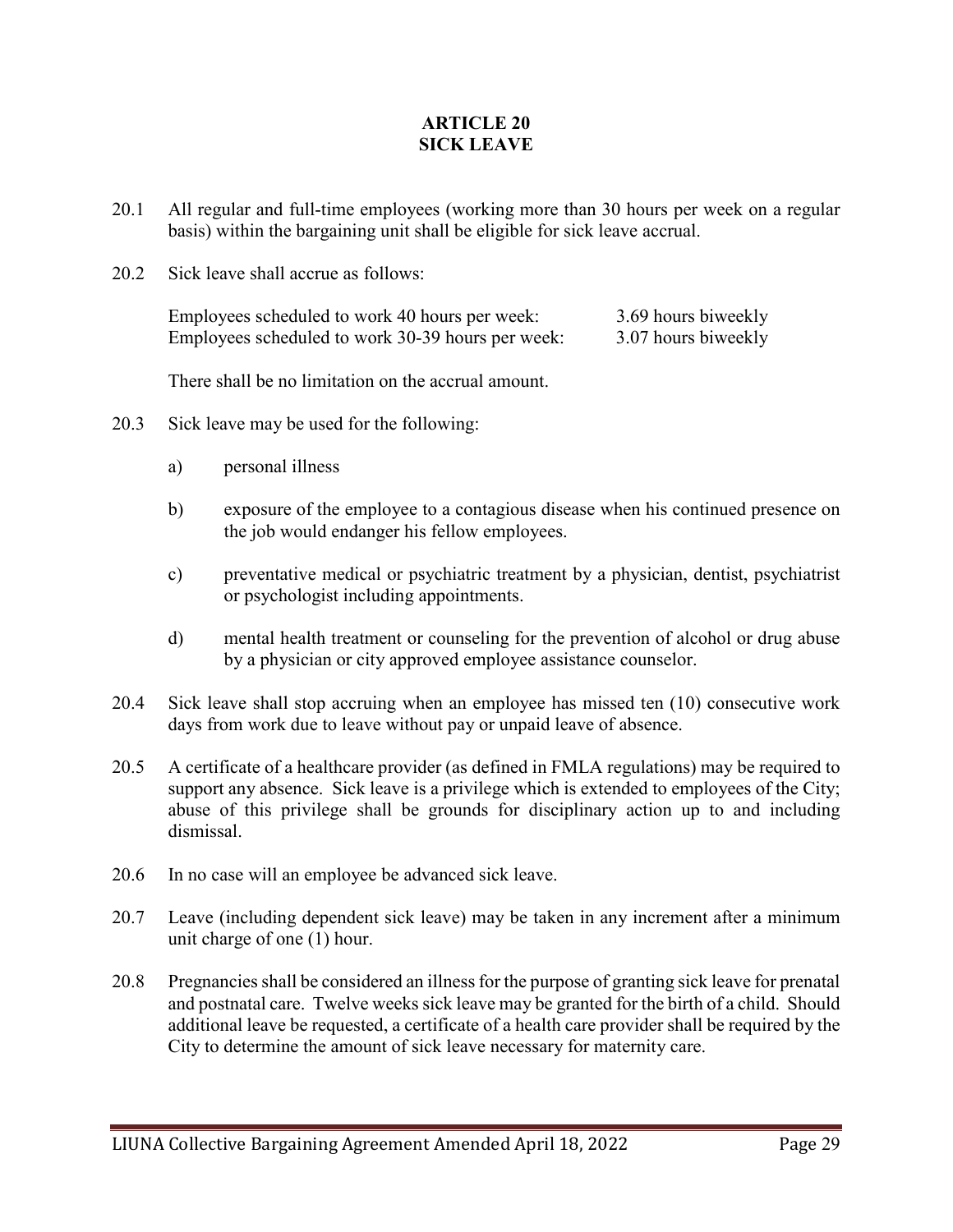- 20.9 Up to 56 hours per year may be granted for an employee to care for ill children or seriously ill immediate family members who are living with the employee or the following relatives who do not reside with the employee: grandparents, parents, children, stepchildren, brothers or sisters or spouse's parents. Leave may be granted in no less than hourly increments and a medical certification from a physician may be required to utilize this leave. This leave may not be used for preventative care.
- 20.10 Employees using earned sick leave shall be considered working for the purpose of accumulating sick leave.
- 20.11 Sick leave shall not count as hours worked for the purpose of computing overtime.
- 20.12 An employee unable to work shall notify his/her immediate supervisor as soon as possible, not later than thirty (30) minutes before the scheduled work time. If the employee is on shift work, the supervisor should be notified at least two (2) hours before the shift begins. A shift employee is defined as an employee whose normal work schedule changes on a regular or rotating basis.
- 20.13 Retirement. Employees, upon retirement under the City's pension plan, and completion of five (5) years' service, will be paid for unused sick leave up to a maximum of 720 hours.

An additional payment of sick leave shall be paid to retiring employees who:

- 1. Are retiring in "good standing" under the City's pension plan; and.
- 2. Possess twenty (20) years continuous service with the City; and.
- 3. Possess a sick leave balance of 720 hours.

Employees meeting the above criteria shall be eligible to receive payment for 25% of any hours accrued over 720 to a maximum of 2880 (for a maximum additional payment for 540 hours).

- 20.14 Unused sick leave is forfeited upon resignation or termination from the City service for any reason other than retirement as specified above.
- 20.15 Upon the death of an employee, unused sick leave will be paid to the beneficiary as if the employee retired in accordance with paragraph 20.13.
- 20.16 Family and Medical Leave Act. Employees with personal illnesses who qualify for leave under the Family and Medical Leave Act, as determined by the City, may be granted paid sick leave. Accrued paid sick leave shall automatically be applied to any FMLA leave, not to exceed the twelve (12) week limit specified under the act. If the employee exhausts paid sick leave prior to the twelve (12) week limit, the remainder of the leave may be taken as leave without pay.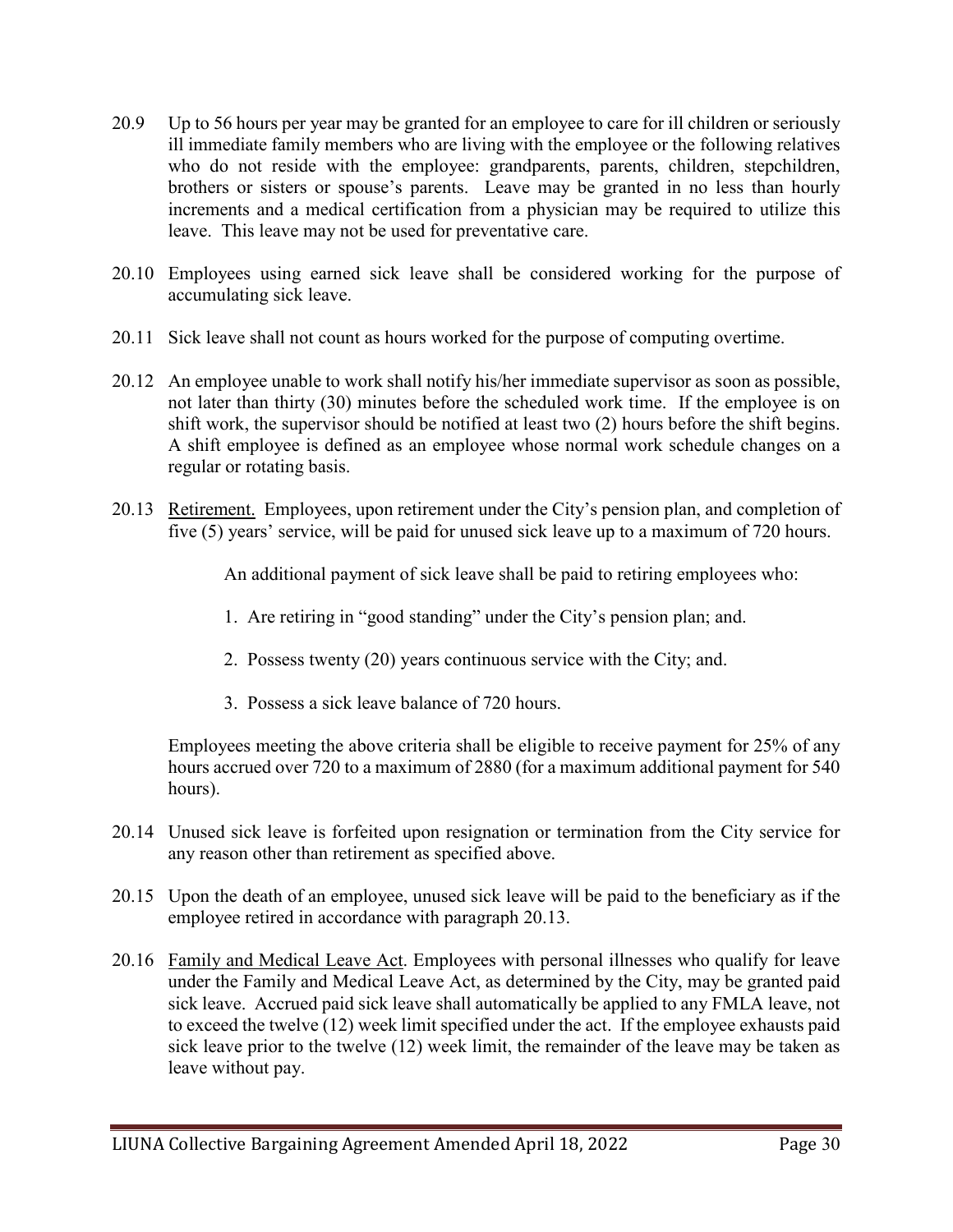20.17 Attendance Award. Employees accruing sick leave for a full calendar year and not in initial probationary status during that year shall be eligible for an attendance award that allows for the conversion of sick hours to annual leave or a cash payout. Awards are given once a year to employees who have perfect attendance or use minimal amounts of sick leave according to the following schedule:

| Sick Leave used in One Calendar Year | Award              |
|--------------------------------------|--------------------|
| hours                                | 16 hours converted |
| 8 hours or less                      | 8 hours converted  |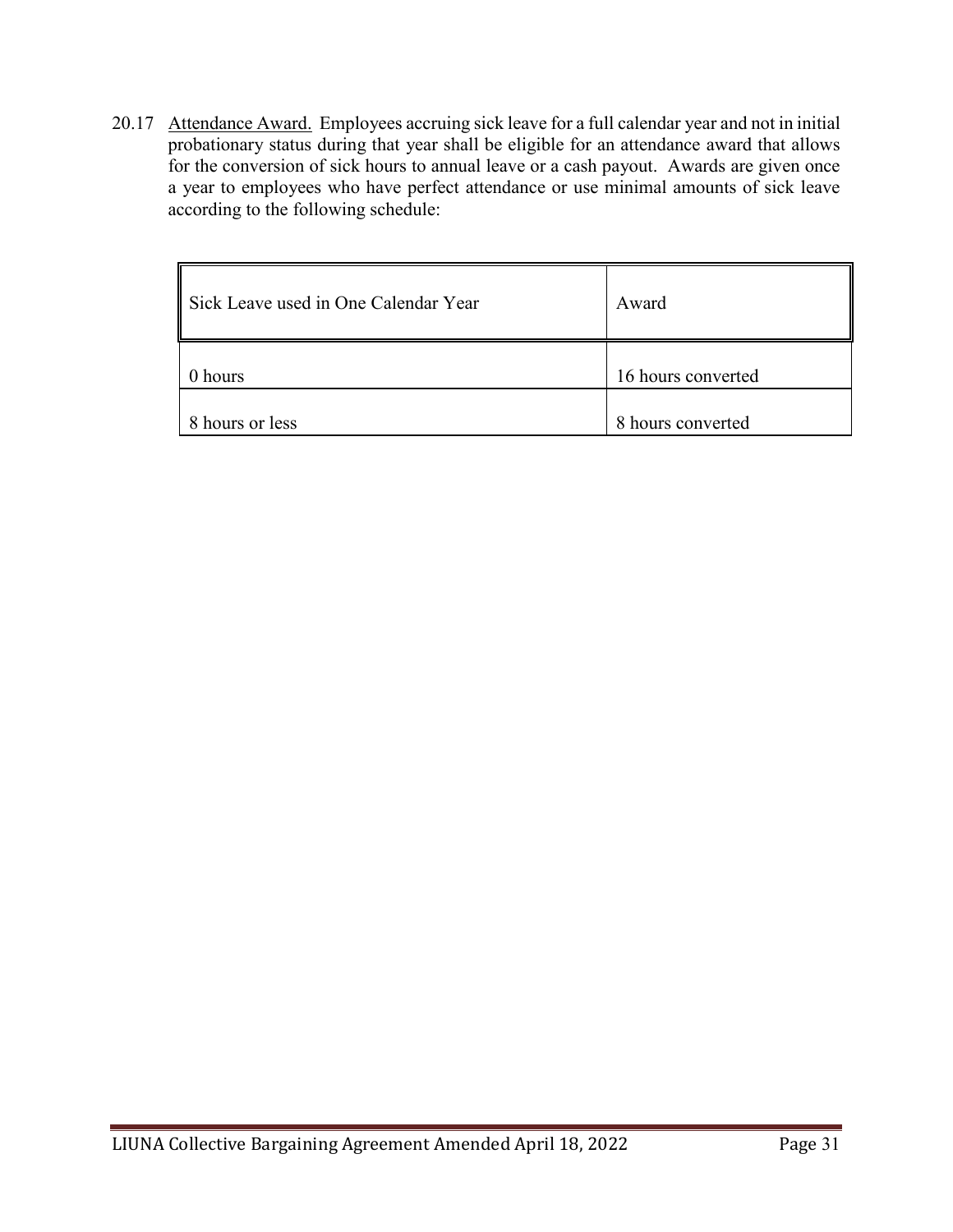### **ARTICLE 21 BEREAVEMENT LEAVE/FUNERAL LEAVE**

- 21.1 All regular full-time and probationary employees are eligible to receive bereavement leave proportionate to their work schedule.
- 21.2 Up to three (3) days leave with pay may be granted by the department director in the event of a death of an "immediate family member" in order to attend the funeral or to family affairs.
- 21.3 Immediate family is defined as the spouse and the children or adopted children, father, step-father, mother, step-mother, mother-in-law, father-in-law, brother-in-law, sister-inlaw, grandparents, grandchildren, sisters, brother, step-sister, step-brother, of the employee and any natural or adopted child or grandchildren of the spouse.
- 21.4 Time off under these provisions may also be granted for the death of any other relatives of the employee who were living within the employee's household at the time of death.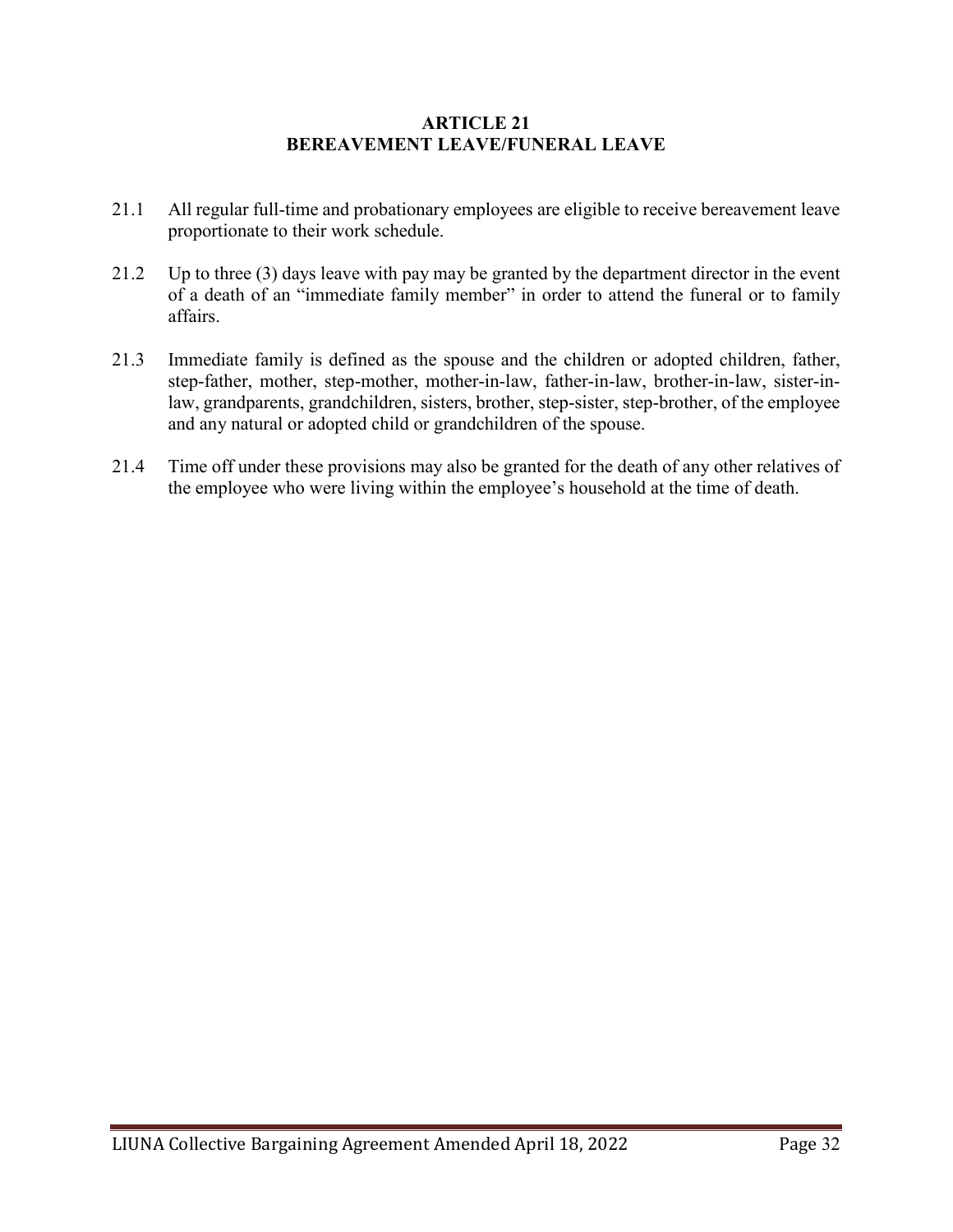#### **ARTICLE 22 JURY DUTY AND WITNESS DUTY**

- 22.1 Jury Duty. Any employee who is required to perform jury service during his/her normal working hours shall be paid his/her regular salary. The employee summoned as a juror shall notify his/her supervisor immediately by furnishing a copy of his/her summons and completing a leave request form. An employee who is released from jury duty shall report back to work for the remainder of the work day. The employee shall retain any remuneration received for serving.
- 22.2 Witness Duty. An employee who is subpoenaed to attend court to testify in his/her official capacity as a City employee during his/her normal working hours shall notify his/her supervisor immediately by completing a "Request for Leave of Absence" form and attaching a copy of his/her subpoena.
	- (a) The employee shall be paid his/her regular salary for the hours missed due to court attendance as a witness, however if he/she receives remuneration other than per diem, it shall be deposited with the City Treasurer in order to receive pay for the leave period.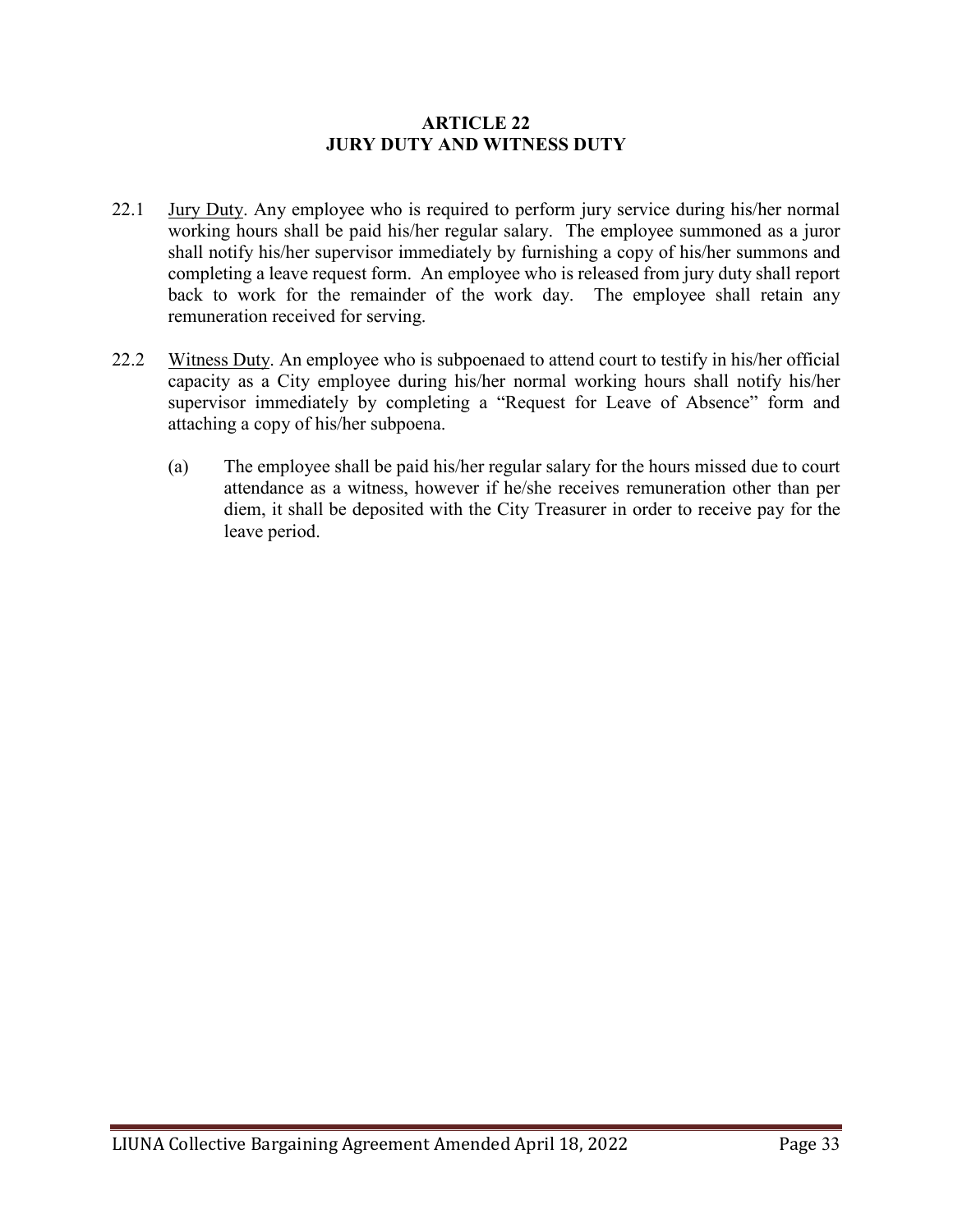## **ARTICLE 23 SAFETY AND HEALTH**

- 23.1 The City and the Union agree that they will conform to and comply with applicable laws regarding safety and health.
- 23.2 The City and the Union will cooperate in the continuing objective of eliminating safety and health hazards due to unsafe working conditions.
- 23.3 Any employee of the bargaining unit who does not comply with the safety rules and regulations may be subject to disciplinary action.
- 23.4 Protective devices, apparel and equipment provided by the City must be used. Failure to use equipment as directed or as outlined in policy may be cause for discipline. Employees shall be responsible for all City provided equipment or property. In addition, employees who lose or misplace City property, or who cause damage to City property by their negligence or intentional conduct, may be subject to disciplinary action.
- 23.5 The City and the Union recognize the importance of maintaining employees' good health. In adopting this philosophy, the Union agrees to support any City efforts in developing wellness or fitness programs for bargaining unit employees.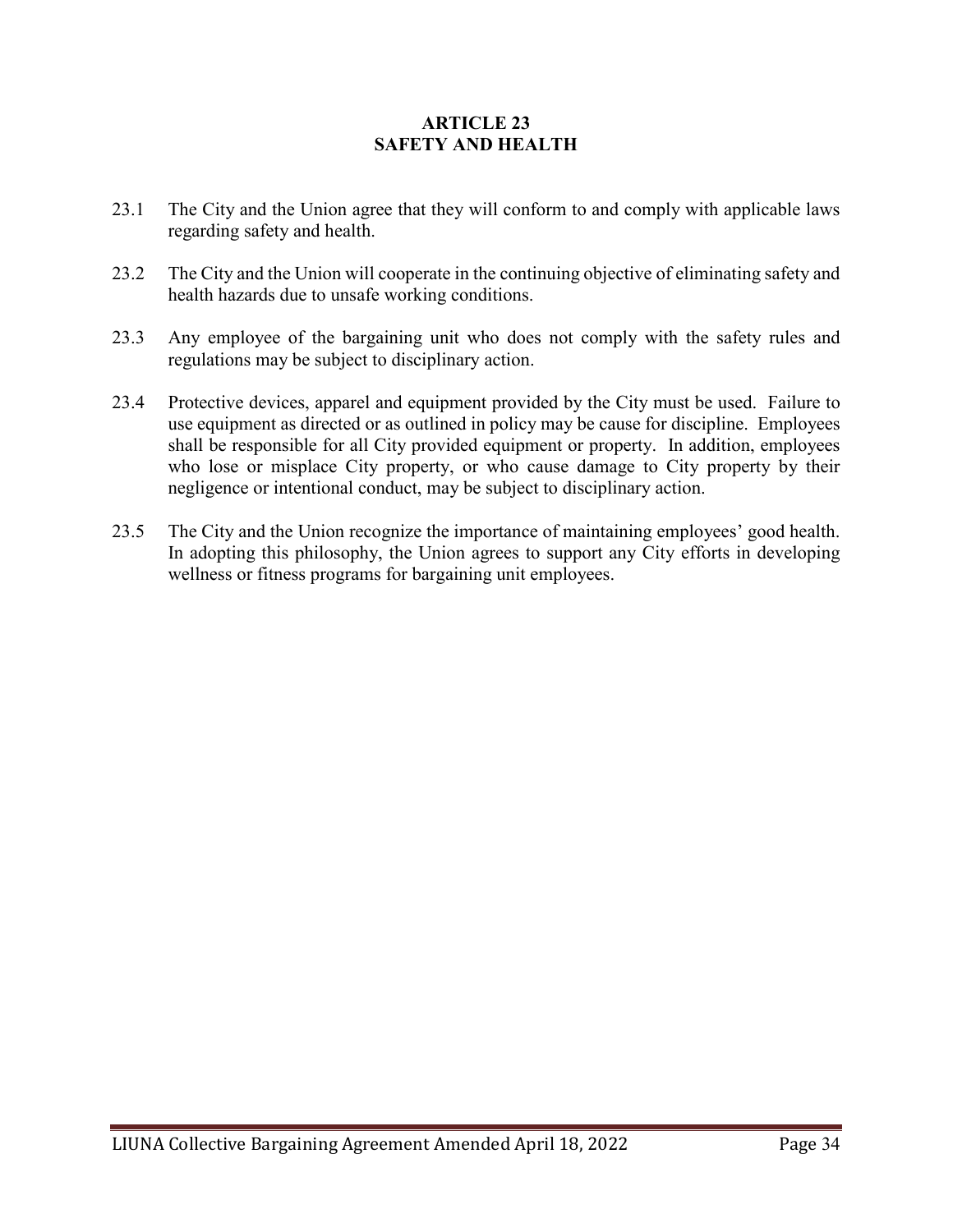### **ARTICLE 24 CAREER DEVELOPMENT**

- 24.1 In order to promote and maintain a competent and efficient workforce, employees are encouraged to continue their technical training and improve their skills. The City will assist employees with optional training that increases their competence and skills in their present jobs and prepares them for advancement in the future.
- 24.2 The City will reimburse employees for tuition costs on classroom training or approved correspondence courses as determined by the City. Reimbursement shall not be made for books or supplies. Application for and approval of reimbursement shall be in accordance with the City established procedures.
- 24.3 Employees leaving the City within one year of receiving reimbursement must refund the City for the reimbursement received. It is agreed that these costs may be taken from the Employee's final paycheck or leave balance.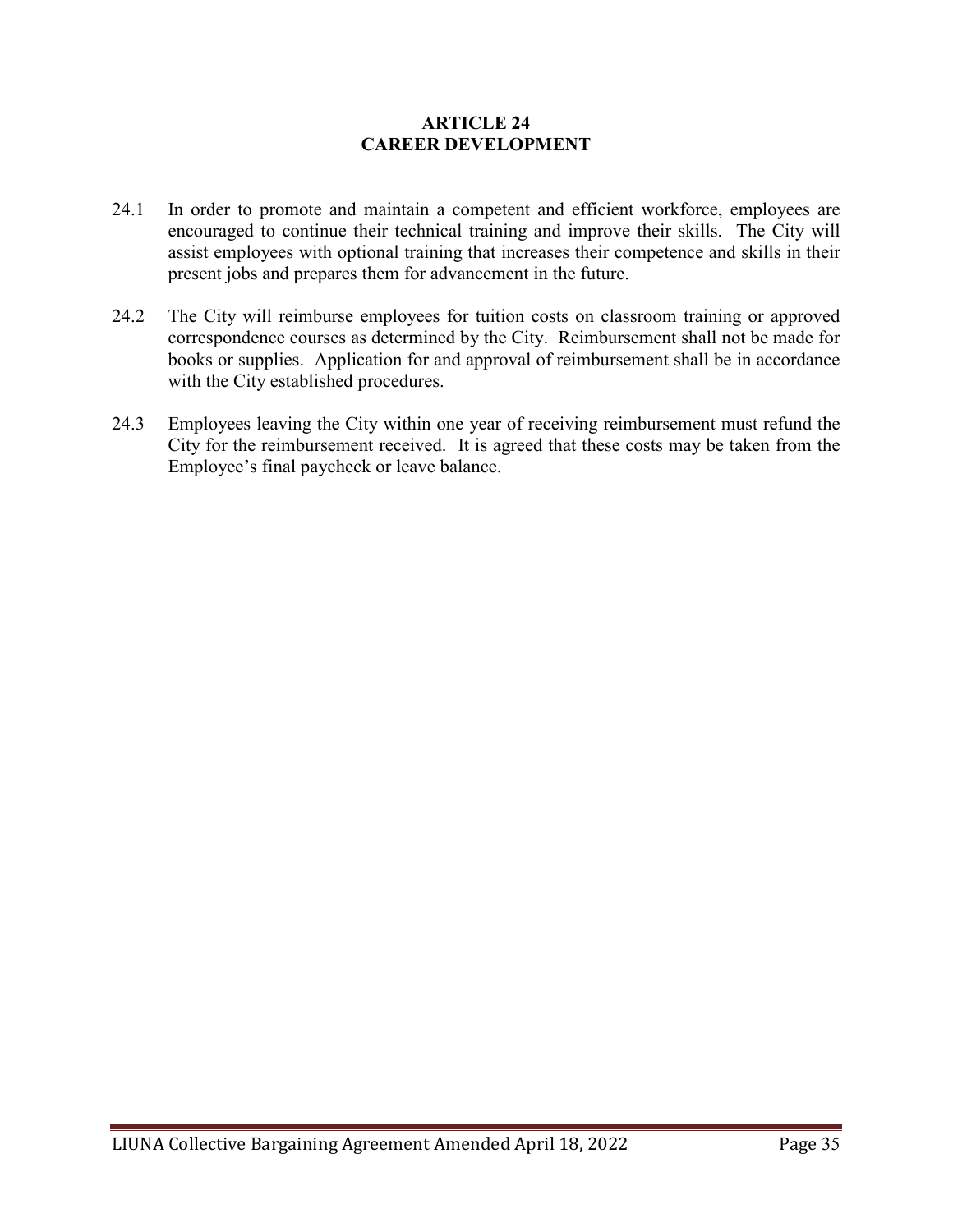### **ARTICLE 25 SEVERANCE PAY**

25.1 Non-probationary employees in good standing with the City who are laid off (for nondisciplinary reasons), and who experience a loss of pay as a result of such layoff (that is, they do not obtain employment effective upon the effective date of the layoff), shall receive payment for the following number of hours at the employee's straight time rate:

| $5+$  | years' service | 40 hours  |
|-------|----------------|-----------|
| $6+$  | years' service | 60 hours  |
| $10+$ | years' service | 80 hours  |
| $15+$ | years' service | 120 hours |
| $20+$ | years' service | 160 hours |

Employees who are identified for layoff and chose retirement in lieu of layoff shall not be entitled to any severance pay.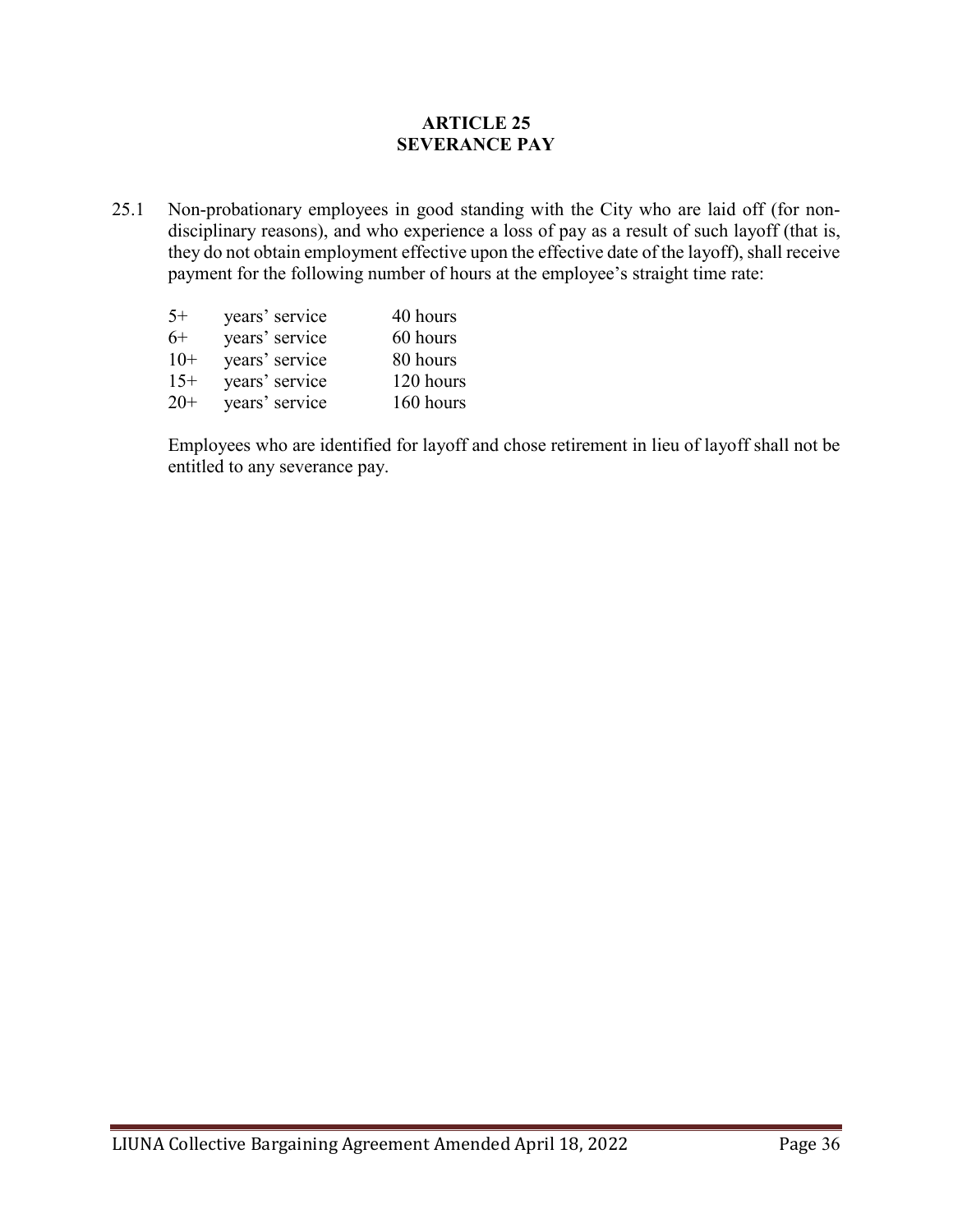### **ARTICLE 26 DRUG POLICY**

- 26.1 The City and the Union recognize that the City should not accept any risk to the safety of its employees or members of the public or compromise the quality of its work, services or productivity as the result of alcohol or drug abuse which can impair one's normal mental and physical faculties. Both parties agree to the promotion of a drug free workplace pursuant to Florida State Statute 440.102 (Rule Chapter No: 38F-9) Executive Order 12584 (Drugfree Workplace Act) and The Omnibus Transportation Employee Testing Act of 1991 and accompanying Department of Transportation regulations.
- 26.2 The Union agrees to support the City's policy attached as Appendix "D" and the employees shall abide by all its provisions. The City may change or amend the policy to conform to any change to, or creation of, any federal or state law or regulation. The City agrees to notify the Union in writing of any change or amendment to the policy and the reasons for such changes or amendments.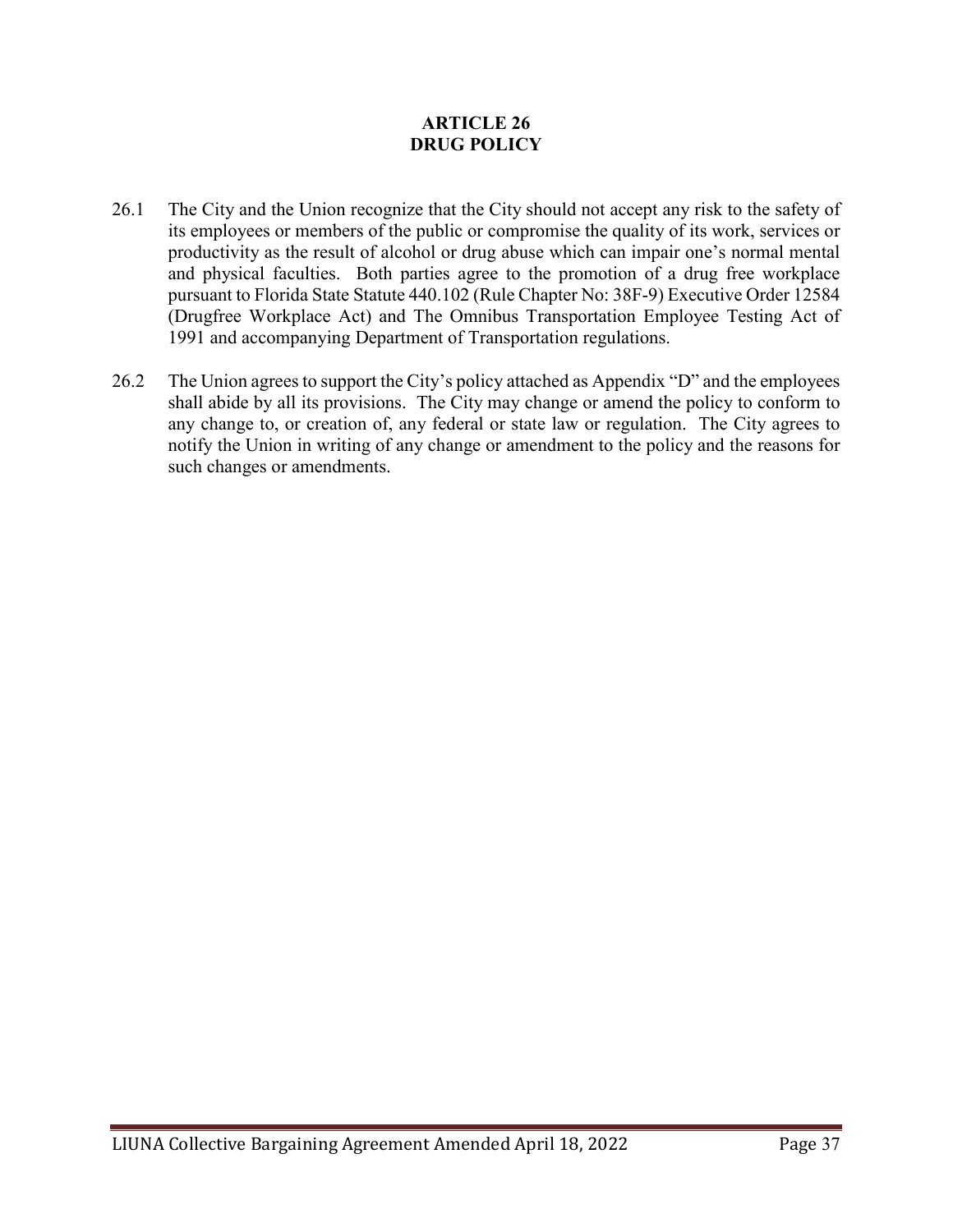### **ARTICLE 27 DISCHARGE AND DISCIPLINE**

- 27.1 Employees who have completed their initial employment probationary period may be discharged, suspended, demoted, or otherwise disciplined for proper cause. The City agrees that disciplinary action shall be in a timely fashion. Forms of disciplinary action may include:
	- (a) oral reprimand;
	- (b) written reprimand;
	- (c) at the option of the City Manager with the concurrence of the employee, the loss of vacation, personal, sick or holiday leave;
	- (d) suspension without pay; and
	- (e) discharge of employment.
- 27.2 The City agrees with the tenets of progressive and corrective discipline, where appropriate. Disciplinary actions shall normally be progressive and shall be determined at the discretion of the City. Certain actions by their nature may be severe enough, however, to justify deviating from progressive disciplinary principles, and result in immediate discharge of employment or other disciplinary action. Once the measure of discipline is determined and imposed, the City will not increase it for the particular act of misconduct unless new facts or circumstances become known.
- 27.3 Employees in the bargaining unit are subject to discipline, up to and including discharge, for any violation of City procedures or policies, contract provisions, personnel directives, general orders or policies and civil service rules of the City. Employees shall be provided a written statement of any discipline taken (excluding oral reprimands).
- 27.4 Employees shall have the right to review their official personnel file upon request to the department director. The employee shall have the opportunity to submit a written statement responding to any written reprimand issued. The employees' responding statement will be entered in the personnel file.
- 27.5 Prohibited Conduct.

Acts of conduct that are grounds for discipline, up to and including discharge, include but are not limited to the following:

- (a) Falsifying statements, records or reports.
- (b) Theft.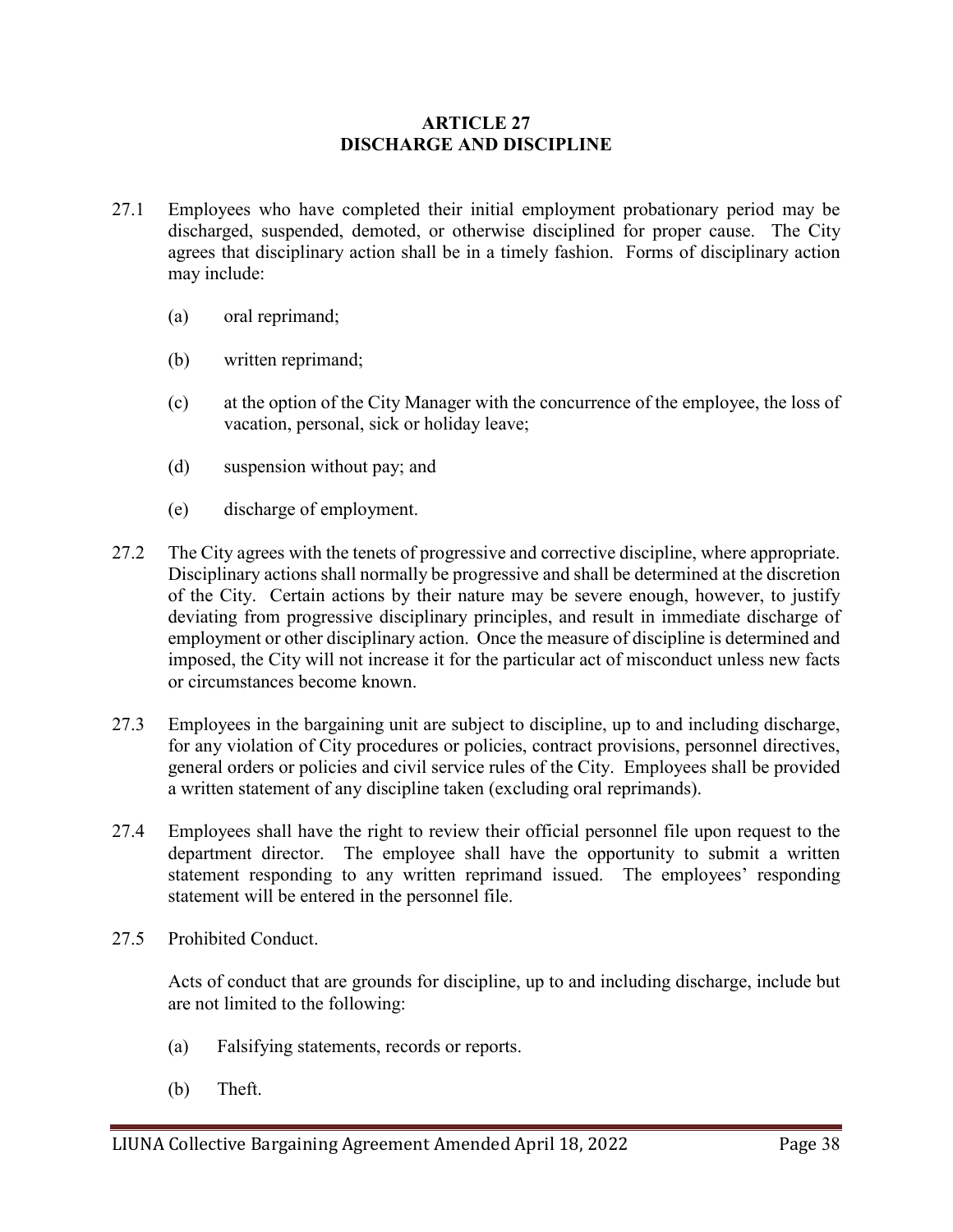- (c) Fighting, bringing any firearm, knife or other weapon (which is not a necessary tool for the job) to work or improperly threatening or harassing any employee or customer.
- (d) Engaging in wrestling, horseplay, or any other act which might interfere with the safe or efficient operation of the City or cause injury or harm to persons or property.
- (e) The intentional destruction of city property and/or negligence in the operation of a city vehicle, city machinery or equipment.
- (f) Being under the influence of intoxicants or illegal drugs while on duty. Possession of intoxicants or illegal drugs while on duty.
- (g) Commission of an act which constitutes a felony offense or a misdemeanor involving moral turpitude under the laws of the State of Florida.
- (h) Insubordination.
- (i) Incompetency, inefficiency or misconduct in the performance of duties.
- (j) Attempting to induce an officer or employee of Jacksonville Beach to commit an unlawful act.
- (k) Taking for his personal use from any person any fee, gift or other valuable thing (valued over \$25) in the course of his/her work or in connection therewith, when such gift or other valuable thing is given in the hope of receiving a favor or treatment greater than that accorded other persons.
- (l) Engaging in outside activities on city time or unauthorized use of city equipment.
- (m) Violation of any of the rules or policies of the department or City.
- (n) Conduct, whether on or off duty, which reflects discredit upon the City.
- (o) Repeated or unauthorized tardiness.
- (p) Unauthorized absences.
- (q) Being absent without leave or failing to report after leave of absence has expired. Failure to report to duty without notice to the City for three consecutive work days shall result in automatic dismissal.
- (r) Failure to maintain minimum qualifications for a position due to loss of any license or certification.
- (s) Leaving the working area during working hours without authorization.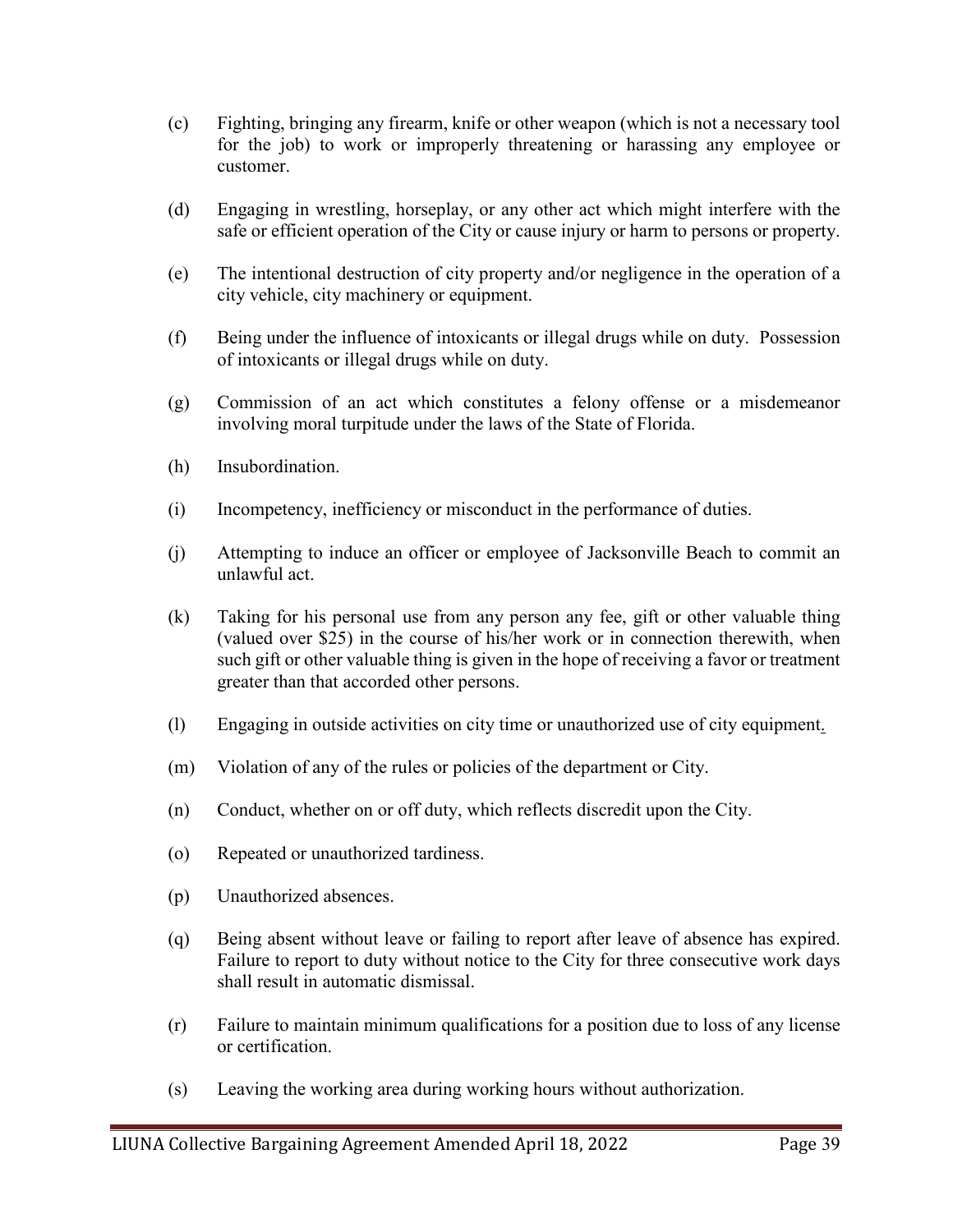- (t) Sleeping on duty.
- (u) Failure to immediately report vehicle accidents or accidents involving damage to City or private property.
- (v) Intentional release of any security codes or keys to unauthorized individuals.
- (w) Disruptive, threatening or violent behavior.
- (x) Bullying including intimidating, humiliating, degrading or threatening behavior
- 27.6 Any employee subject to dismissal, demotion, or suspension shall have the right to a predisciplinary meeting with his/her department director, unless said action is for tardiness. The meeting shall be conducted prior to any action being taken.
- 27.7 When an employee is questioned by management, and the employee reasonably believes that the questioning may lead to disciplinary action against him, the employee has the right to request that a union representative be present at the meeting. When an employee requests union representation pursuant to this section, and no union representative is immediately available, the City may postpone the meeting until a representative is available, cancel the meeting, or if mutually agreeable with the employee, continue the meeting without a representative.
- 27.8 Any written reprimand, or other written documentation of any other discipline, shall be furnished to the employee outlining the reason for the disciplinary action. The employee will be requested to sign the document acknowledging receipt. If the employee refuses to do so, this refusal shall be noted on the reprimand. If the employee signs the reprimand, or other documentation of disciplinary action, such signature shall only acknowledge receipt of the document and shall not mean the employee agrees or disagrees with the document or disciplinary action.
- 27.9 Resignation: An employee who desires to terminate his/her service with the City shall submit a written resignation to his/her department director. In order to resign in good standing, the resignation must be submitted 14 calendar days in advance of the effective date. The written resignation, or a copy thereof, shall be filed in the employee's personnel file. Employees failing to resign in good standing shall forfeit all accrued leaves.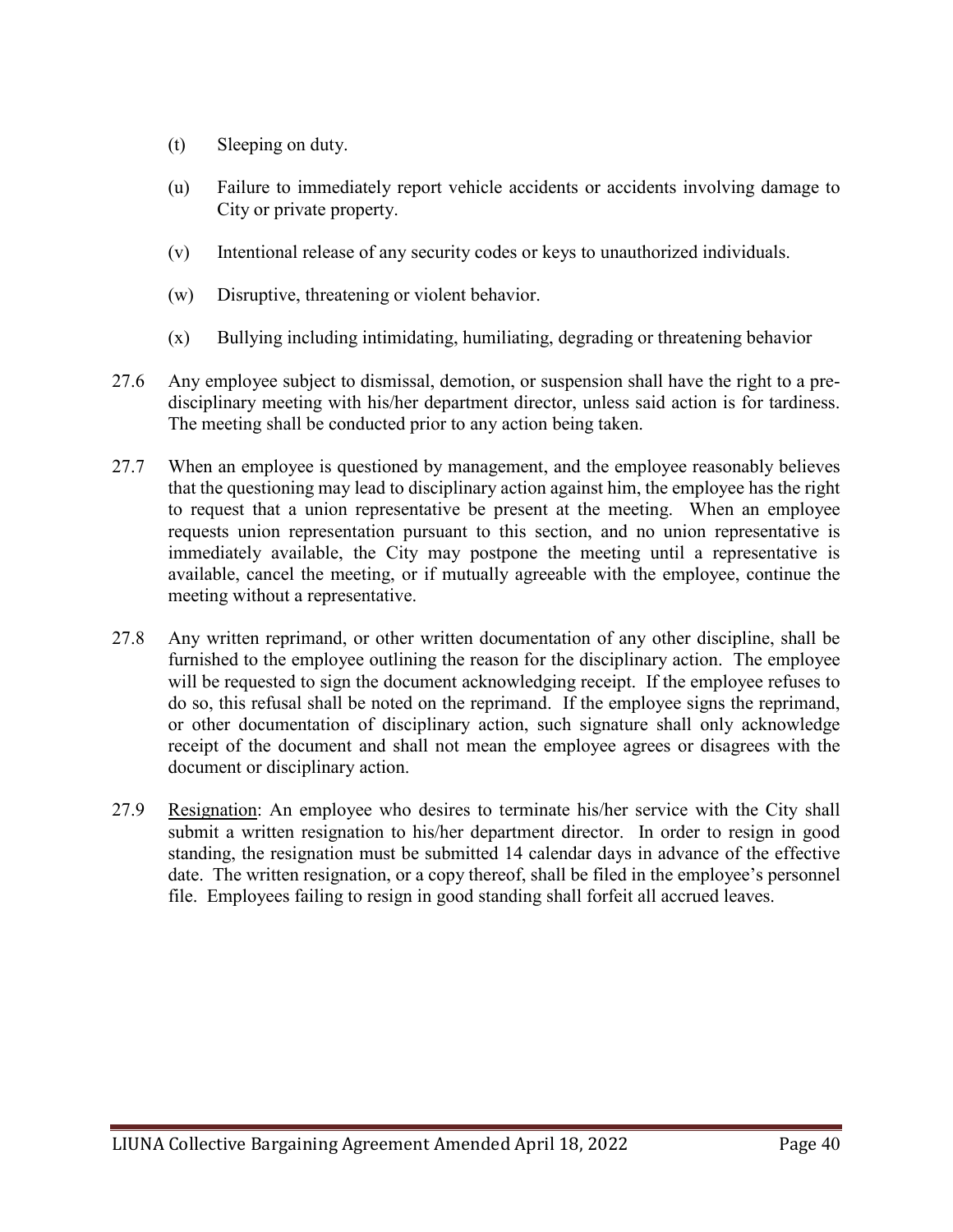### **ARTICLE 28 GRIEVANCE PROCEDURE**

- 28.1 In a mutual effort to provide harmonious working relations between the parties to this Agreement, it is agreed and understood by both parties that there shall be a procedure for the resolution of grievances between the parties arising from any alleged violation of specific terms of this Agreement. For the purpose of this Agreement, a grievance is defined as a dispute, claim or complaint that any employee, group of employees or the Union, through a member of the bargaining unit, may have as to the interpretation, application, and/or alleged violation of some express provision of this Agreement which is subject to the grievance procedure.
- 28.2 All grievances must be handled exclusively as set forth in this procedure.
- 28.3 Nothing in this Agreement shall be construed to prevent employees from discussing any questions or complaints with their supervisor, division supervisor, superintendent, department director, Personnel Director or the City Manager. Employees of the City are encouraged to bring any questions, complaints, or other concerns to their supervisors. Any employee's informal discussions with his or her supervisor, division supervisor, superintendent, department director, Personnel Director or the City Manager, or any other person, shall not delay or postpone the time limits for filing a formal grievance under this procedure.
- 28.4 If the aggrieved employee has a reasonable belief that disciplinary action may result from an investigatory or disciplinary interview, the employee may request Union representation, in which event the grievant will notify the City, and the grievant will be responsible for notifying the Union. If an employee makes such a request, the City may, at its discretion, (1) grant the request and postpone the meeting until the union representative may be present, (2) discontinue the meeting, or (3) offer the employee the choice of continuing the meeting unaccompanied by a union representative or having no meeting at all. If a meeting is for the purpose of simply notifying the employee of a previously made disciplinary decision, and no questions will be asked nor will the employee be offered any options to the discipline, the employee does not have the right to union representation.
- 28.5 Every effort will be made by the parties to settle all grievances as soon as possible. The time limits set forth shall be strictly complied with, and may be extended only by mutual agreement of the parties, in writing. The City is not required to consider, respond to, or act upon, any grievance which is not filed within the time set forth in this Article. A grievance shall be considered settled at any point when the employee fails to file the necessary written notice to invoke the next step of the grievance procedure. All time limits shall be calendar days. If any deadline under this Article shall fall on a Saturday, Sunday or observed holiday, as defined in Article 17.1, the deadline shall be the next calendar day which is not a Saturday, Sunday or observed holiday.
- 28.6 If the City fails to answer any grievance in the time provided, the grievance shall be deemed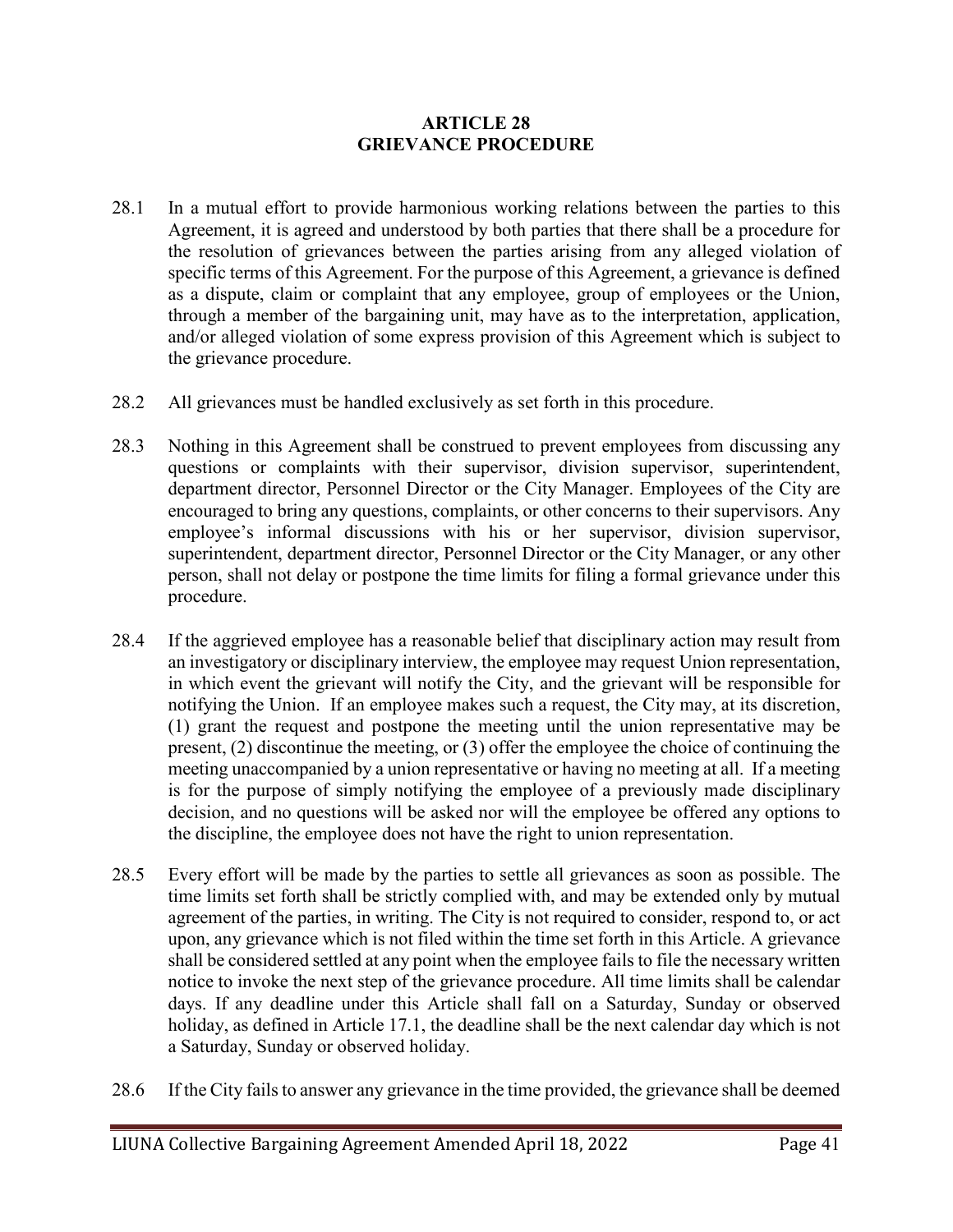denied. A grievance not advanced to the next higher step within the time limit provided shall be deemed withdrawn and settled on the basis of the decision most recently given.

- 28.7 To be subject to review at any level of the grievance procedure, a grievance must be in writing, and must be filed using the grievance form mutually agreed to by the parties (see Appendix "E"), and must contain the following information:
	- (a) Aggrieved employee's name and signature.
	- (b) Aggrieved employee's classification.
	- (c) Date grievance was filed in writing.
	- (d) Date and time action or conduct giving rise to the grievance occurred.
	- (e) Where action or conduct giving rise to the grievance occurred.
	- (f) Description of incident, action or conduct giving rise to the grievance, including identification of every person involved if possible.
	- (g) Article and section of the Agreement alleged to have been violated and an explanation of how it was violated.
	- (h) Desired remedy to resolve grievance.
- 28.8 If a meeting, hearing or arbitration is scheduled during the grievant's shift, attendance at such will be with pay. However, if the meeting, hearing or arbitration is scheduled for a time other than the grievant's normal shift then attendance will be without pay. This policy shall also apply to attendance by the grievant's union representative.
- 28.9 Grievances shall be processed in accordance with the following procedures:

Step 1. The grievant shall present, in writing, his/her grievance to his/her supervisor within ten (10) calendar days of the occurrence of the action giving rise to the grievance. The only exception to this time limit is where an employee, through no fault of his own, was not aware of the occurrence of the action giving rise to the grievance, and in that case, the grievance must be filed within ten (10) calendar days after the grievant became aware of the occurrence, or, if earlier, within ten (10) calendar days of when the grievant should have become aware of it, if he/she had used due diligence. In no case, may a grievance be filed more than fifteen (15) calendar days after the occurrence of the action giving rise to the grievance. Discussions at the first stage of the grievance procedure will be informal for the purpose of settling differences in the simplest and most effective manner. The supervisor shall schedule a meeting with the employee within ten (10) calendar days after the grievance is received. The supervisor shall investigate and give a written response to the employee within seven (7) calendar days after the meeting.

Step 2. If the employee is not satisfied with the answer received in Step 1, and chooses to proceed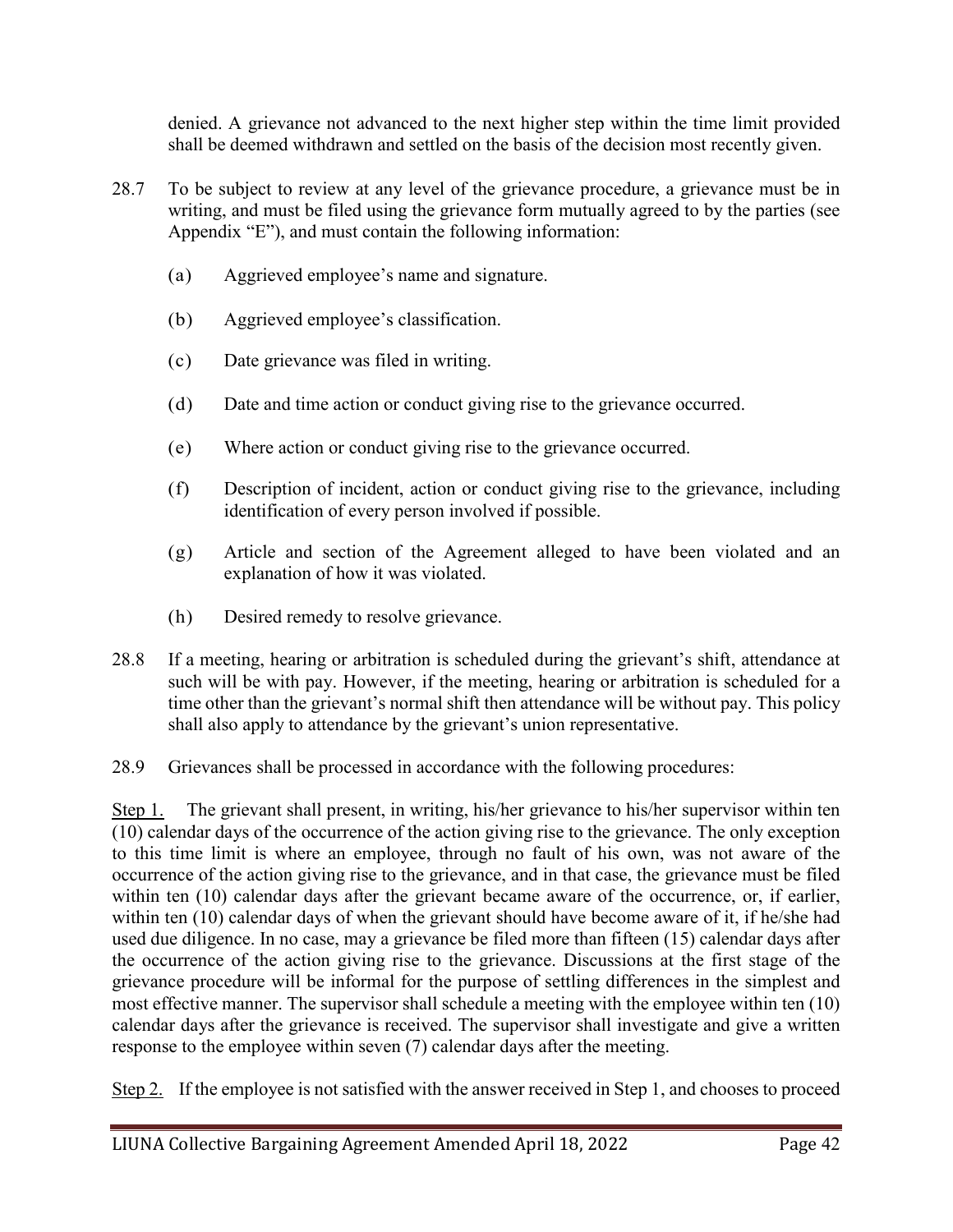further, he/she must file an appeal in writing within seven (7) calendar days after receipt of the supervisor's response. The appeal shall be filed with the division supervisor. The division supervisor shall schedule a meeting with the grievant within ten (10) calendar days after receipt of the appeal. The supervisor shall answer the grievance in writing within fourteen (14) calendar days after the meeting. (If a division supervisor does not exist then this step is skipped)

Step 3. If the employee is not satisfied with the answer received in step 2, and chooses to proceed further, he/she must file an appeal in writing with the department director or his/her designee within seven (7) calendar days after receipt of the division supervisor's answer. The department director or his designee shall investigate the grievance and shall schedule a meeting with the grievant within ten (10) calendar days after receipt of the appeal. The department director or his/her designee shall notify the grievant in writing of his/her decision no later than twenty-one (21) calendar days after the meeting.

Step 4. If the employee is not satisfied with the answer received in step 3, and chooses to proceed further, he/she must file an appeal in writing with the City Manager or his/her designee within seven (7) calendar days after receipt of the department director's answer. The City Manager or his/her designee shall investigate the grievance and may conduct such meeting as he/she deems necessary. The City Manager or his/her designee shall notify the grievant in writing of his/her decision no later than forty-five (45) calendar days after receipt of the appeal.

Step 5. If a grievance as defined in this Article has not been satisfactorily resolved within the grievance procedure, the grievant may request arbitration in writing to the office of the City Manager no later than fourteen (14) calendar days after the date of the response from the City Manager in Step 4 of the Grievance Procedure. The date of the response of the City Manager or his/her designee shall be the date the decision is hand delivered or telefaxed to the grievant. If the grievant was represented by the Union during the grievance, the date of the response of the City Manager or his/her designee shall be the date the decision is hand delivered or telefaxed to the Union.

28.10 Upon appeal to arbitration, the employee, Union, or Employer may submit to the other the names of two (2) individuals, either of whom is acceptable to the Union, employee, or Employer to arbitrate the grievance. If within ten (10) calendar days after the request for arbitration, the two (2) parties involved in the selection do not mutually agree upon the selection of one (1) of the persons listed, or of some other person qualified to act or arbitrate, then the Union, or employee shall request the Federal Mediation and Conciliation Service to submit a panel of five (5) arbitrators. The request to the FMCS must be made no more than 30 calendar days after the request for arbitration or arbitration is waived. The arbitrators shall be selected from such panel by alternately striking names from the list (the grievant shall strike first), until the last name is reached.

28.11 The powers of the arbitrator shall be limited as follows:

1) The arbitrator shall not have the power to add to, subtract from, modify, or alter the terms of this Agreement;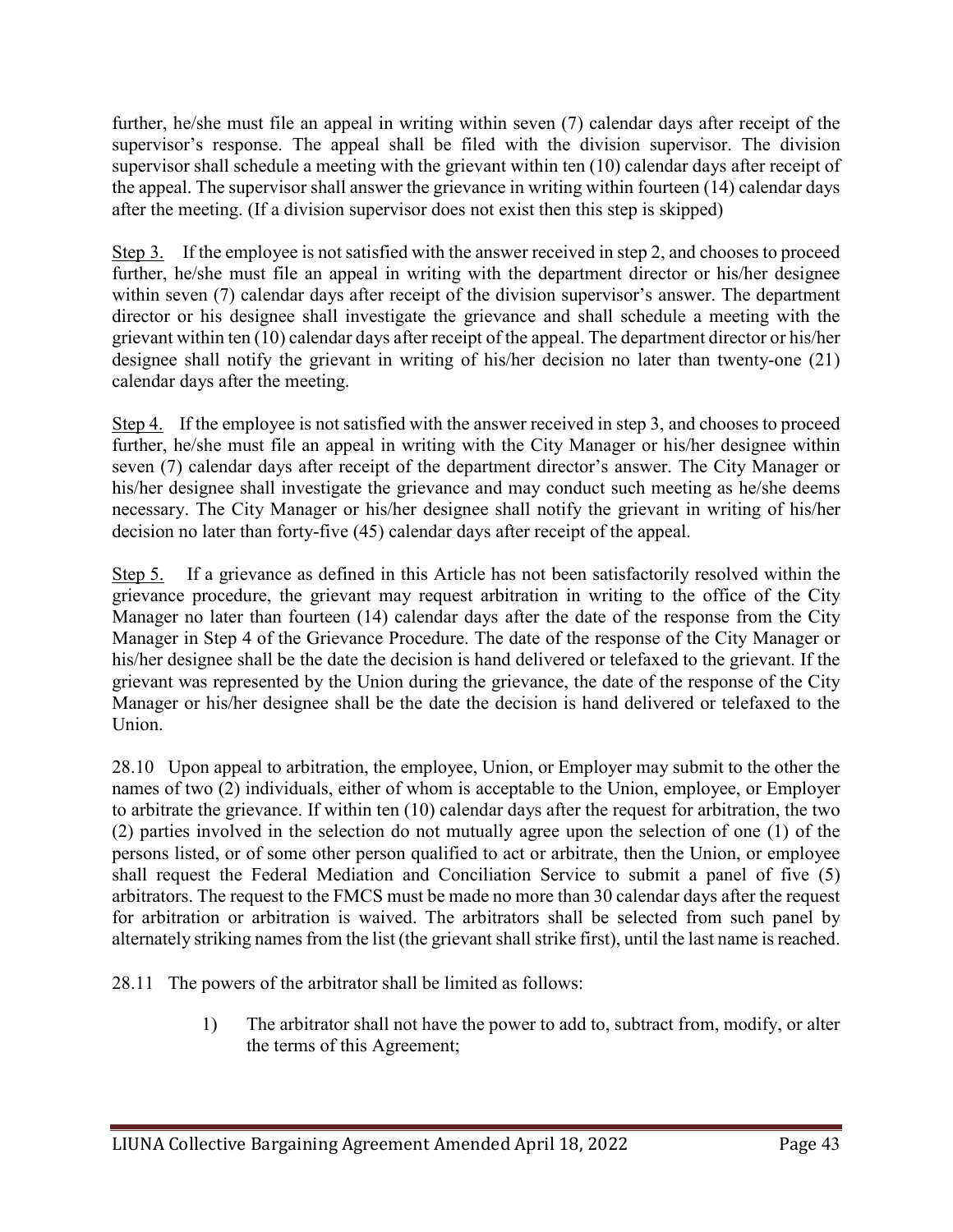- 2) The arbitrator shall have no authority to rule on jurisdictional disputes between groups of employees or Unions representing groups of employees;
- 3) The arbitrator shall have no power or authority to establish or change wage scales, rates for new jobs, or to change any established pay policies or the pay plan;
- 4) The arbitrator shall have only the power to rule on grievances arising under this Agreement as defined under Article 28, Section 28.1;
- 5) The arbitrator shall have no power to arbitrate any matter that arose before the effective date of this Agreement, or after the expiration of this Agreement;
- 6) The arbitrator shall promptly hear the matter and shall issue the decision within thirty (30) days from the close of the arbitration.
- 28.12 The decision of the arbitrator shall be final and binding on the City, the Union, and all persons, provided, however, that the arbitrator's decision is not outside or beyond the scope of the arbitrator's authority or violates Chapter 684 of the Florida Statutes.
- 28.13 Costs for the arbitrator and the hearing will be borne by the losing party. Transcripts will be paid for by the party requesting it. Each party will pay for their own representatives and witnesses.
- 28.14 No more than one grievance shall be placed before an arbitrator at any one hearing unless the City and the Union agree in writing to waive this provision.
- 28.15 Any step of the grievance procedure may be waived upon mutual agreement between the grievant and the City in writing.
- 28.16 In the case of a grievance arising from discipline of a non-probationary employee, other than discharge, demotion, or suspension, the decision of the City Manager at Step 4 of the grievance procedure shall be final and binding and no arbitrator shall have authority to review or alter any decision of the City Manager concerning discipline of non-probationary employees, other than discharge, demotion, or suspension.
- 28.17 Discipline of newly hired probationary employees, up to and including discharge, is not subject to the grievance procedure. No employee, or other person or entity, may file a grievance concerning the discipline, including discharge, or other employment action taken against any probationary employee and the City is not required to consider, respond to, or act upon any such grievance.

28.18 Any grievance filed concerning a performance evaluation shall be filed at Step II of the grievance procedure, and the decision of the City Manager concerning such grievance shall be final and binding.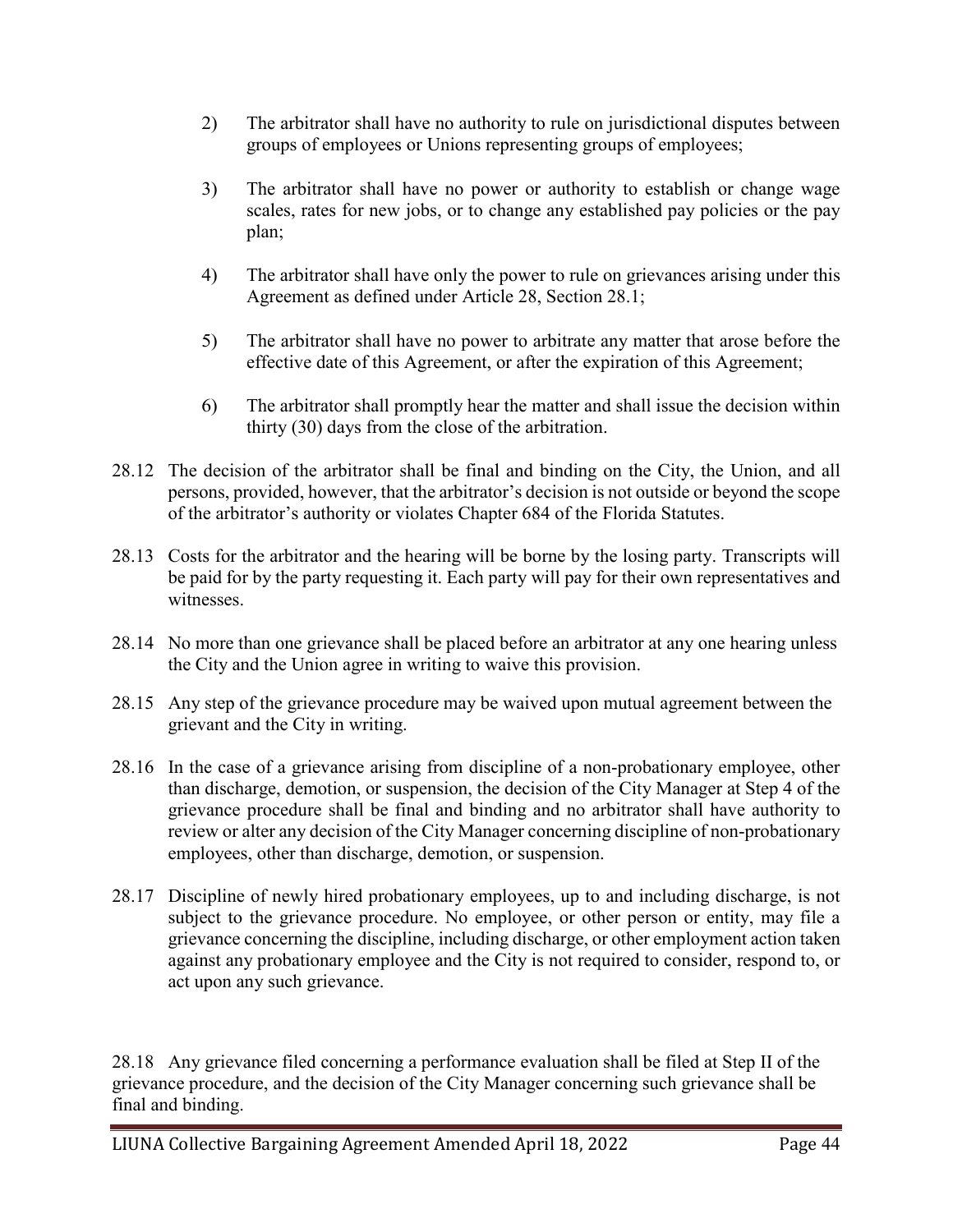# **ARTICLE 29 RETIREMENT**

- 29.1 Retirement benefits and employee contributions for employees covered by this Agreement shall be as provided in the City of Jacksonville Beach General Employees' Retirement Plan (the "Plan"), as amended on November 25, 2013 and February 6, 2017 .
- 29.2 The maximum benefit shall be 75% of final average compensation or \$90,000 annually, whichever is less; provided, any employee who has accrued a benefit in excess of \$90,000 on the effective date shall retain that accrued benefit if not greater than 75% of final average compensation, but shall not accrue any additional benefit after the effective date.
- 29.3 Compensation for pension purposes on and after November 25, 2013 (the "effective date") shall be base pay plus longevity pay, and shall exclude overtime pay and all other compensation.
- 29.4 The normal retirement date for employees with less than 10 years of credited service on the effective date and employees hired on or after that date shall be age 55 with 30 years of credited service or age 62 with 10 years of credited service, whichever is earlier. Employees with 10 or more years of credited service on the effective date shall retain the current normal retirement date of age 60 with 5 years of credited service, or 30 years of credited service regardless of age.
- 29.5 The vesting period for employees with less than 5 years of credited service on the effective date and employees hired on or after that date shall be 10 years, including credited service before and after the effective date. The deferred benefit for employees with less than 10 years of credited service on the effective date and employees hired on or after that date who attain 10 years of credited service and separate from city employment prior to the normal or early retirement date shall be payable at age 55 with 30 years of credited service, age 62 with 10 years of credited service, or age 65 with 5 years of service, whichever is earliest.
- 29.6 The above changes shall not apply to any employee who has reached age 60 with 5 years of credited service or 30 years of credited service regardless of age on the effective date.
- 29.7 The DROP closed to new members on the effective date, and was replaced with a BACK-DROP. Employees who were participating in the DROP on the effective date may continue to participate in the DROP under the terms in effect on the date they entered the DROP. Employees who reached the normal retirement date on or after the effective date, and employees who reached the normal retirement date before the effective date but are not participating in the DROP on that date, and continue employment beyond the normal retirement date may elect the BACK-DROP. Under the BACK-DROP, an employee may receive a lump sum payment equal to the pension benefits the employee would have received had he/she retired on their normal retirement date, with interest at the rate of 3%.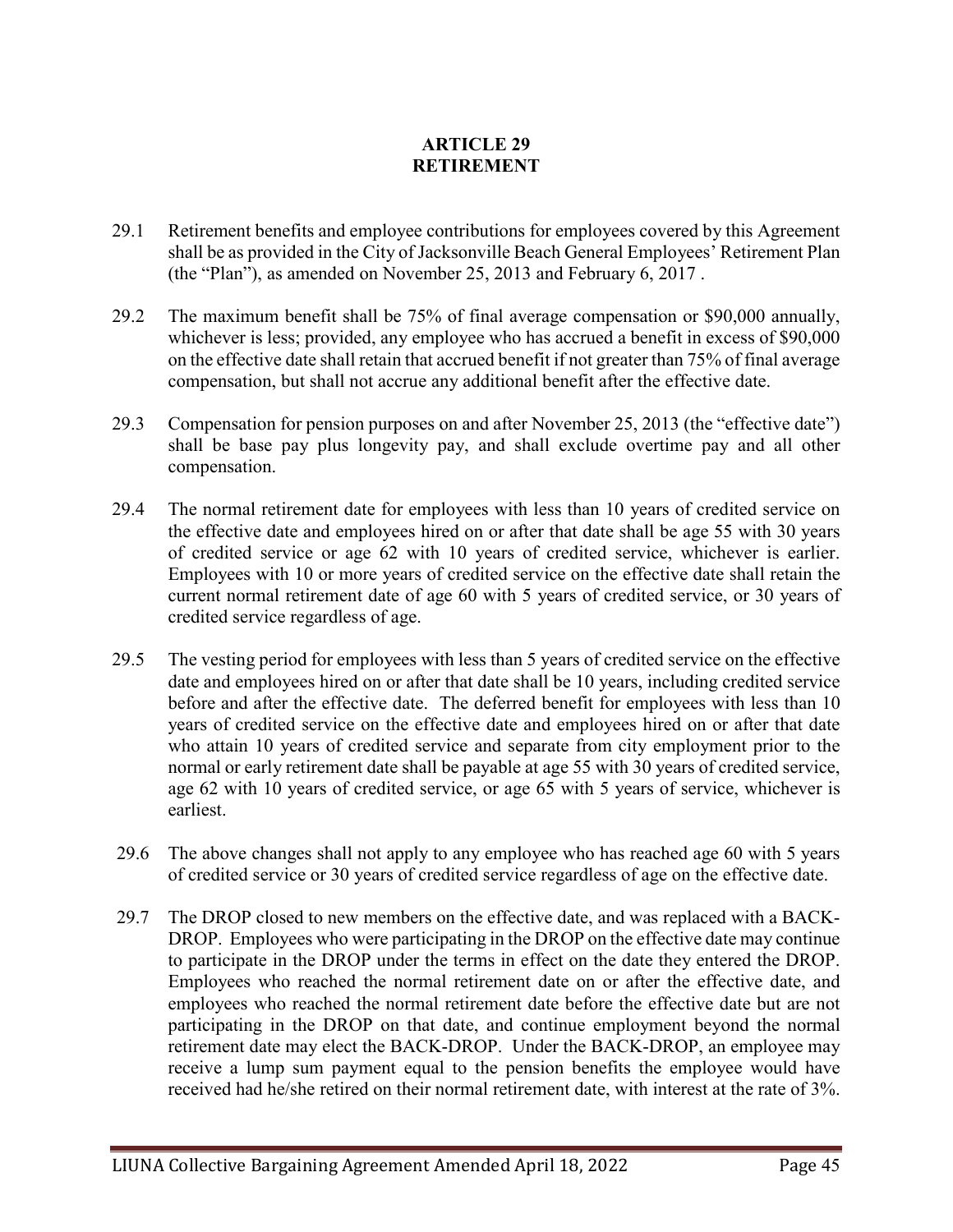29.8 The employee contribution shall be 7.95% of compensation.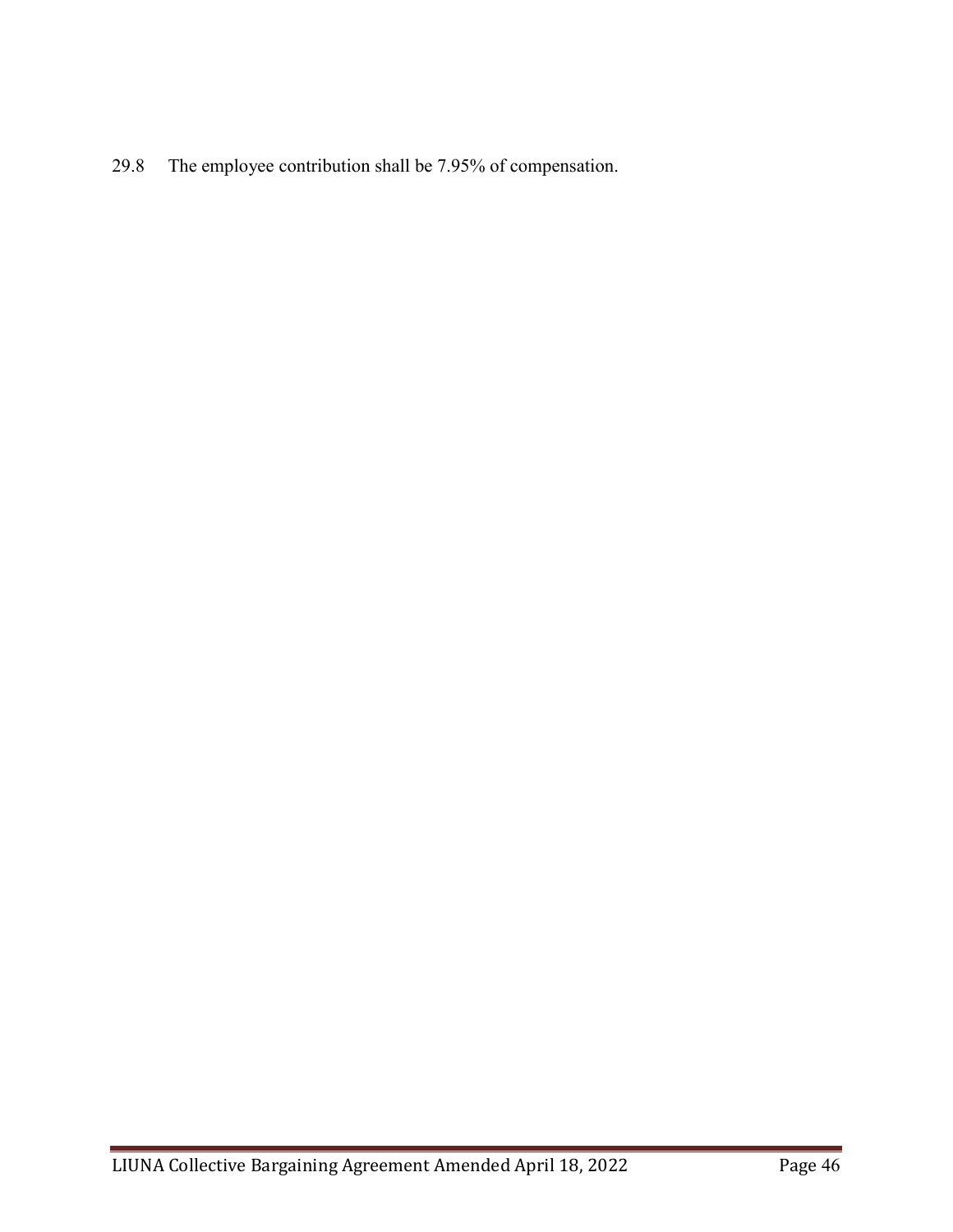# **ARTICLE 30 SPECIAL MEETINGS**

- 30.1 The City and the Union agree to meet and confer on matters of interest upon the written request of either party. The written request shall state the nature of the matters to be discussed and the reason(s) for requesting the meeting.
- 30.2 Discussion shall be limited to matters set forth in the request or other subjects mutually agreed to, but it is understood that these meetings shall not be used to renegotiate this Agreement.
- 30.3 Such special meetings shall be held within 10 calendar days of the receipt of the written request and at a time and place mutually agreeable to the parties.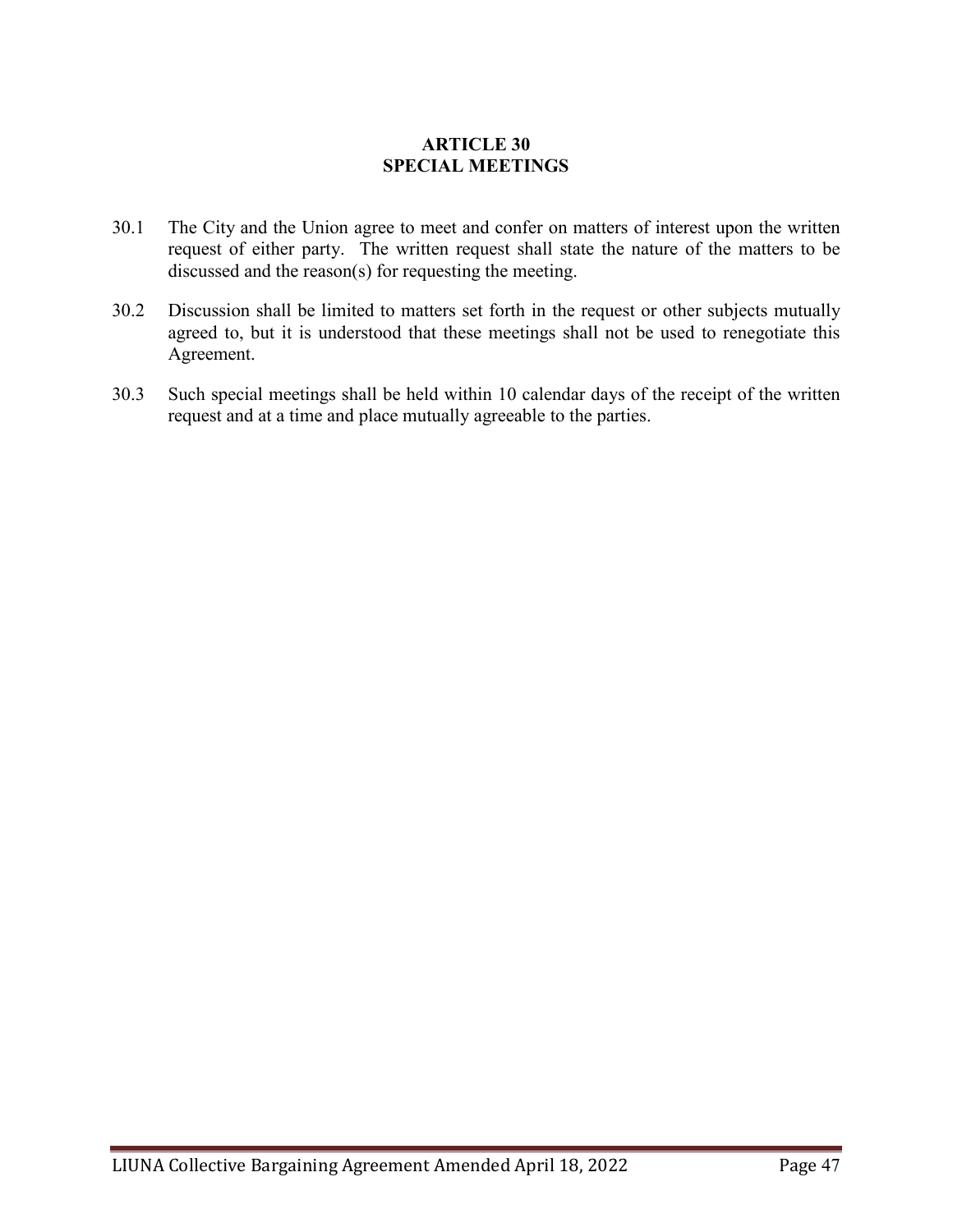# **ARTICLE 31 SAVINGS CLAUSE**

- 31.1 In the event any article, section, or portion of this Agreement should be held invalid or unenforceable by any court of competent jurisdiction, such decision shall apply only to the specific article, section, or portion thereof specified in the court's decision. Upon request of either party, the parties agree to meet for the purpose of negotiating a substitute for that specific article, section, or portion thereof. All other articles, sections and portions of this Agreement shall remain valid and enforceable.
- 31.2 If any provisions of this Agreement are found to be in conflict with the statutory powers of the City Manager or the City, said statutory power of the City Manager or the City shall take precedence.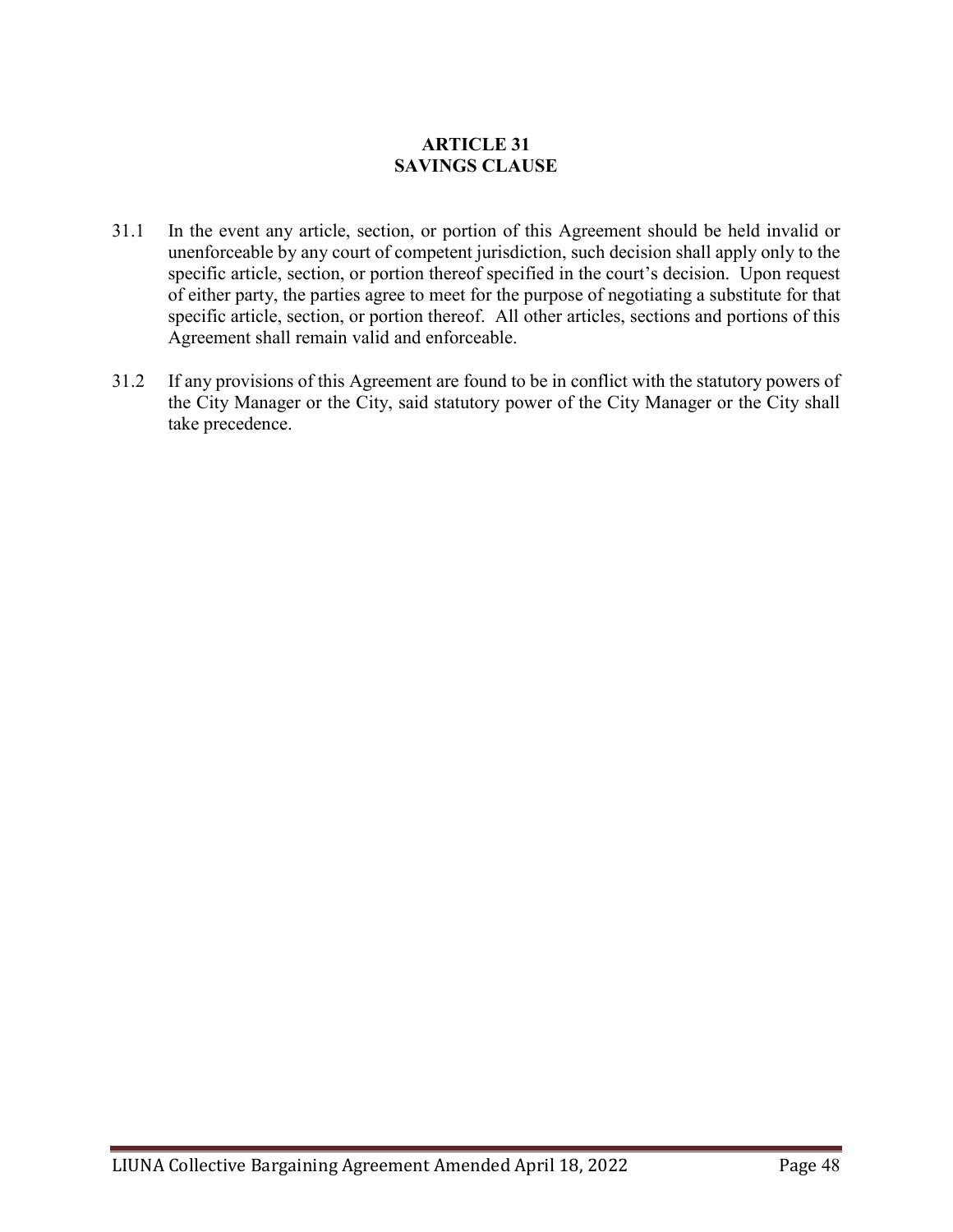# **ARTICLE 32 ENTIRE AGREEMENT**

- 32.1 The parties acknowledge that during negotiations which resulted in this Agreement, each had the unlimited right and opportunity to make demands and proposals with respect to any subject or matter not removed by law from the area of collective bargaining and that the understanding and Agreements arrived at by the parties after the exercise of that right and opportunity are set forth in this Agreement. Therefore, the City and the Union, for the duration of this Agreement, each voluntarily and unqualifiedly waives the right, and each agrees that the other shall not be obligated, to bargain collectively with respect to any subject or matter not specifically referred to or covered in this Agreement, even though such subjects or matters may not have been within the knowledge or contemplation of either or both of the parties at the time they negotiated or signed this Agreement.
- 32.2 This Agreement is complete in writing. It may be amended only by an instrument in writing, signed by the City and appropriate union representatives. Such an amendment may be effective during the term of this Agreement and may extend the term of this Agreement. This Agreement does not operate to include, nor does it obligate the City to continue in effect, any working conditions, benefit or past practice which is not covered or contained in this Agreement.
- 32.3 No wage or benefit increases are automatic unless expressly provided in this Agreement, but may be the subject of a timely request for collective bargaining.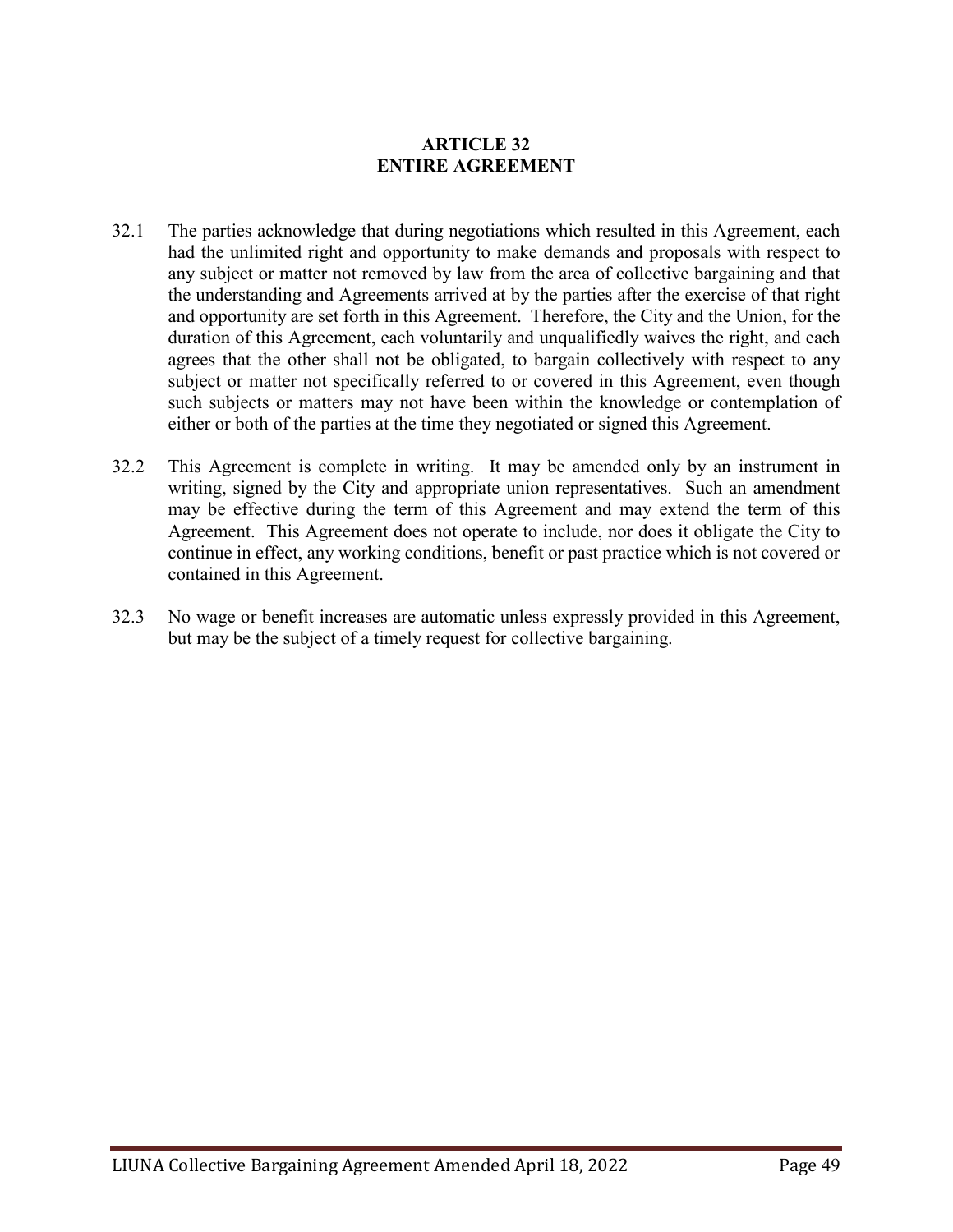## **ARTICLE 33 DURATION OF AGREEMENT**

33.1 This Agreement shall commence and become effective on October 1, 2019, and shall continue in full force and effect until midnight of September 30, 2022. If either party desires to negotiate a successor agreement, it may do so by giving the other party written notice to that effect.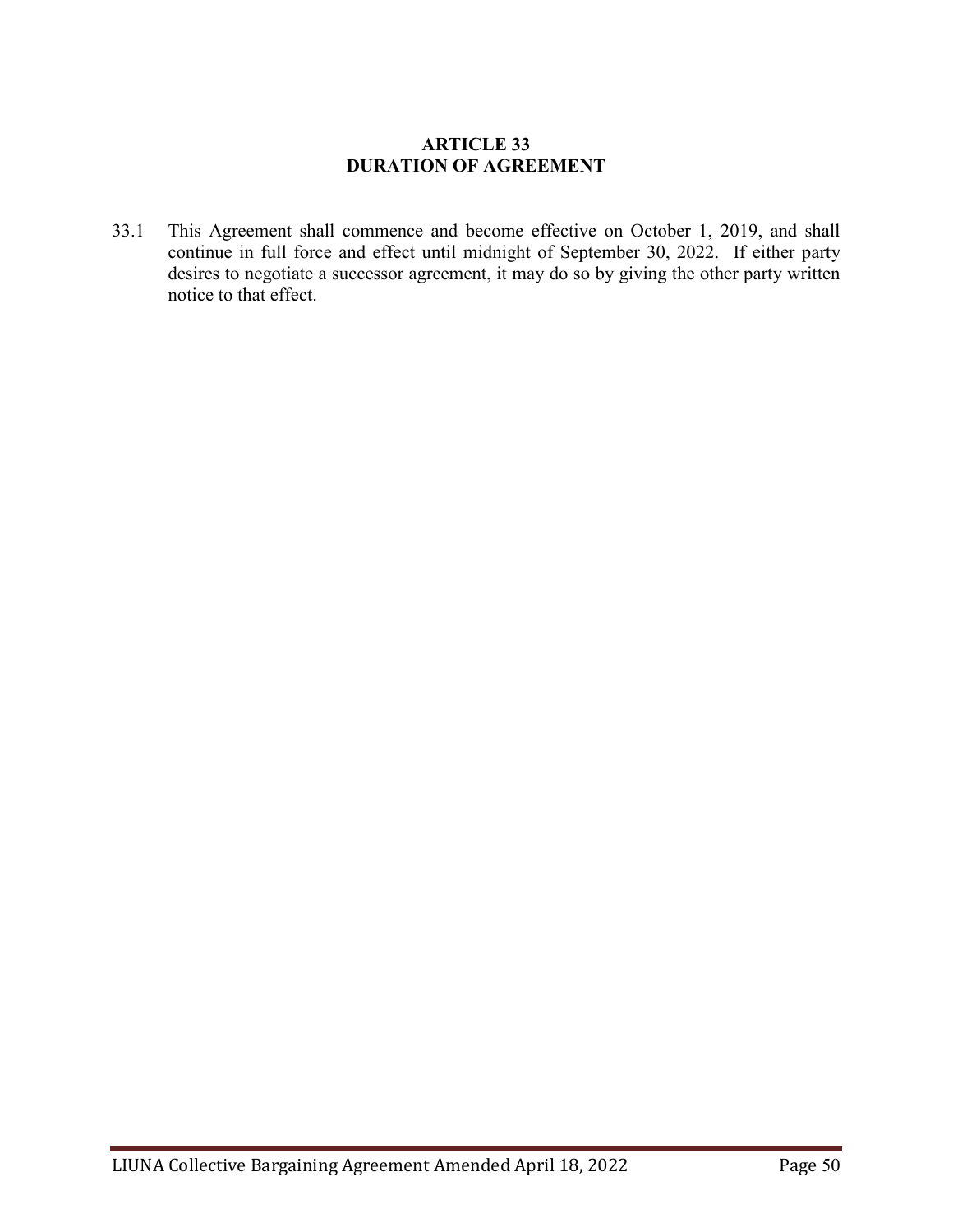In witness whereof, the parties have set their hands this  $\mathbb{Z}^{n}$  day of December, 2019.

FOR THE CITY

William C. Latham Mayor

Michael Staffopoulos City Manager

LOT arone Laurie Scott

City Clerk

FOR THE UNION

Ronnie Burris

Field Representative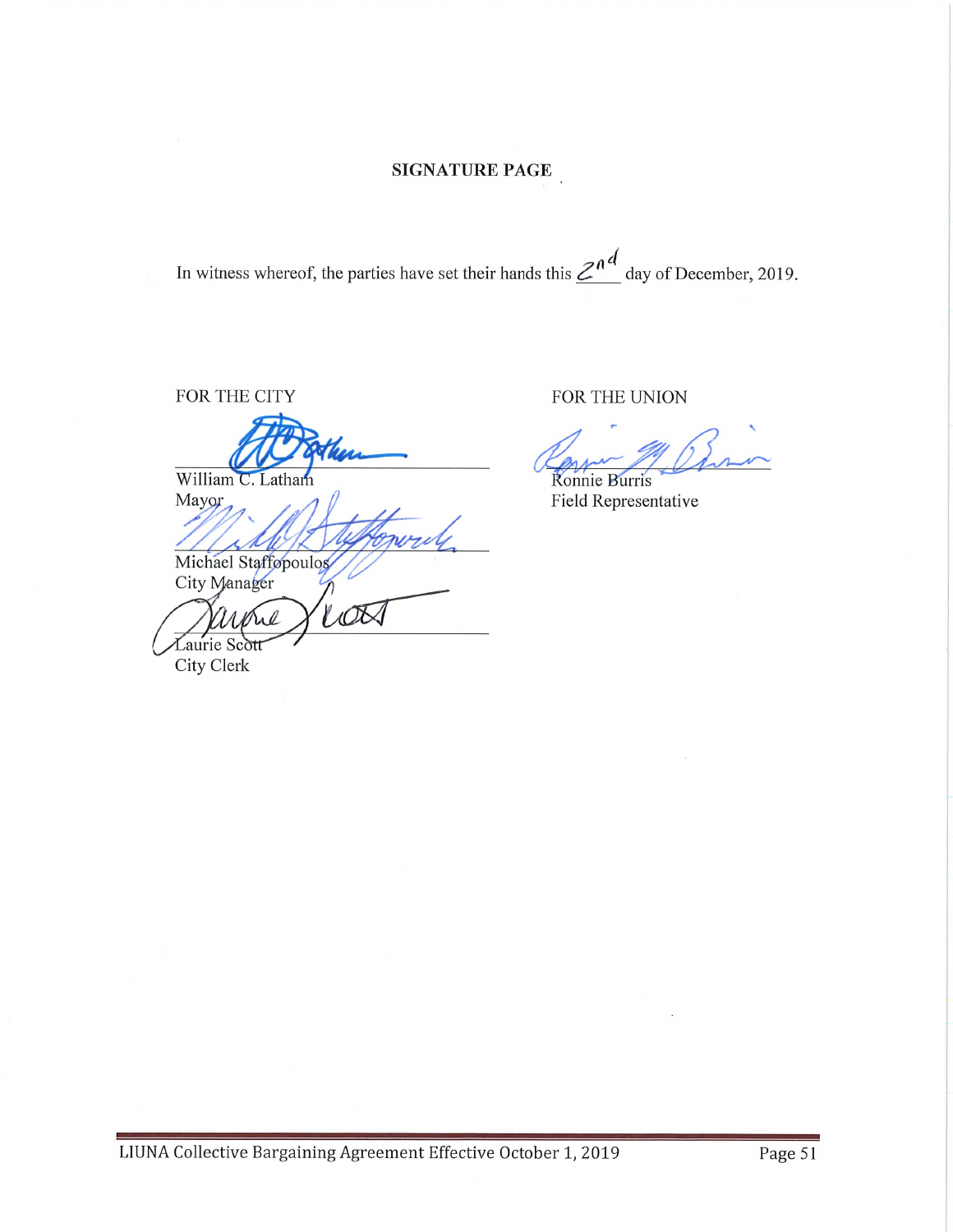### **MEMORANDUM OF UNDERSTANDING**

This Memorandum of Understanding is entered into on April 19, 2022, by and between the City of Jacksonville Beach, FL ("City") and Northeast Florida Public Employees, Local 630, Laborers International Union of North America, AFL-CIO ("Union").

Due to unique circumstances involving the relevant labor market, and without establishing any precedent affecting future collective bargaining agreements, the City and the Union mutually agree to modify the wage rates in the current collective bargaining agreement as follows:

• The City and the Union propose a three percent (3%) Across-the-Board increase effective April 18, 2022, to all eligible bargaining unit members.

The above proposed increase is for the period April 18, 2022 through September 30, 2022 contingent on the parties' ratification of same. The parties agree that this Memorandum of Understanding shall be in effect until both parties have ratified a new Agreement.

IN WITNESS WHEREOF, the parties hereto have caused this Memorandum of Understanding to be signed with their respective names by their respective representatives thereon to duly authorize.

City of Jacksonville Beach Northeast Florida

Midal J Stoffmler

Michael J. Staffopoulos, City Manager Ronnie Burris, Staff Representative

Date: 4/19/22 Date: 4/19/22

Public Employees, Local 630

Ronnie Burris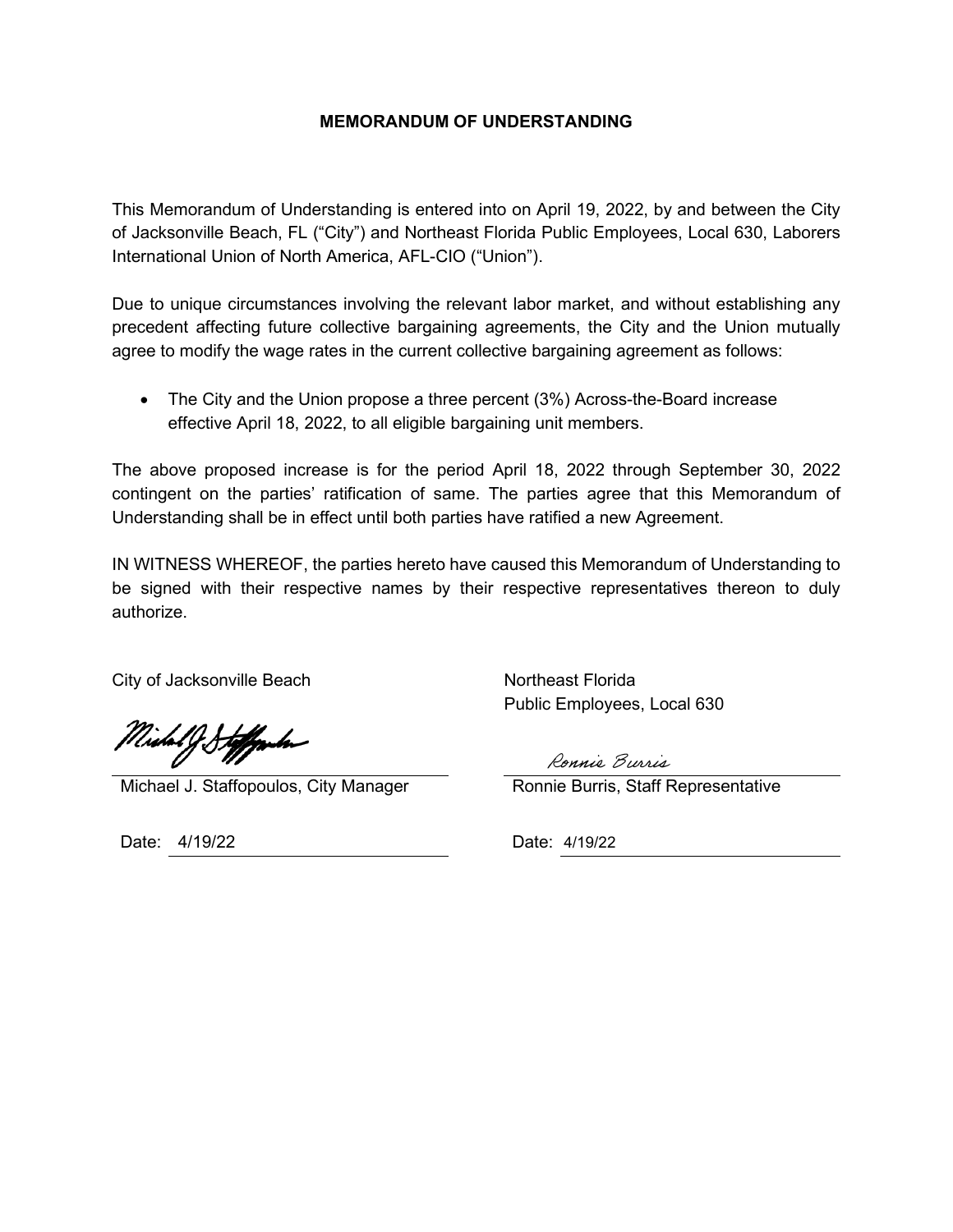## APPENDIX A SECTION 1 CLASSIFICATIONS AND PAY GRADES

| <b>CLASSIFICATION</b>              | <b>POSITION TITLE</b>                        | <b>GRADE</b> |
|------------------------------------|----------------------------------------------|--------------|
| <b>ADMINISTRATIVE &amp; FISCAL</b> | <b>Accounting Technician</b>                 | 314          |
|                                    | <b>Collections Specialist</b>                | 314          |
|                                    | <b>Customer Accounts Specialist I</b>        | 310          |
|                                    | <b>Customer Accounts Specialist II</b>       | 312          |
|                                    | <b>Senior Accounts Specialist</b>            | 313          |
| PROPERTY & PROCUREMENT             | <b>Building Maintenance Mechanic</b>         | 313          |
|                                    | <b>Buyer</b>                                 | 313          |
|                                    | Storekeeper                                  | 310          |
| PLANNING & DEVELOPMENT             | <b>Building Inspector I</b>                  | 318          |
|                                    | <b>Building Inspector II</b>                 | 319          |
|                                    | <b>Building Inspector III</b>                | 320          |
|                                    | Code Enforcement Officer I                   | 315          |
|                                    | Code Enforcement Officer II                  | 316          |
|                                    | Code Enforcement Officer III                 | 317          |
|                                    | Permit Specialist                            | 310          |
|                                    | Senior Permit Specialist                     | 312          |
| <b>ENERGY SERVICES</b>             | Apprentice Lineworker                        | 200          |
|                                    | Apprentice Relay Technician                  | 201          |
|                                    | Cut In-Cut Out Technician                    | 311          |
|                                    | <b>Electrical Engineering Technician I</b>   | 313          |
|                                    | <b>Electrical Engineering Technician II</b>  | 315          |
|                                    | <b>Electrical Engineering Technician III</b> | 316          |
|                                    | <b>GIS Engineering Coordinator</b>           | 313          |
|                                    | Journey Lineworker                           | 203          |
|                                    | Line Crew Leader                             | 204          |
|                                    | <b>Meter Reader</b>                          | 310          |
|                                    | Meter Technician I                           | 313          |
|                                    | <b>Meter Technician II</b>                   | 314          |
|                                    | Relay/Substation Crew Leader                 | 205          |
|                                    | Relay/Substation Technician                  | 204          |
|                                    | <b>System Operator</b>                       | 202          |
|                                    | <b>System Operator NERC Certified</b>        | 204          |
|                                    | System Operator/Programmer NERC Certified    | 205          |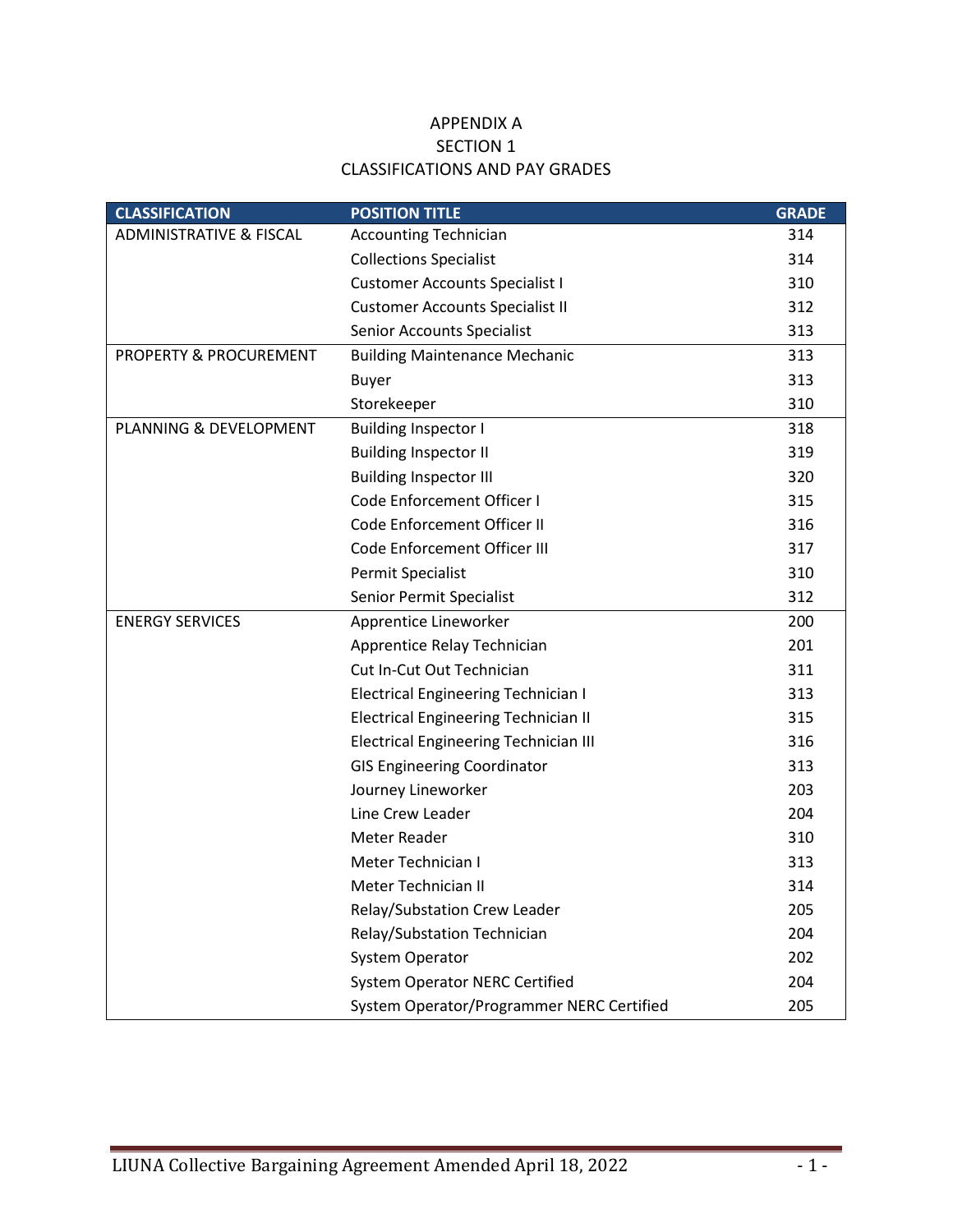## APPENDIX A SECTION 1 CLASSIFICATIONS AND PAY GRADES

| <b>CLASSIFICATION</b>   | <b>POSITION TITLE</b>                         | <b>GRADE</b> |
|-------------------------|-----------------------------------------------|--------------|
| <b>PUBLIC WORKS</b>     | <b>Construction Project Manager</b>           | 322          |
|                         | Crew Supervisor                               | 316          |
|                         | Engineering Design/GIS Tech                   | 315          |
|                         | <b>Equipment Operator I</b>                   | 313          |
|                         | <b>Equipment Operator II</b>                  | 314          |
|                         | FOG Program Coordinator                       | 319          |
|                         | <b>General Supervisor</b>                     | 320          |
|                         | <b>Mechanic Trainee</b>                       | 309          |
|                         | Mechanic I                                    | 313          |
|                         | Mechanic II                                   | 314          |
|                         | Mechanic III                                  | 315          |
|                         | <b>Plant Operations/Training Specialist</b>   | 319          |
|                         | <b>Sanitation Contract Coordinator</b>        | 314          |
|                         | <b>Sanitation Supervisor</b>                  | 318          |
|                         | Traffic Mark/Signage Supervisor               | 316          |
|                         | Utility Plant Instrumentation Technician      | 317          |
|                         | <b>Utility Plant Operator Trainee</b>         | 309          |
|                         | <b>Utility Plant Operator I</b>               | 316          |
|                         | <b>Utility Plant Operator II</b>              | 318          |
|                         | Utility Service Worker I                      | 312          |
|                         | Utility Service Worker II                     | 313          |
|                         | Utility Service Worker III                    | 314          |
| LANDSCAPE & MAINTENANCE | <b>Grounds Crew Leader</b>                    | 314          |
|                         | Grounds Maintenance Mechanic I                | 313          |
|                         | <b>Grounds Maintenance Mechanic II</b>        | 314          |
|                         | <b>Grounds Maintenance Worker I</b>           | 308          |
|                         | <b>Grounds Maintenance Worker II</b>          | 309          |
|                         | <b>Grounds Maintenance Worker III</b>         | 310          |
| <b>PUBLIC SAFETY</b>    | <b>Animal Control Officer</b>                 | 310          |
|                         | <b>Community Service Officer</b>              | 310          |
|                         | <b>Community Service Officer II</b>           | 310          |
|                         | Parking Enforcement Coordinator               | 313          |
|                         | <b>Police Records Specialist</b>              | 310          |
|                         | Property & Evidence Officer                   | 310          |
|                         | <b>Public Safety Communication Officer I</b>  | 313          |
|                         | <b>Public Safety Communication Officer II</b> | 315          |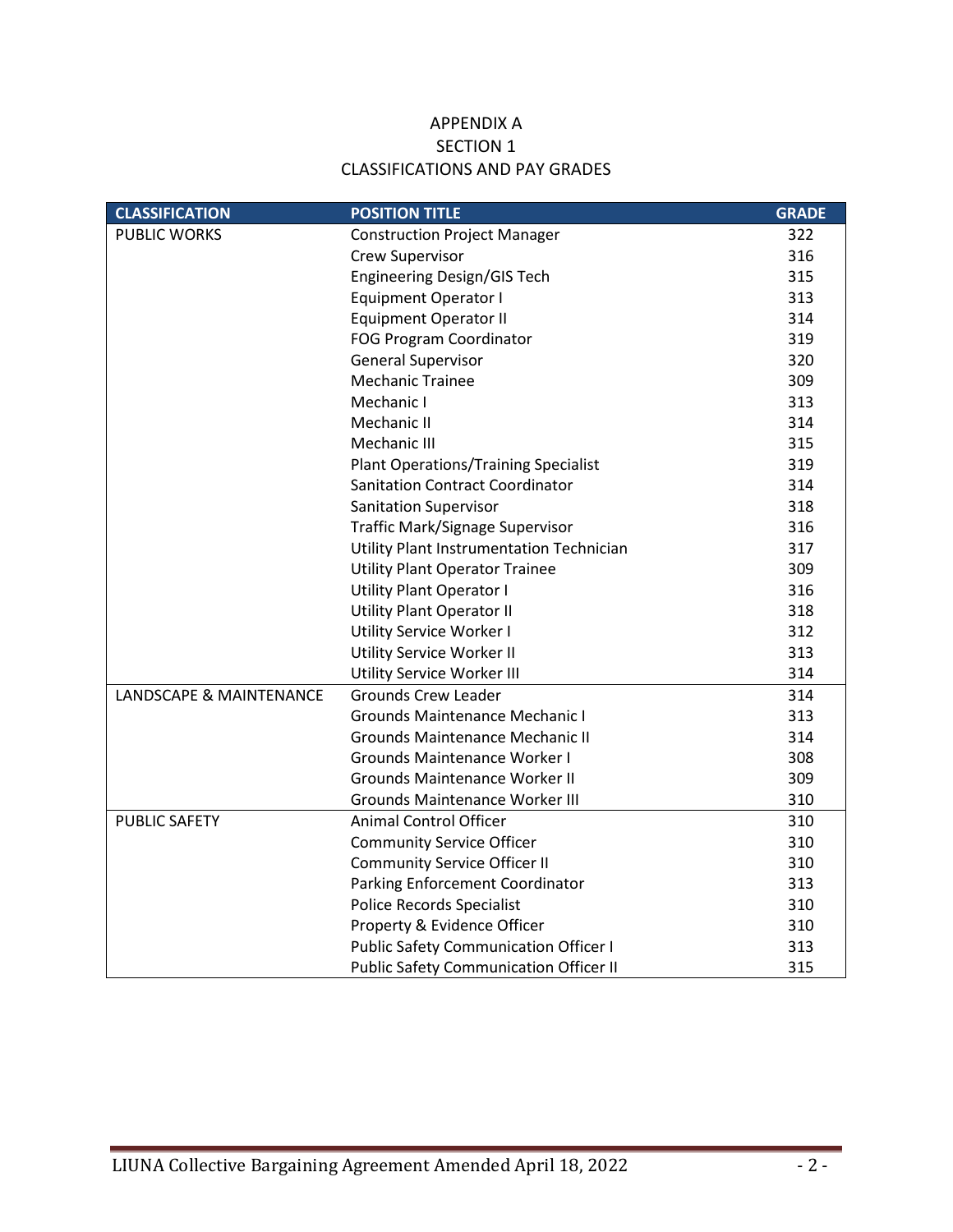# APPENDIX A SECTION 2 PAY GRADE SCHEDULES

| <b>GRADE</b> | <b>MINIMUM</b> | <b>MIDPOINT</b> | <b>MAXIMUM</b> |
|--------------|----------------|-----------------|----------------|
| 308          | \$13.45        | \$17.61         | \$21.78        |
|              | \$27,976.00    | \$36,628.80     | \$45,302.40    |
| 309          | \$14.12        | \$18.50         | \$22.88        |
|              | \$29,369.60    | \$38,480.00     | \$47,590.40    |
| 310          | \$14.82        | \$19.43         | \$24.02        |
|              | \$30,825.60    | \$40,414.40     | \$49,961.60    |
| 311          | \$15.56        | \$20.39         | \$25.22        |
|              | \$32,364.80    | \$42,411.20     | \$52,457.60    |
| 312          | \$16.35        | \$21.41         | \$26.48        |
|              | \$34,008.00    | \$44,532.80     | \$55,078.40    |
| 313          | \$17.16        | \$22.48         | \$27.80        |
|              | \$35,692.80    | \$46,758.40     | \$57,824.00    |
| 314          | \$18.03        | \$23.61         | \$29.19        |
|              | \$37,502.40    | \$49,108.80     | \$60,715.20    |
| 315          | \$18.92        | \$24.79         | \$30.65        |
|              | \$39,353.60    | \$51,563.20     | \$63,752.00    |
| 316          | \$19.87        | \$26.03         | \$32.19        |
|              | \$41,329.60    | \$54,142.40     | \$66,955.20    |
| 317          | \$20.86        | \$27.33         | \$33.79        |
|              | \$43,388.80    | \$56,846.40     | \$70,283.20    |
| 318          | \$21.91        | \$28.70         | \$35.48        |
|              | \$45,572.80    | \$59,696.00     | \$73,798.40    |
| 319          | \$23.00        | \$30.13         | \$37.27        |
|              | \$47,840.00    | \$62,670.40     | \$77,521.60    |
| 320          | \$24.15        | \$31.64         | \$39.12        |
|              | \$50,232.00    | \$65,811.20     | \$81,369.60    |
| 321          | \$25.36        | \$33.22         | \$41.08        |
|              | \$52,748.80    | \$69,097.60     | \$85,446.40    |
| 322          | \$26.63        | \$34.88         | \$43.14        |
|              | \$55,390.40    | \$72,550.40     | \$89,731.20    |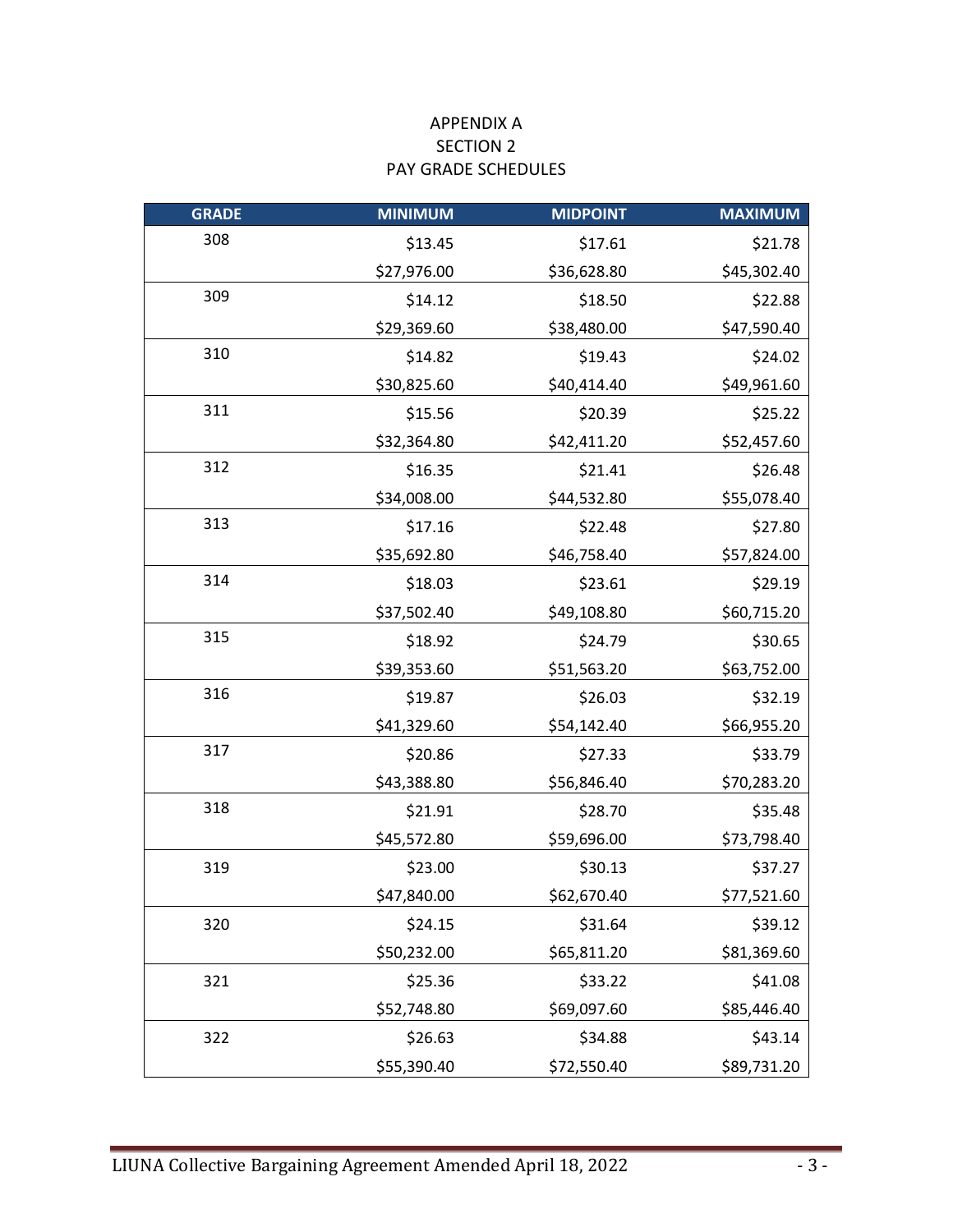# APPENDIX A SECTION 2 PAY GRADE SCHEDULES

| <b>GRADE</b> | <b>MINIMUM</b> | <b>MIDPOINT</b> | <b>MAXIMUM</b> |
|--------------|----------------|-----------------|----------------|
|              | \$30.55        | \$36.13         | \$41.70        |
| 203          | \$63,544.00    | \$75,150.40     | \$86,736.00    |
| 204          | \$32.06        | \$37.92         | \$43.78        |
|              | \$66,684.80    | \$78,873.60     | \$91,062.40    |
| 205          | \$33.68        | \$39.83         | \$45.98        |
|              | \$70,054.40    | \$82,846.40     | \$95,638.40    |

| <b>YEARLY SCHEDULES</b> |                             | <b>YEAR 1</b> | <b>YEAR 2</b> | <b>YEAR 3</b> | <b>YEAR4</b> |
|-------------------------|-----------------------------|---------------|---------------|---------------|--------------|
| 200                     | Apprentice Lineworker       | \$20.86       | \$22.95       | \$25.25       | \$27.77      |
|                         |                             | \$43,388.80   | \$47,736.00   | \$52,520.00   | \$57,761.60  |
| 201                     | Apprentice Relay Technician | \$21.90       | \$24.09       | \$26.50       | \$29.15      |
|                         |                             | \$45,552.00   | \$50,107.20   | \$55,120.00   | \$60,632.00  |
| 202                     | <b>System Operator</b>      | \$29.15       |               |               |              |
|                         |                             | \$60,632.00   |               |               |              |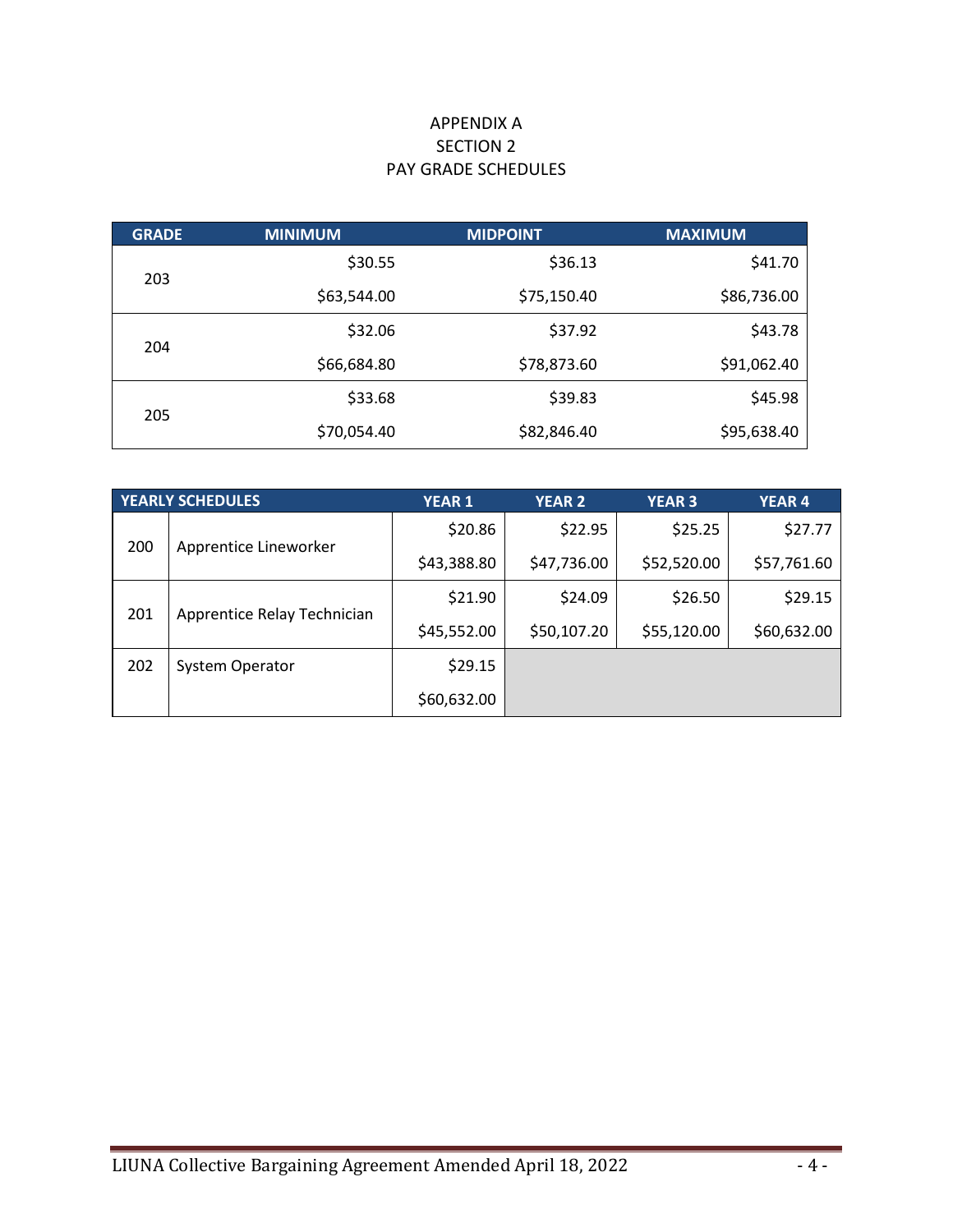# APPENDIX B POSITION CLASSIFICATION AND PAY PLAN

## A. Appointments and Starting Rates

- 1) The minimum salary established for a position is considered the normal appointment rate for new employees.
- 2) Appointments below or above the minimum salary may be authorized by the City Manager if the applicant's training, experience or other qualifications are substantially above those required for the position. Exceptions are as noted in the trainee category.
- 3) When an employee is promoted from a lower to a higher pay grade, the promotion shall always include a minimum of a five percent (5%) salary increase, (this provision shall apply to promotions only and not to transfers or qualification advancements).

### B. Administration of the Pay Plan

- 1) The Pay Grade Schedule provides pay grades and salary ranges in hourly and annual amounts. Minimums, maximums and midpoints are identified.
- 2) An employee may receive a salary increase by means of a merit salary advancement, promotion or reclassification, provided there is an availability of funds.
- 3) The rate of pay of an employee within the pay grade will depend on merit. There are no provisions in the pay plan for automatic salary advancement as all merit increases are to be based upon work performance and other pertinent factors as evaluated by the employee's supervisor.
- 4) The City Manager may approve special salary increases based on evaluation of performance and/or to address what the City determines to be pay inequities.

#### C. Merit Increases

- 1) A merit salary advancement is a salary increase within the same pay grade and is not considered to be automatic but based upon an evaluation of performance of an individual.
- 2) An employee is eligible for a merit salary advancement of 2% to 3% of the current rate of pay on the anniversary date of employment in the position, as warranted by performance, provided that funds are available for the increase.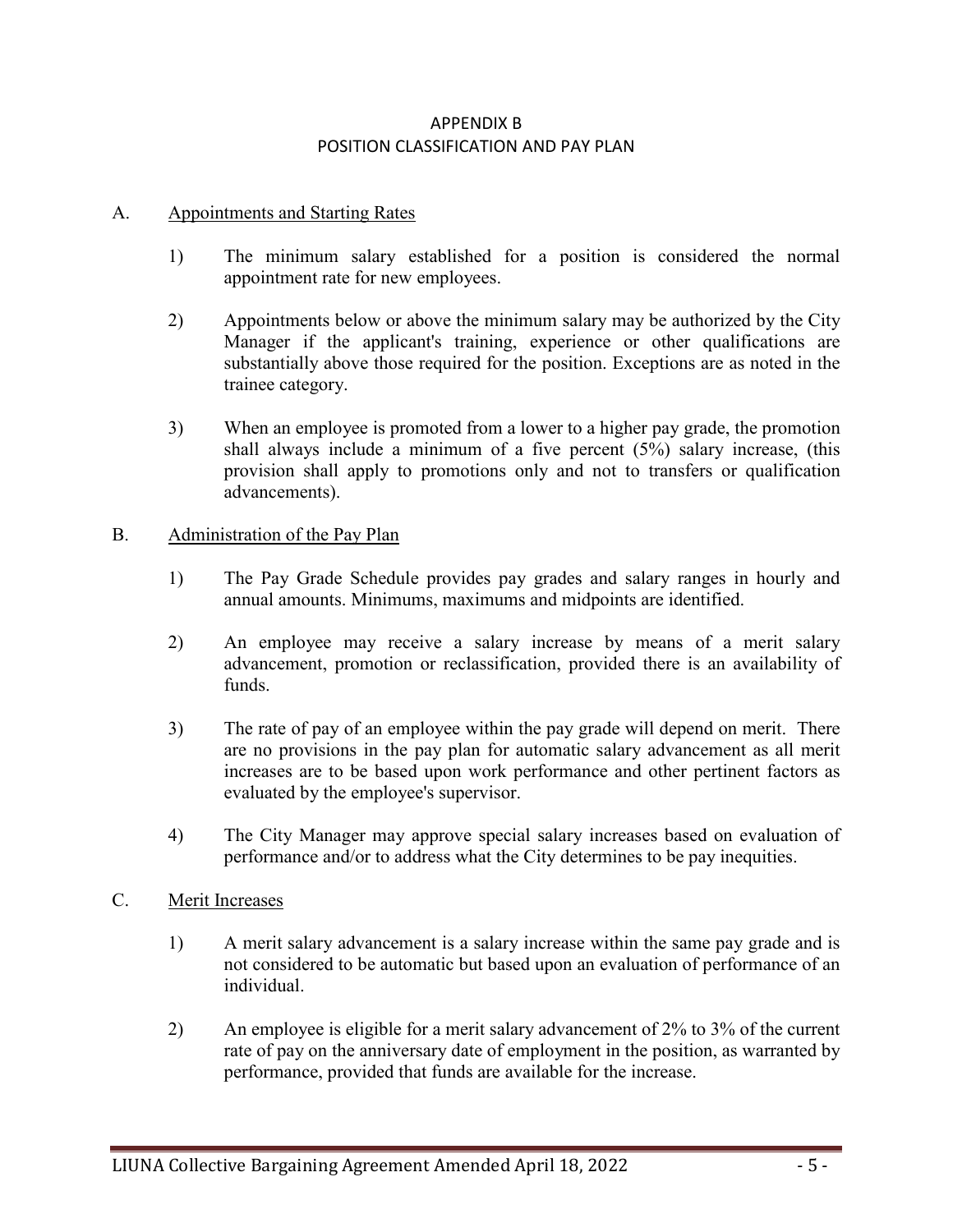4) Rules guiding the performance evaluation system determine whether there will be an increase, no increase, or a decrease. Recommendations for no increase or salary decrease must be justified and approved by the City Manager or designee.

## D. Probationary Increases

- 1) Except as provided below, employees will not receive a pay increase at the end of the probationary period.
- 2) Employees hired or promoted between April 1, 2019 and September 30, 2019, whose probationary period ends between October 1, 2019 and March 30, 2020, are eligible for a merit salary advancement of up to 5% upon satisfactory completion of the probationary period in the position, as warranted by performance, provided that funds are available for the increase.

## E. Apprentice Career Development Program

Employees participating in the Apprentice Lineworker or Apprentice Relay Technician Career Development Program will progress through the salary grade assigned to the job classification commensurate with their completion of all education, training and performance requirements of the program as well as annual performance evaluations.

At the beginning of the  $5<sup>th</sup>$  year; upon satisfactory completion of the apprenticeship program, apprentices shall be eligible for a qualification advancement to grade 203 for Journey Lineworkers or 204 for Relay/Substation Technicians. Apprentices who successfully complete the program, demonstrate competency and maintain satisfactory performance, as determined by the City, shall be eligible for a 10% salary increase upon qualification advancement.

This schedule eliminates pay increases upon satisfactory completion of the 6 month probationary period and replaces merit increases.

## F. NERC Certified Operators

Electric System Operators are hired at the rate of pay designated for grade 202. System Operators must pass the NERC Transmission exam within the first 12 months of employment. Failure to obtain NERC Certification within the first 12 months of employment will result in termination, unless an extension of time is granted by the Department Director. System Operators who obtain NERC certification shall be eligible for a qualification advancement to grade 204. System Operators who achieve certification within the prescribed timeframe, demonstrate competency, and maintain satisfactory performance, as determined by the City, shall receive a 10% pay increase upon qualification advancement.

This schedule replaces the provision for merit increases upon the first anniversary of employment.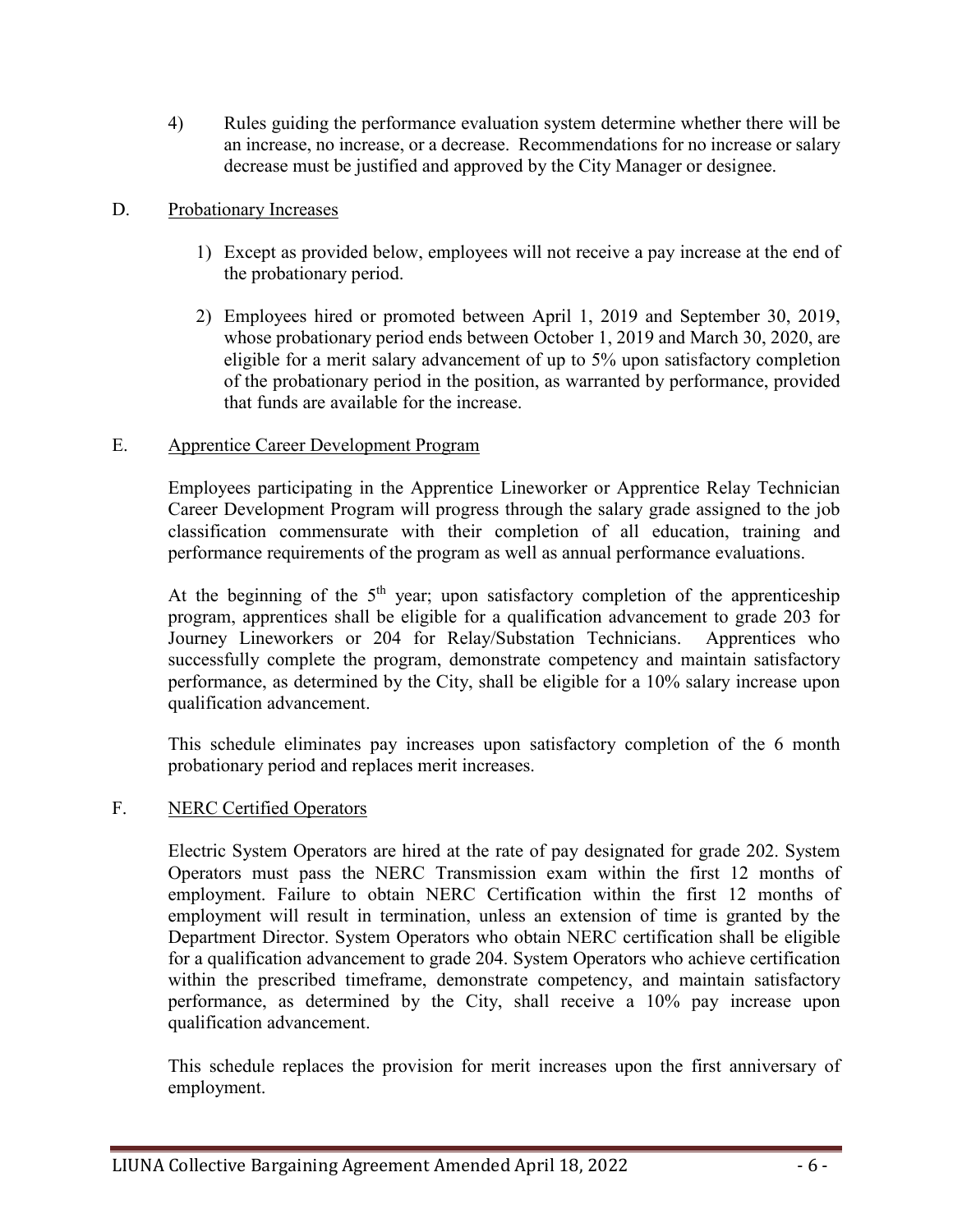Within 12 months after achieving certification, NERC Certified System Operators shall be required to take and pass the "Beaches Energy Services Demonstration of Competency in System Operations Exam". Failure to pass the exam within 12 months will result in termination, unless an extension of time is granted by the Department Director. Upon satisfactorily passing the exam, the employee shall receive a pay increase of 5%.

### G. Qualification Advancement

To promote skill and professional development, and to provide opportunities for advancement, positions defined in Appendix C are eligible for qualification advancement. Employees may advance from their current position to the next highest related position, as outlined in Appendix C, upon completion of all education, training, certifications and performance requirements of the job. Employees meeting all criteria for advancement will receive, at a minimum, a 5% increase upon advancement.

Appendix C outlines prior experience and State or Federal License or Certification requirements for each position eligible for Qualified Advancement. Employees must also demonstrate the ability to perform all essential functions of the advanced position as defined in the job description and work program. For all minimum experience requirements, prior employment in a related field may be considered as equivalent.

### H. Lead Worker Category

A Lead Worker position is defined as a work assignment where duties of a supervisory nature are assigned over a group of positions classified the same as that of the Lead Worker.

The assignment is typical in laboring or trade occupations where the foreman or supervisor must visit several locations during the hours of a work day and work crews are left on the job without direct supervision.

The assignment of a Lead Worker should be made with care and be monitored periodically to assure that the employee is functioning in this capacity.

When assigned as Lead Worker the employee should receive up to a three percent (3%) increase above present pay while on the assignment. When the assignment is removed, the special pay provision will be removed. All Lead Worker assignments must be approved by the City Manager or designee prior to any compensation payment.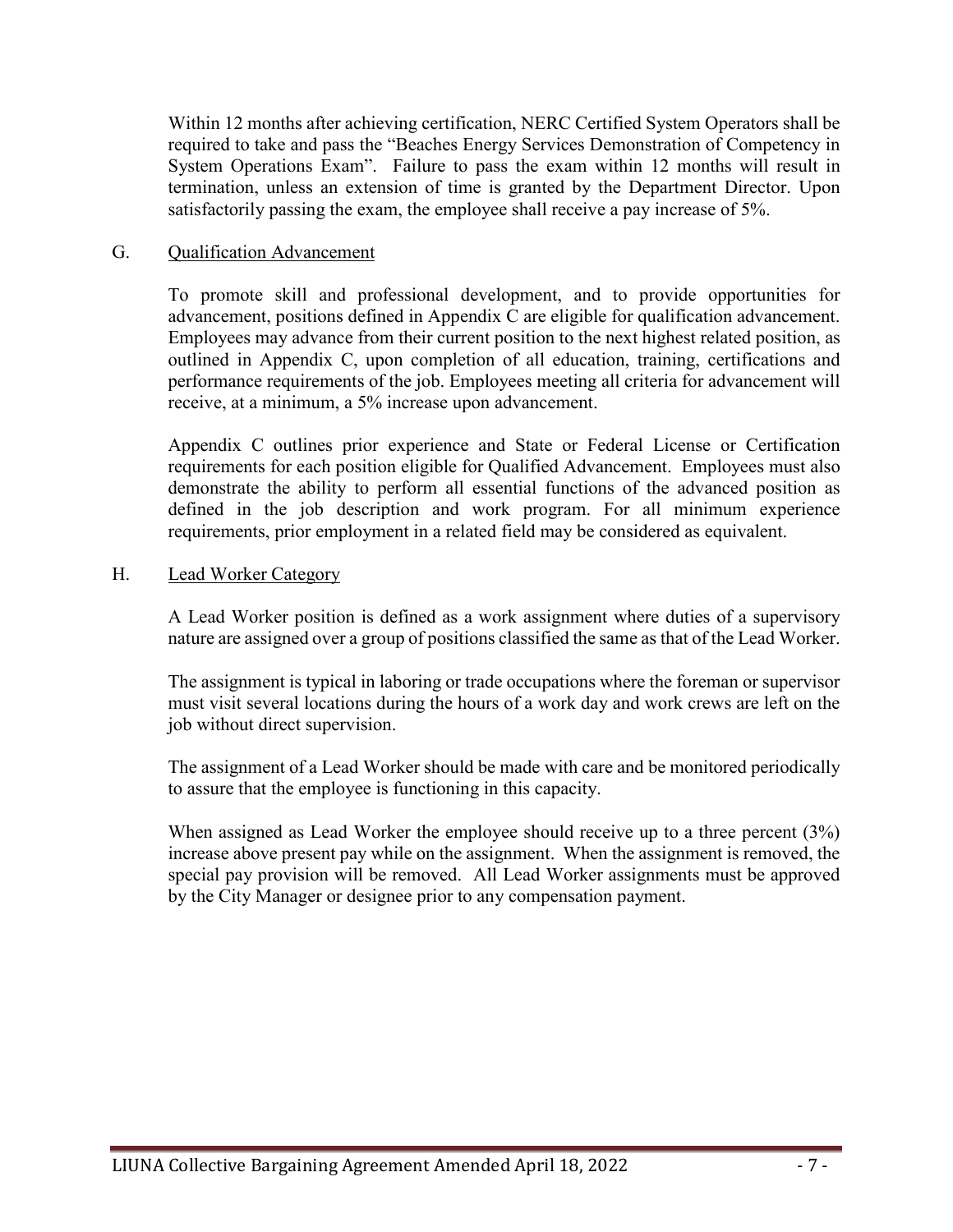## I. Training Category

In the event an applicant does not meet the minimum qualifications but is otherwise qualified for the position, the hiring authority may request the appointment as a trainee. In such cases the employee would be hired at a rate of 10 to 30 percent below the minimum salary until the minimum qualifications have been satisfied. This category is used to train people on the job who have a potential to do the work but lack some of the skills or experience needed. The normal time a person would spend in this category would usually be a minimum of six months and a maximum of eighteen months.

## J. EXCEL (Excellent City Employees with Longevity) Program

- 1) An employee is eligible for a lump sum award of 2% to 3% of the current rate of pay, based upon the performance evaluation, once the individual has achieved progression to the maximum pay in the assigned pay grade.
- 2) EXCEL awards will be provided in one lump sum and will not be added to the employee's base pay. Appropriate tax exclusions will be made.
- 3) EXCEL lump sums may be awarded once every year. An EXCEL award shall not be given during the same year as a merit increase. Exception is granted if the individual is recommended for an increase and in order to award the increase it is necessary to combine the merit increase with a lump sum EXCEL amount so that the employee's pay rate does not exceed the maximum rate for the pay grade.

### K. Mutual Aid Pay

The City may assign employees to other utilities or organizations to assist in restoring essential services pursuant to a mutual aid agreement or arrangement. If so assigned, employees will receive two (2) times their normal rate of pay for all hours actually worked including travel time to and from the assisted entity. Such employees will also receive per diem for out-of-pocket expenses subject to all of the terms and conditions in the City's policies regarding per diem payments.

## L. Effective Date

The Position Classification and Pay Plan shall be effective on October 1, 2019 and shall remain in force and effect until September 30, 2022. All current employees within the bargaining unit who were employed prior to the effective date shall receive a pay increase, effective October 1, 2019, of no less than 3% over the current rate of pay, and in the first pay period following ratification of this Agreement, each employee not subject to a probationary increase in Section D above shall receive a lump sum payment of \$250, less applicable taxes and withholdings.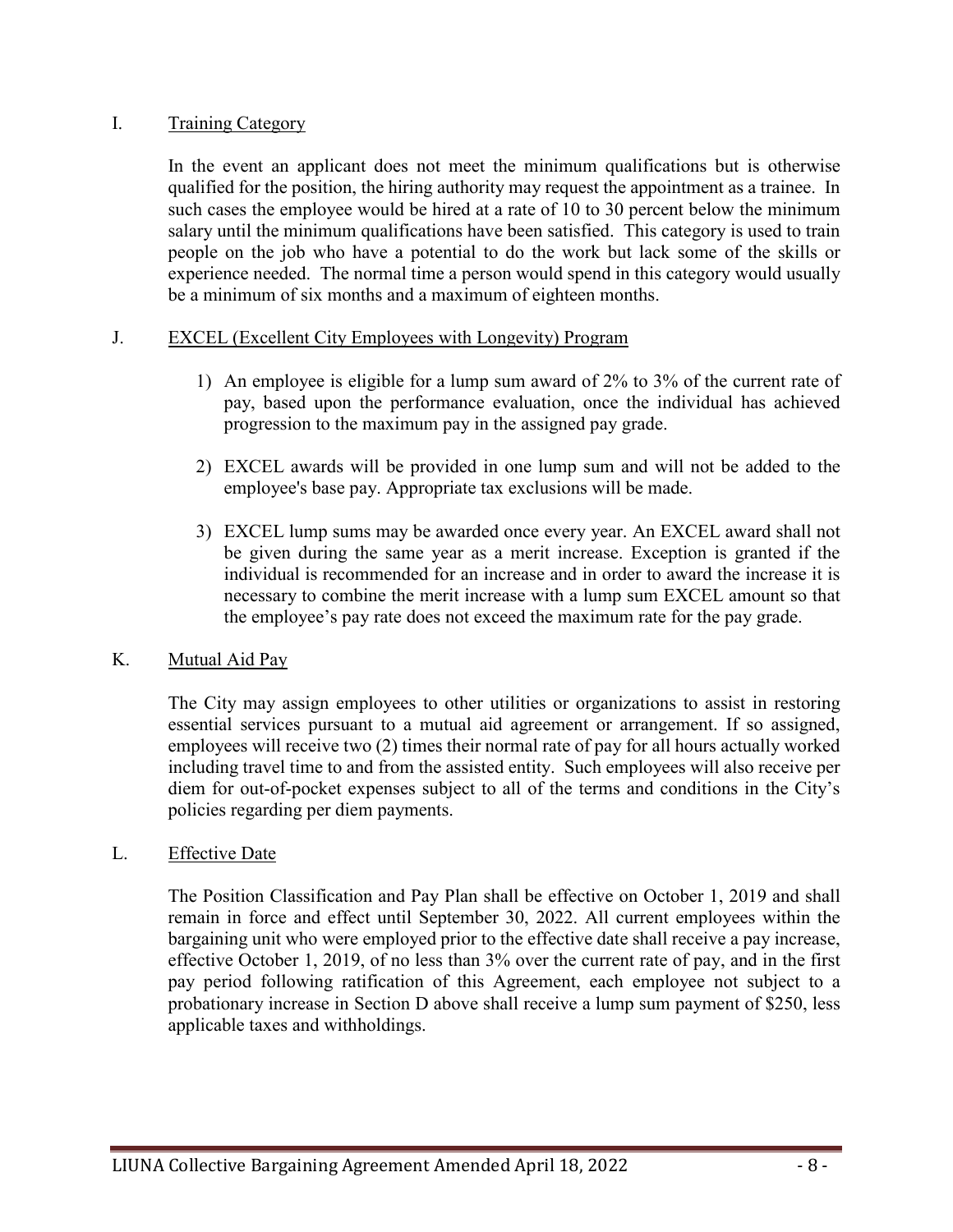| <b>CLASSIFICATION</b>                | <b>POSITION TITLE</b>                    | <b>EXPERIENCE</b>                               | LICENSE/CERTIFICATION/SKILLS                                                                                                                                                                                                  |
|--------------------------------------|------------------------------------------|-------------------------------------------------|-------------------------------------------------------------------------------------------------------------------------------------------------------------------------------------------------------------------------------|
| <b>ADMINISTRATIVE &amp;</b>          | <b>Customer Account</b><br>Specialist I  | <b>Entry Level</b>                              | Must meet all requirements and<br>demonstrate the ability to<br>perform all essential functions of<br>the job                                                                                                                 |
| <b>FISCAL</b>                        | <b>Customer Account</b><br>Specialist II | 2 Years Customer<br><b>Account Specialist I</b> | Must be proficient in all<br>essential functions of the job                                                                                                                                                                   |
|                                      | <b>Building Inspector I</b>              | 5 Years Related                                 | • Provisional Inspector License<br>• DBPR Standard 1 & 2 Family<br>Dwelling License within 1 year<br>of employment                                                                                                            |
|                                      | <b>Building Inspector II</b>             | 5 Years Building<br>Inspector I                 | • DBPR Standard 1 & 2 Family<br><b>Dwelling License</b><br>· DPBR Commercial Building<br>Inspector or Plans Examiner<br>License within 1 year of<br>employment                                                                |
| <b>PLANNING &amp;</b><br>DEVELOPMENT | <b>Building Inspector III</b>            | 5 Years Building<br>Inspector II                | • DBPR Standard 1 & 2 Family<br><b>Dwelling License</b><br>• At least 1 Commercial Building<br>or Plans Examiner Licenses<br>• At least 1 additional<br><b>Commercial Building or Plans</b><br>Examiner License within 1 year |
|                                      | <b>Code Enforcement</b><br>Officer I     | <b>Entry Level</b>                              | • Florida Association of Code<br><b>Enforcement Level 1</b><br>Certification within 1 year                                                                                                                                    |
|                                      | <b>Code Enforcement</b><br>Officer II    | 2 years Code<br><b>Enforcement Officer I</b>    | • Florida Association of Code<br><b>Enforcement Level 2</b><br>Certification within 1 year                                                                                                                                    |
|                                      | Code Enforcement<br>Officer III          | 2 years Code<br><b>Enforcement Officer II</b>   | • Florida Association of Code<br><b>Enforcement Level 4</b><br>Certification within 1 year                                                                                                                                    |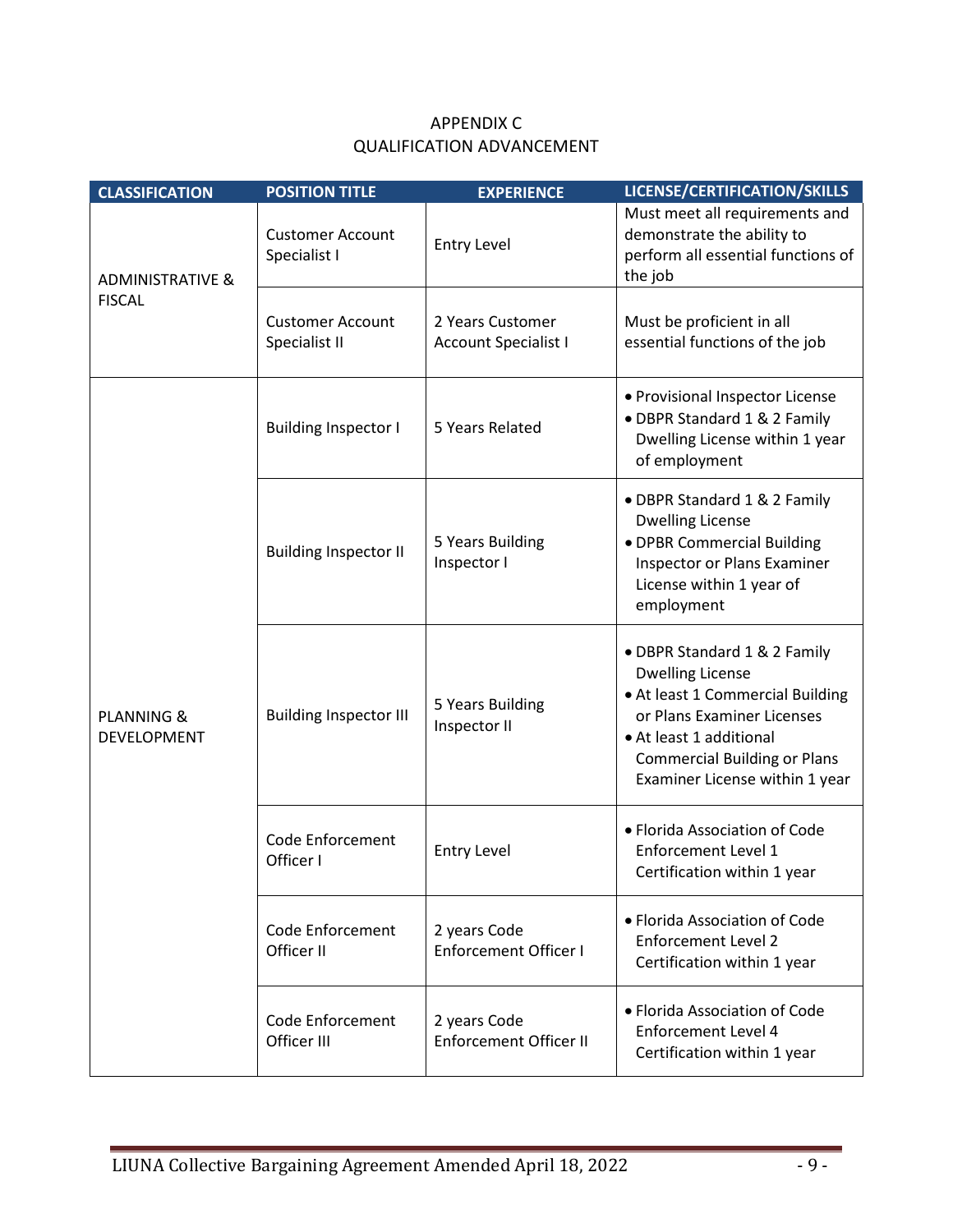| <b>CLASSIFICATION</b>             | <b>POSITION TITLE</b>                                  | <b>EXPERIENCE</b>                                 | LICENSE/CERTIFICATION/SKILLS                                                                                  |
|-----------------------------------|--------------------------------------------------------|---------------------------------------------------|---------------------------------------------------------------------------------------------------------------|
|                                   | <b>Electrical Engineering</b><br>Technician I          | <b>Entry Level</b>                                | Must meet all requirements and<br>demonstrate the ability to<br>perform all essential functions of<br>the job |
|                                   | <b>Electrical Engineering</b><br><b>Technician II</b>  | 2 years Electrical<br><b>Engineering Tech I</b>   | Must be proficient in all<br>essential functions of the job                                                   |
| <b>ENERGY SERVICES</b>            | <b>Electrical Engineering</b><br><b>Technician III</b> | 10 years Electrical<br><b>Engineering Tech II</b> | Must demonstrate proficiency in<br>in all essential functions of the<br>Tech II and Tech III jobs             |
|                                   | Meter Technician I                                     | 5 years Cut-In/Cut-Out<br>Technician              | Must meet all requirements and<br>demonstrate the ability to<br>perform all essential functions of<br>the job |
|                                   | Meter technician II                                    | 5 years Meter Tech I                              | Must be proficient in all<br>essential functions of the job                                                   |
|                                   | <b>Ground Maintenance</b><br>Worker I                  | <b>Entry Level</b>                                | Must meet all requirements and<br>demonstrate the ability to<br>perform all essential functions of<br>the job |
|                                   | Grounds<br>Maintenance Worker<br>$\mathsf{II}$         | 2 years Grounds<br>Maintenance Worker I           | Must be proficient in operating<br>grounds master & zero turn<br>equipment                                    |
| LANDSCAPE &<br><b>MAINTENANCE</b> | Grounds<br>Maintenance Worker<br>Ш                     | 2 years Grounds<br>Maintenance Worker II          | Must demonstrate proficiency in<br>in all essential functions of the<br>GMW II and GMW III jobs               |
|                                   | Grounds<br>Maintenance<br>Mechanic I                   | <b>Entry Level</b>                                | Must meet all requirements and<br>demonstrate the ability to<br>perform all essential functions of<br>the job |
|                                   | Grounds<br>Maintenance<br>Mechanic II                  | 2 Years Grounds<br>Maintenance Mechanic I         | Must demonstrate proficiency in<br>in all essential functions of the<br>job                                   |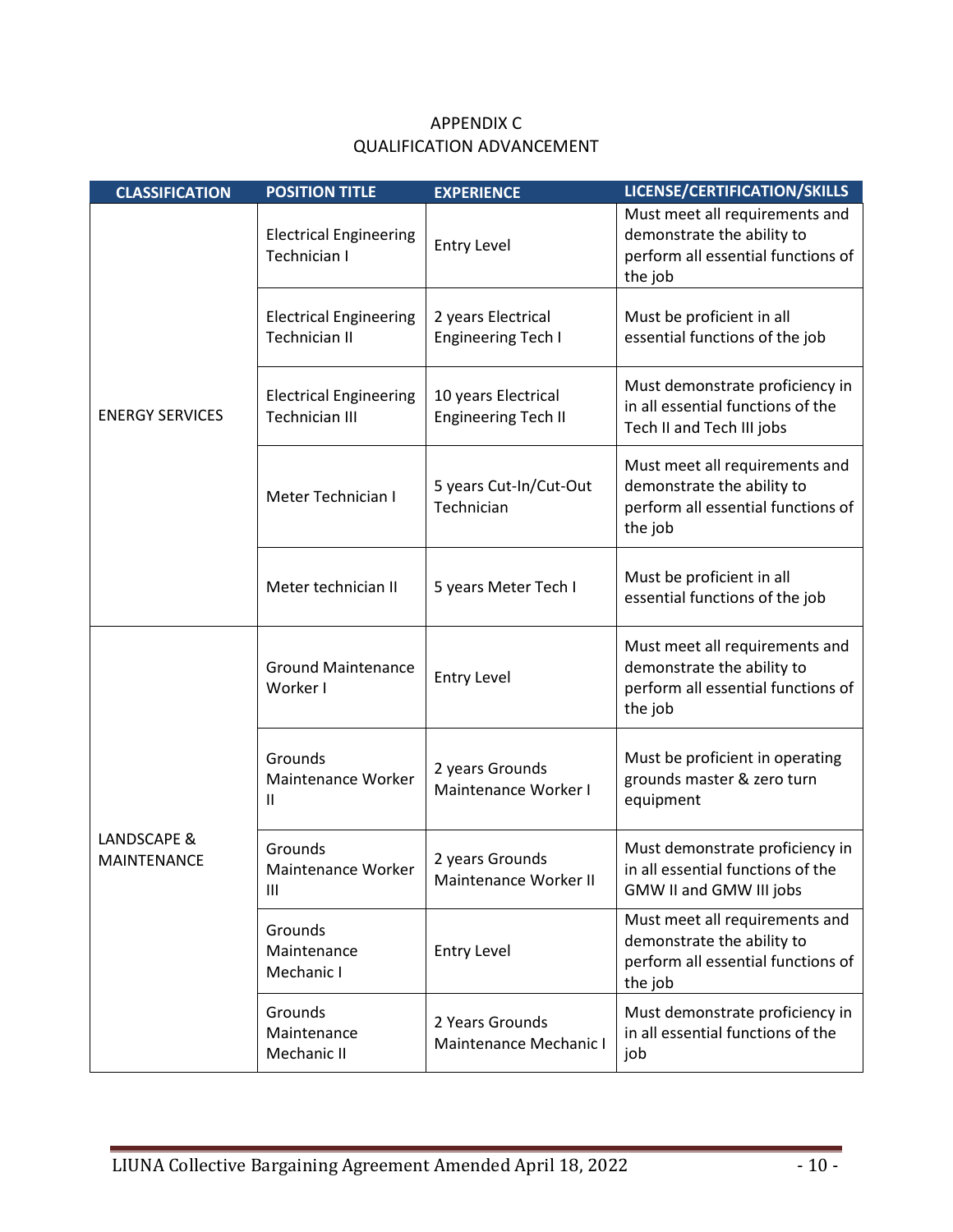| <b>CLASSIFICATION</b> | <b>POSITION TITLE</b>        | <b>EXPERIENCE</b>                             | LICENSE/CERTIFICATION/SKILLS                                                                                                      |
|-----------------------|------------------------------|-----------------------------------------------|-----------------------------------------------------------------------------------------------------------------------------------|
| <b>PUBLIC SAFETY</b>  | Communications<br>Officer I  | <b>Entry Level</b>                            | Within 1 Year of Employment:<br>• FCIC/NCIC Operators<br>Certification<br>• FDOH Emergency<br><b>Communications Certification</b> |
|                       | Communications<br>Officer II | 2 Years as<br><b>Communications Officer I</b> | • FCIC/NCIC Operators<br>Certification<br>• FDOH Emergency<br><b>Communications Certification</b>                                 |
|                       | <b>Equipment Operator I</b>  | 1 year equipment<br>operator                  | Within 6 Months of<br>Employment:<br>• Class B Commercial Driver's<br>License                                                     |
|                       | <b>Equipment Operator II</b> | 2 years Equipment<br>Operator I               | • FDOT Maintenance of<br><b>Traffic/Flagger Certification</b>                                                                     |
| <b>PUBLIC WORKS</b>   | <b>Mechanic Trainee</b>      | <b>Entry Level</b>                            | Must meet all requirements and<br>demonstrate the ability to<br>perform all essential functions of<br>the job                     |
|                       | Mechanic I                   | 2 years Mechanic Trainee                      | · Wastewater Collection, Water<br><b>Distribution or Stormwater</b><br>Class C license within two<br>years                        |
|                       | Mechanic II                  | 2 years Mechanic I                            | • Wastewater Collection, Water<br>Distribution or Stormwater<br>Class B license.                                                  |
|                       | Mechanic III                 | 2 years Mechanic II                           | · Wastewater Collection, Water<br>Distribution or Stormwater<br>Class A license.                                                  |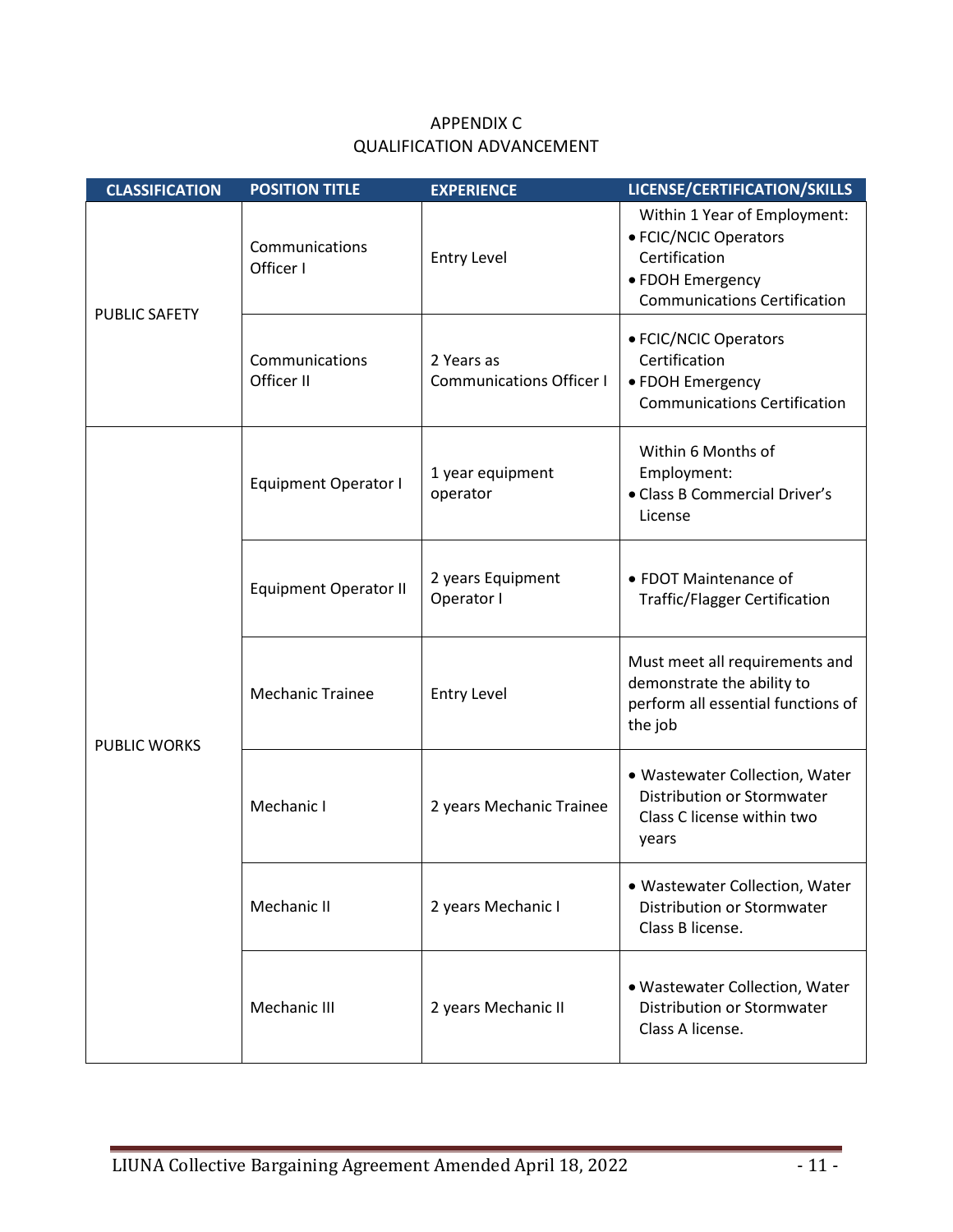| <b>CLASSIFICATION</b> | <b>POSITION TITLE</b>                                                 | <b>EXPERIENCE</b>                    | LICENSE/CERTIFICATION/SKILLS                                                                                                                                                                                    |
|-----------------------|-----------------------------------------------------------------------|--------------------------------------|-----------------------------------------------------------------------------------------------------------------------------------------------------------------------------------------------------------------|
|                       | <b>Utility Plant Operator</b><br><b>Trainee</b>                       | <b>Entry Level</b>                   | . Water or Wastewater Class C<br>License within two years                                                                                                                                                       |
|                       | <b>Utility Plant Operator I</b>                                       | 2 years Operator Trainee             | . Water or Wastewater Class C<br>License.                                                                                                                                                                       |
|                       | <b>Utility Plant Operator II</b>                                      | 2 years Utility Plant<br>Operator I  | • Water or Wastewater Class B<br>License.                                                                                                                                                                       |
|                       | Utility Service Worker I                                              | <b>Entry Level</b>                   | • Commercial Driver's License as<br>required                                                                                                                                                                    |
| <b>PUBLIC WORKS</b>   | <b>Utility Service</b><br>Worker II - Streets &<br>Stormwater         | 2 years Utility Service<br>Worker I  | • Class C Stormwater Certificate                                                                                                                                                                                |
|                       | <b>Utility Service</b><br>Worker II - Distribution<br>& Collection    | 2 years Utility Service<br>Worker I  | • Class B Commercial Driver's<br>License<br>• Level 3 distribution and/or<br><b>Collection System Operator</b><br>certificate                                                                                   |
|                       | <b>Utility Service</b><br>Worker III - Streets &<br>Stormwater        | 2 years Utility Service<br>Worker II | • Class A Stormwater<br>Certificate<br>• FDOT Maintenance of<br><b>Traffic/Flagger Certification</b>                                                                                                            |
|                       | <b>Utility Service</b><br>Worker III-<br>Distribution &<br>Collection | 2 years Utility Service<br>Worker II | • FWPCOA Collection Operator C<br>Certification or higher<br>• Level 2 distribution and/or<br><b>Collection System Operator</b><br>certificate<br>• FDOT Maintenance of<br><b>Traffic/Flagger Certification</b> |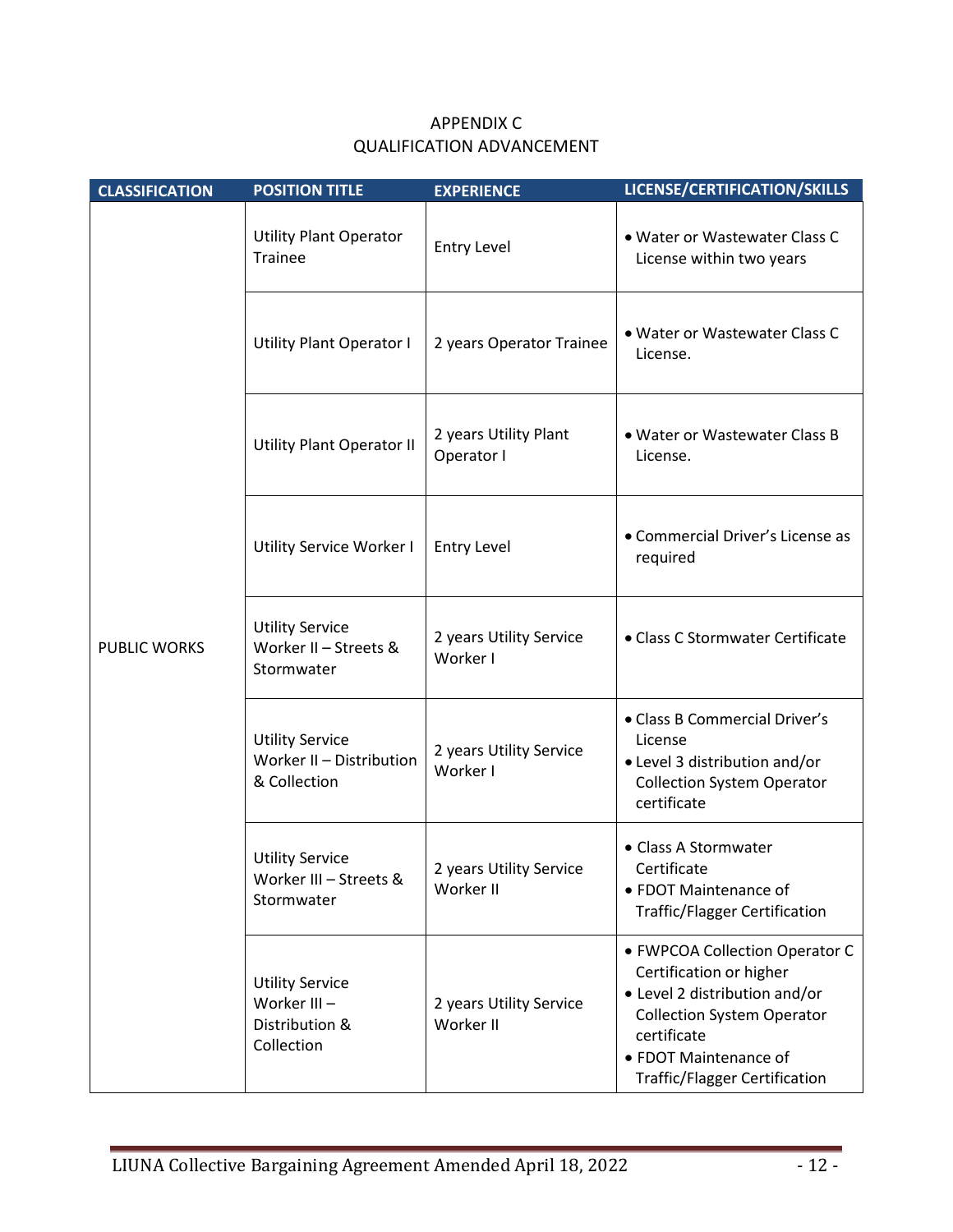# **APPENDIX D DRUG POLICY**

# **I. DEFINITIONS**

1. "Alcohol" means ethyl alcohol (ethanol). References to use of alcohol include use of a beverage, mixture or preparation containing ethyl alcohol.

2. "Illegal Drugs" means any controlled substance as defined in Section 893.03, Florida Statutes, as amended from time to time, not possessed or taken in accordance with a lawful prescription. "Drug" means alcohol, including a distilled spirit, wine, a malt beverage, or an intoxicating liquor; an amphetamine; a cannabinoid; cocaine; phencyclidine (PCP); a hallucinogen; methaqualone; an opiate; a barbiturate; a benzodiazepine; a synthetic narcotic; a designer drug; a metabolite of any of the substances listed in this paragraph; and any controlled substance listed in Section 893.03, Fla. Stat.

3. "Reasonable suspicion" means a suspicion based upon a belief that an employee is using or has used drugs in violation of the employer's policy drawn from specific objective facts and articulable facts and reasonable inferences drawn from those facts that are able to be drawn from these facts in light of the observers experience.

4. "Drug Abuse" means the ingestion of any drug, as defined by this policy and controlled substance as defined in Section 893.03, Florida Statutes, as amended from time to time, not pursuant to a lawful prescription in excess of prescribed and/or legal limits. The term drug abuse also includes the commission of any act prohibited by Chapter 893, Florida Statutes, as amended from time to time.

5. "Drug Test" or "test" means any chemical, biological, or physical instrumental analysis administered, by a laboratory certified by the United States Department of Health and Human Services or licensed by the Agency for Health Care Administration, for the purpose of determining the presence or absence of a drug or its metabolites includes an immunoassay screen; all positive initial results will be confirmed by retesting the same urine sample by a second analytical procedure (currently gas chromatography/mass spectrometry (GCMS).

6. "Employee" means a person who works for salary, wages, or other remuneration for the City, performs services for compensation and is covered by the Worker's Compensation Act.

7. "Employee Assistance Program" means an established program capable of providing expert assessment of employee personal concerns; confidential and timely identification services with regard to employee drug abuse; referrals of employees for appropriate diagnosis, treatment, and assistance; and follow-up services for employees who participate in the program or require monitoring after returning to work for employee assessment, counseling, and referral to an alcohol and drug rehabilitation program.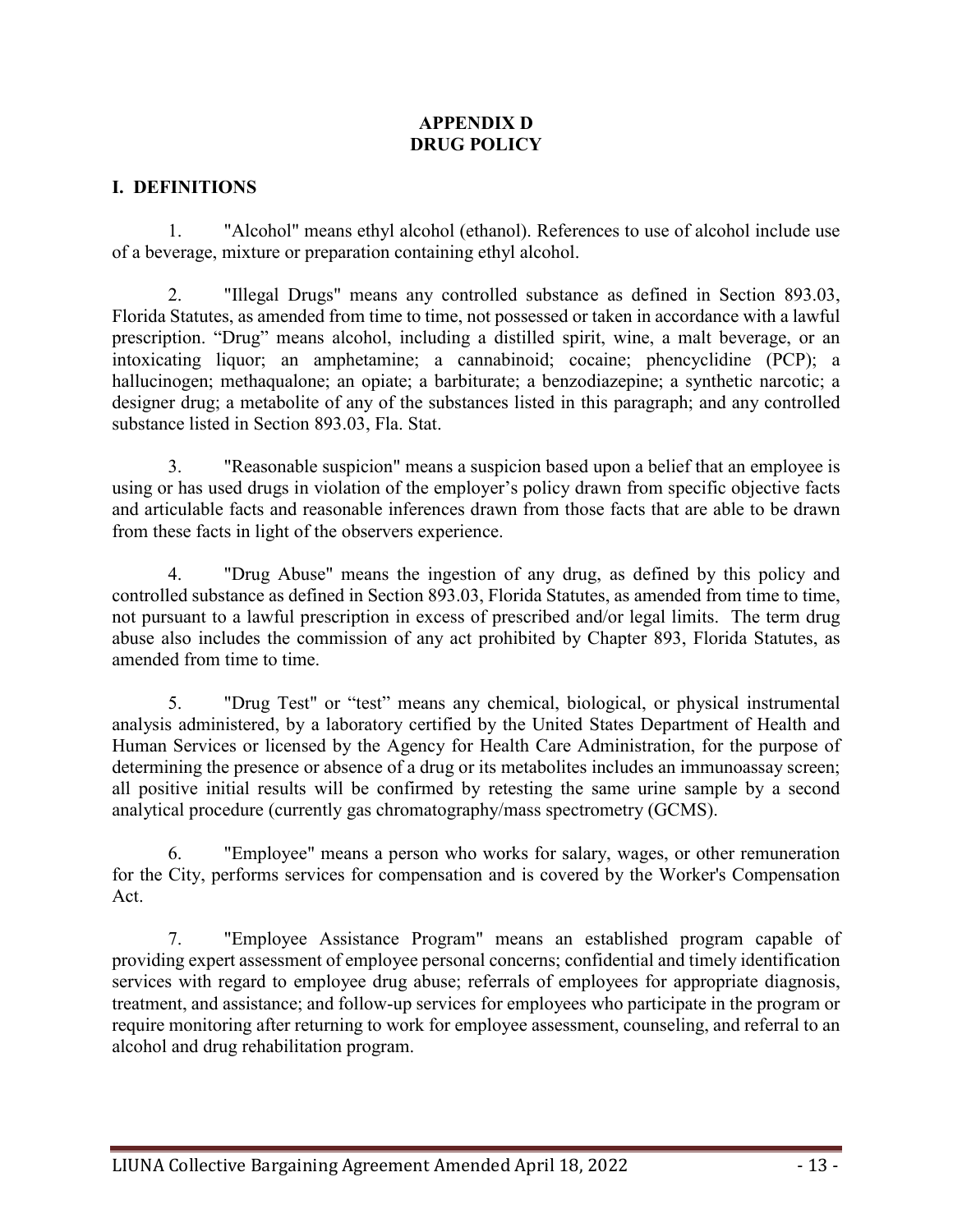8. "Medical Review Officer (MRO)" means a licensed physician, employed with or contracted with the City, responsible for receiving laboratory results generated by the City's drug testing program who has knowledge of substance abuse disorders, laboratory testing procedures, and chain of custody collection procedures; who verifies positive, confirmed test results, and who has the necessary and appropriate medical training to interpret and evaluate an individual's confirmed positive test result together with his or her medical history and any other relevant biomedical information.

9. "Under the Influence" means, for alcohol, .05 blood alcohol level and for drugs, the cutoff levels set by the National Institute on Drug Abuse (NIDA). Traces of alcohol between .01- .04 which do not fall under this definition shall still be considered cause for disciplinary action.

10. "Chain of Custody" refers to the methodology of tracking specified materials or substances for the purpose of maintaining control and accountability from initial collection to final disposition for all such materials or substances and providing for accountability at each stage in handling, testing, and storing specimens and reporting test results.

11. "Confirmed" when describing a test means a second analytical procedure used to identify the presence of a specific drug or metabolite in a specimen, which test must be different in scientific principle from that of the initial test procedure and must be capable of providing requisite specificity, sensitivity, and quantitative accuracy.

12. "Drug rehabilitation program: means a service provider that provides confidential, timely, and expert identification, assessment, and resolution of employee drug abuse.

13. "Safety-sensitive position" means a position in which a drug impairment constitutes an immediate and direct threat to public health or safety, such as a position that requires the employee to carry a firearm, perform life-threatening procedures, work with confidential information or documents pertaining to criminal investigations, or work with controlled substances; a position subject to Section 110.1127, Fla. Stat., or a position in which a momentary lapse in attention could result in injury or death to another person.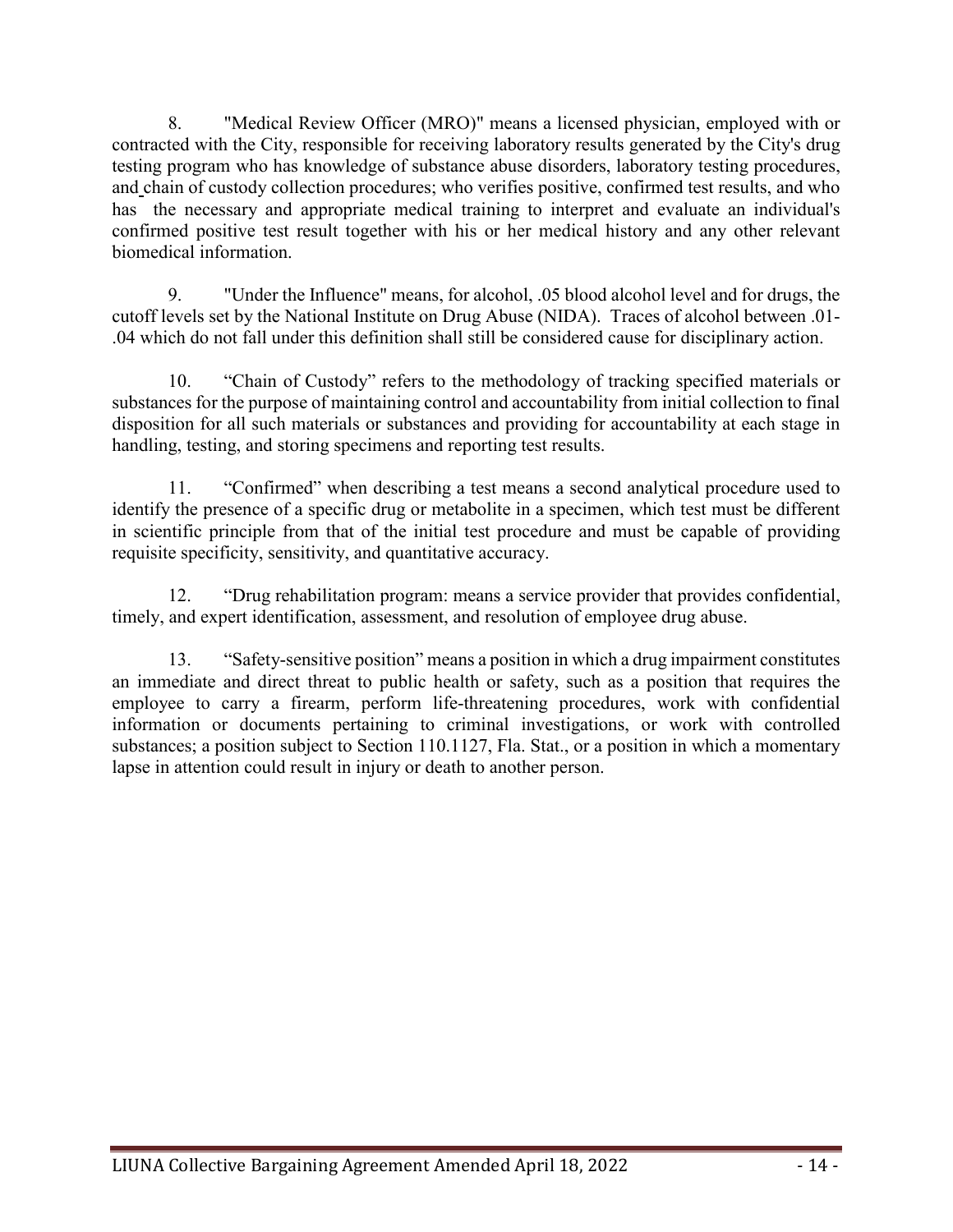### **II. INTRODUCTION**

Alcohol and drug abuse have become one of the nation's greatest problems. Unfortunately, we are not immune to such problems in the workplace. The City will not accept any risk that the safety of our employees, the safety of the general public, the quality of our services or work productivity may be impaired by the abuse of alcohol or use of illegal drugs.

This policy is implemented pursuant to Executive Order 12584 (Drug Free Workplace Act), the drug free workplace program requirements set forth in ss440.102 of the Florida Workers' Compensation Act, the Florida Administrative Rules 59A-24, Drug Free Workplace Standards (440.102), 49 C.F.R. Part 391 - Department of Transportation Controlled Substance Testing, 49 C.F.R., Part 40-Department of Transportation Procedures for Workplace Drug Testing Program and ss316.302 Florida Statutes, traffic and safety for commercial motor vehicles.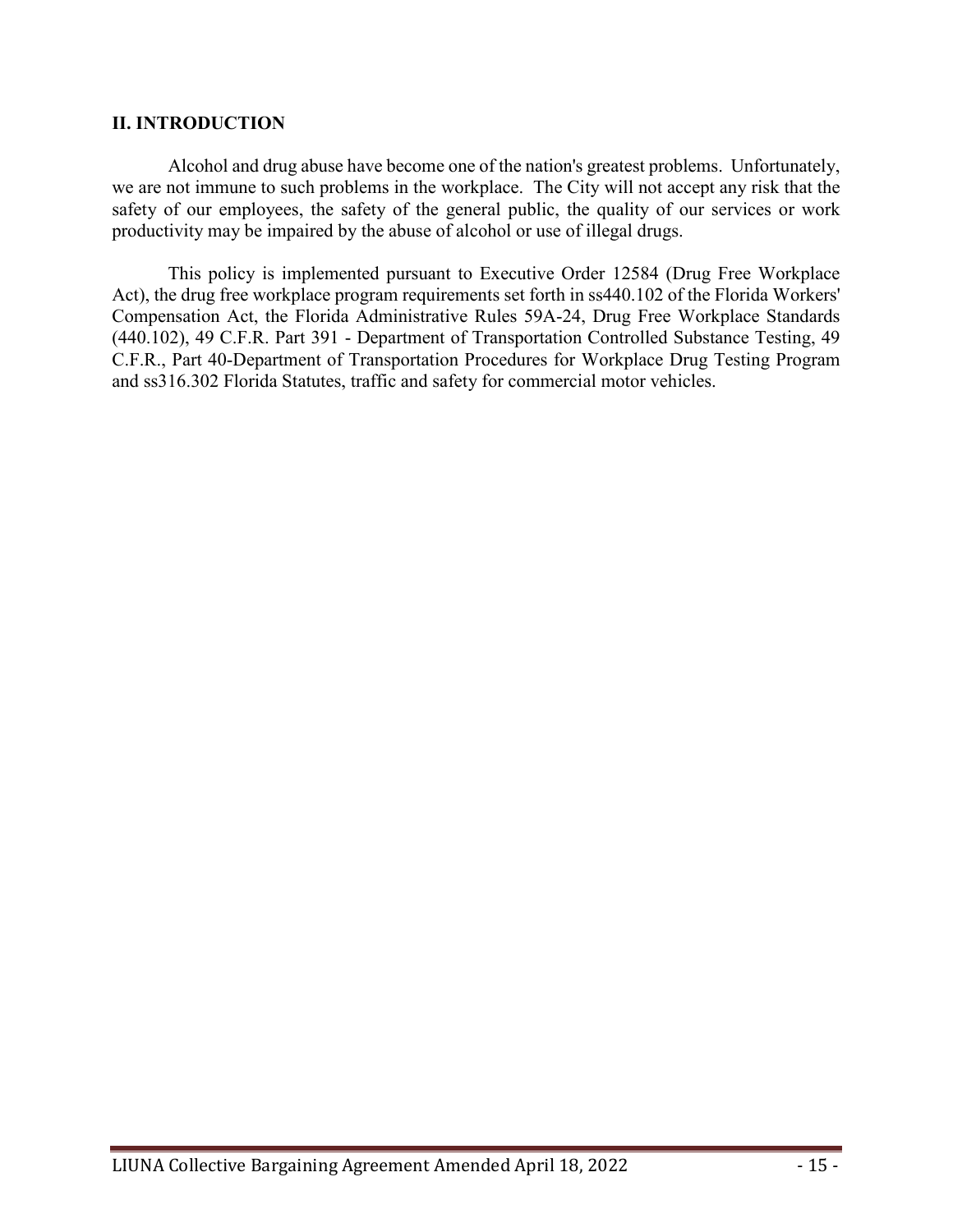#### **III. POLICY**

It is the policy of the City to maintain a drug-free workplace. As a condition of continued employment, all employees must refrain from using illegal or unprescribed drugs on or off the job and abide by the terms of this policy. It is a condition of employment that employees do not report to work with the presence of drugs or alcohol in their bodies. The use, sale, manufacture, distribution, purchase, possession, dispensing, or being under the influence of illegal drugs, or nonprescribed controlled substances on or off the job is strictly prohibited.

The use, sale, distribution, possession or being under the influence of alcohol during the employee's working hours, in any work area on City property, while on City business or while operating a City owned or leased vehicle (or any vehicle being used for City business) is strictly prohibited.

In order to detect the use of these substances, as described above, employees will be directed to submit to urinalysis drug tests, blood tests, breath or saliva tests. Employees who refuse to be tested or who test positive for drugs or alcohol will be subject to discipline, up to and including termination of employment, and any illegal drugs found on City property will be turned over to appropriate law enforcement authorities. Pursuant to the Federal Highway Administration Controlled-Substance Testing Regulations, a person who tests positive for the use of controlled substance for which the City is testing is medically unqualified to operate a commercial motor vehicle. Furthermore, if a driver refuses to be tested, such refusal will be treated as a positive test and the driver will not be permitted to operate a commercial motor vehicle. An employee injured on the job who refuses a drug test or whose test is confirmed positive will forfeit all workers' compensation medical and indemnity benefits in addition to any disciplinary action.

The use of alcoholic beverages by City employees on City premises or on City assignment may take place only when part of an approved city function. The authorization of alcoholic beverages at such functions does not relieve employees from the responsibility of exercising moderation and judgment so as not to represent a danger to themselves, other employees, the general public, or the City's reputation.

Employees with substance abuse problems are urged to discuss a rehabilitation option with their Employee Assistance Provider and/or a local drug and alcohol rehabilitation program. A representative sampling of such local programs and their respective contact information is attached to this policy. Employees who voluntarily come forward and admit (without being directed to submit to testing and absent any misconduct or injury or property damage) to being a user of illegal drugs shall be offered the opportunity for counseling or rehabilitation.

Employees who wish to contact the City Employee Assistance Program directly are encouraged to do so. This is a confidential service that can be utilized without City involvement. Information regarding this assistance program is attached and if you have any questions please contact the Personnel Department or your supervisor.

This policy is part of the collective bargaining agreement and employees retain the right to appeal any alleged violations of the collective bargaining agreement to the Public Employees Relations Commission or applicable court.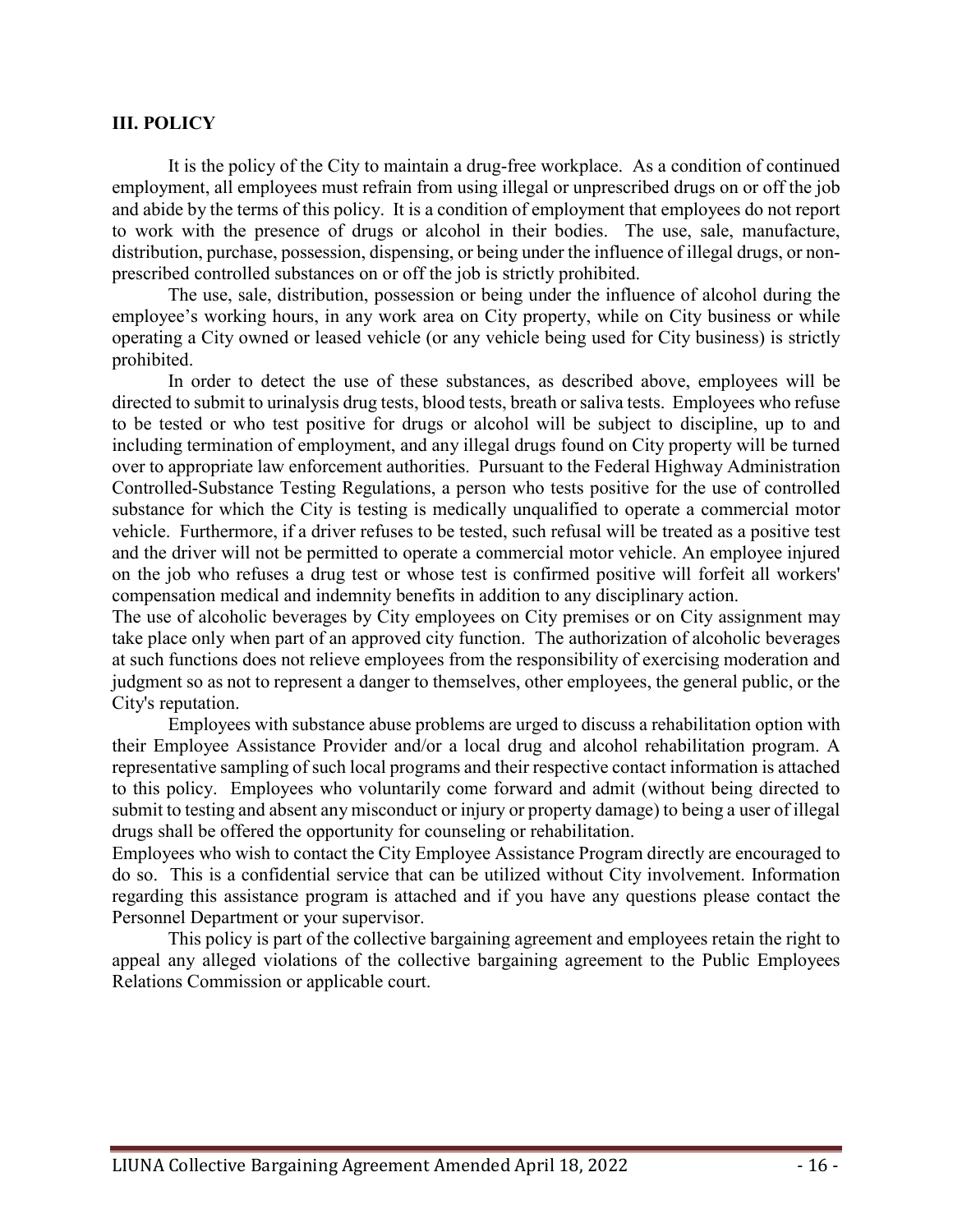# **IV. RULES**

# A) Prohibition

1) Use or possession of any illegal drug is prohibited.

2) Possession of alcohol while on City premises or on duty is prohibited.

3) Being under the influence of any illegal drug or alcohol while on duty is prohibited.

4) Sale, manufacture, distribution, or dispensation of any illegal drugs is prohibited.

EXCEPTION: Use or possession of a controlled drug that is prescribed to an employee is permitted as prescribed for and used by that employee only. Such prescriptions can have a direct impact on vigilance, judgment, coordination, vision, hearing and alertness. Therefore, an employee who must use prescribed drugs during work and whose physician advises that performance or behavior could be negatively affected by such use, must report this fact to their supervisor, Department Director or the Personnel Director before they report to duty.

Possession or use of alcohol while on City premises is allowed only during social and recreational events where alcohol is permitted. This does not relieve employees from the responsibility of exercising moderation and judgment so as not to represent a danger to themselves, other employees, the general public, or the City's reputation.

B) Circumstances Warranting Testing

1) If the City has "Reasonable suspicion" that an employee has consumed or is under the influence of alcohol or illegal drugs the employee will be asked to undergo a urinalysis and/or blood test as directed. Reasonableness will be established when two managerial/supervisory employees concur that there is a reasonable suspicion that an employee is using, under the influence of, in possession of illegal drugs or alcohol while on duty, or that the employee is abusing illegal drugs or alcohol which is affecting job performance or represents a threat to the safety of the employee, his co-workers, or the public. In circumstances where it is not feasible to have two managerial/supervisory employees concur that there is reasonable suspicion, (no other supervisor is available or time is critical in ordering the test) testing may be ordered by one supervisor/manager. This will include incidents where employees are involved in an accident involving personal injury or property damage.

2) After-care monitoring. Anytime within two years after an employee has tested positive for the presence of illegal drugs or alcohol or admitted inappropriate or illegal usage after completing initial rehabilitation, whichever is later is subject to follow-up testing. After an employee tests positive for the presence of alcohol or drugs or admits the inappropriate or illegal use of alcohol or drugs, the employee shall submit to random follow-up testing at least once a year, at the City's direction, for a 2-year period commencing upon completion of the drug rehabilitation program.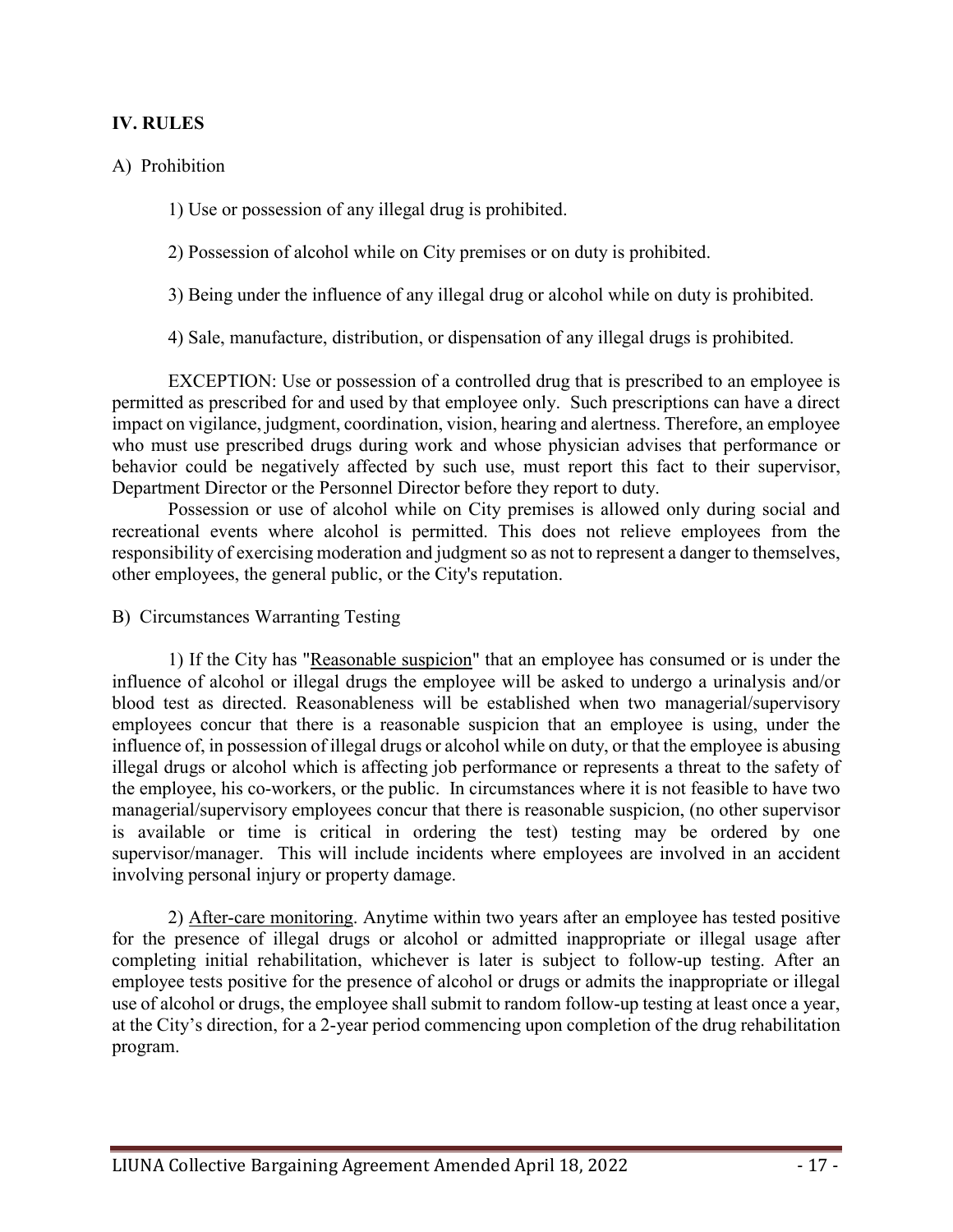3) Routine Medical (Fitness for Duty) Examinations. Employees who are otherwise routinely scheduled for medical examinations will be tested for illegal drugs and alcohol as part of the medical examination.

4) Random Drug Testing. Limited to employees operating vehicles which have been identified to fall under Department of Transportation Alcohol and Drug Testing Rules.

5) Post Accident Testing. All employees operating vehicles which have been identified to fall under DOT Alcohol and Drug Testing Rules if ticketed for a moving violation as a result of a reportable accident.

# C) Tests

1) Whenever an employee is required to be tested they shall provide urine or blood specimens as directed by the City contracted collection/testing facility.

2) Testing/collection shall be conducted at a City contracted facility. Testing will be conducted in accordance with U.S. Department of Health & Human Services and NIDA guidelines. Post accident testing will also be conducted in accordance with the Florida Workers' Compensation guidelines and positive test results will be reported to the insurance carrier.

3) The type of tests to be conducted will be determined by the City in compliance with applicable Federal and State Laws. A listing of the drugs for which an individual will be tested shall be provided *immediately prior to the test* and shall include but not be limited to the following:

> Alcohol/Beer (booze, drink, hard liquor, wine) Amphetamines (binhetamine, desoxyn, dexedrine) Barbiturates (phenobarbital, tuinal, amytal) Benzodiazepines Cannabinoids (marijuana, hashish, hash, hash oil, pot, joint, roach, leaf, grass, weed, reefer) Cocaine/Cocaine metabolite (coke, blow, nose candy, snow, flake, crack) Opiates (opium, dover's powder, paregoric, parepectolin, codeine, morphine, heroin, demoral) Phencyclidine Myethaqualone Synthetic Narcotics Designer Drugs and Metabolites of any of the above listed drugs The City reserves the right to test for additional drugs upon advance notice.

4) When an employee tests positive on an initial test a confirming test will be included in the testing procedure.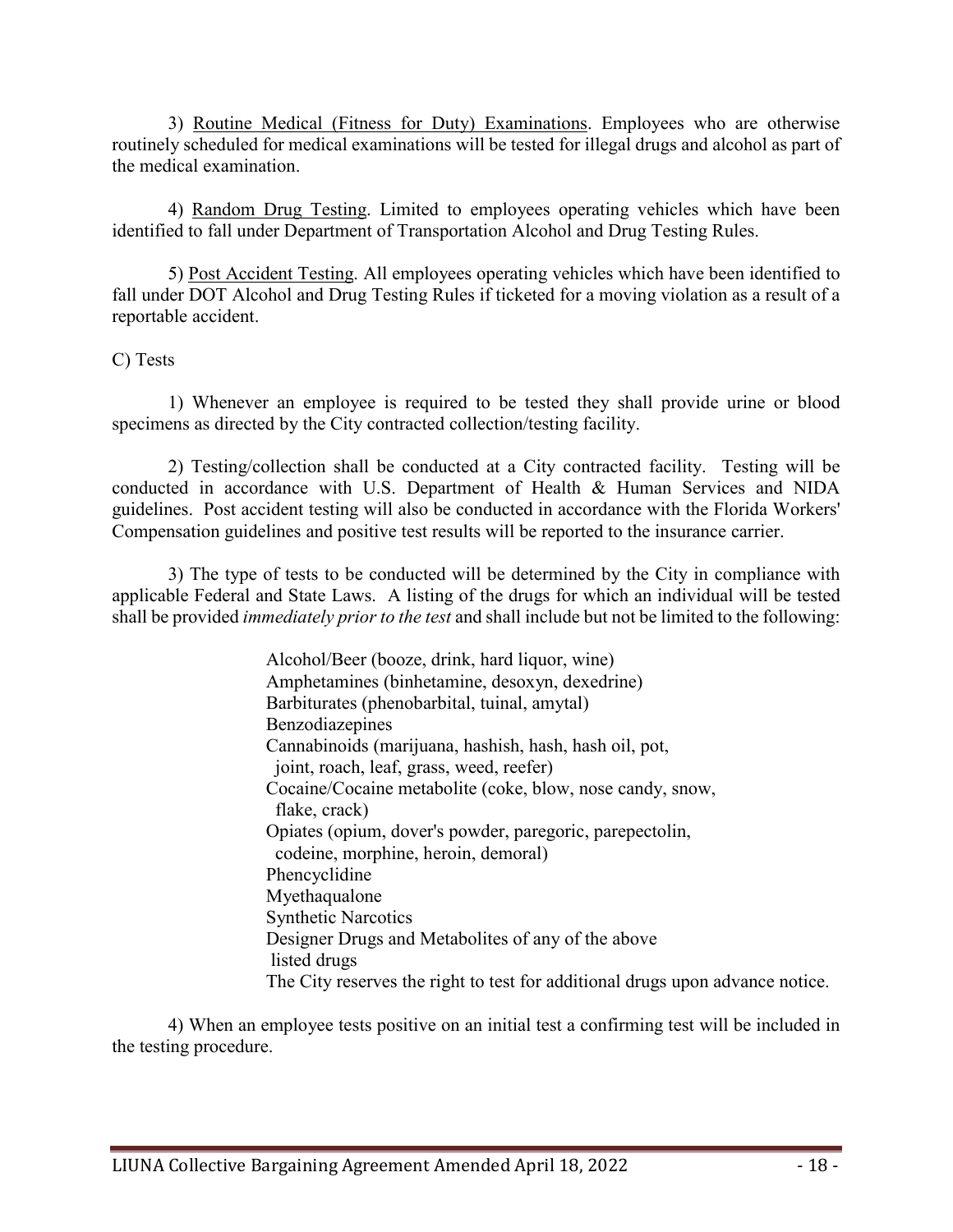5) Any employee scheduled for testing has the right to consult the testing laboratory for technical information regarding prescription and nonprescription medication.

6) The City shall pay for the costs of any tests it requires.

7) Any employee who refuses to submit to substance abuse testing will be subject to discharge.

8) Employees required to be tested shall be driven to the testing facility by the City. Under no circumstances is an employee suspected of drug or alcohol abuse to be allowed to drive himself/herself to a test facility. Picture identification is required at the testing site.

# D) Confidential History of Medication

Prior to any drug or alcohol testing, employees will be provided confidential "History of Medication" forms on which to report to an independent Medical Review Officer ("MRO") the use of prescription and non-prescription medications before being tested. Individuals testing positive for drug or alcohol use will be given an additional opportunity to provide this information to the MRO after being tested. A list developed by the Agency for Health Care Administration, of the most common drugs or medications (by brand name or common name, as well as by chemical name) which may alter or affect a drug test, is attached to this policy. The Medical Review Officer may also be consulted for technical information concerning prescription or non-prescription medication.

# E) Explanation of Test Results

An or employee who receives a positive confirmed drug test result may contest or explain the result to the MRO within five (5) working days after written notification of the positive test result. If an employees' explanation or challenge is unsatisfactory to the MRO, the MRO will report the positive test result to the employer. The employer then has another five (5) working days to contact the employee again to advise him/her of the test result and the employee's right to appeal. The employee may contest the test result as provided by the Rules of the Division of Workers' Compensation by filing a timely claim for benefits with a Judge of Compensation Claims or, if no injury has occurred, with a court of competent jurisdiction. Any such challenge must be filed within 30 days after the individual receives notice that his or her explanation of the test result was unsatisfactory. In addition, at the individuals' own expense, employee may request to have a portion of the specimen retested at a state approved testing facility. If the individual contests the test result, the laboratory must be notified by the employee. The employee must also notify the laboratory of any administrative or civil action filed pursuant to Florida Statute Chapter 440.

# F) Confidentiality

All information gathered as a result of a drug test on employees shall be considered confidential and maintained separately from personnel records. Information may be released only under a "need to know" basis or if authorized by law. Any individual found to violate this confidentiality, will be subject to disciplinary action up to and including discharge.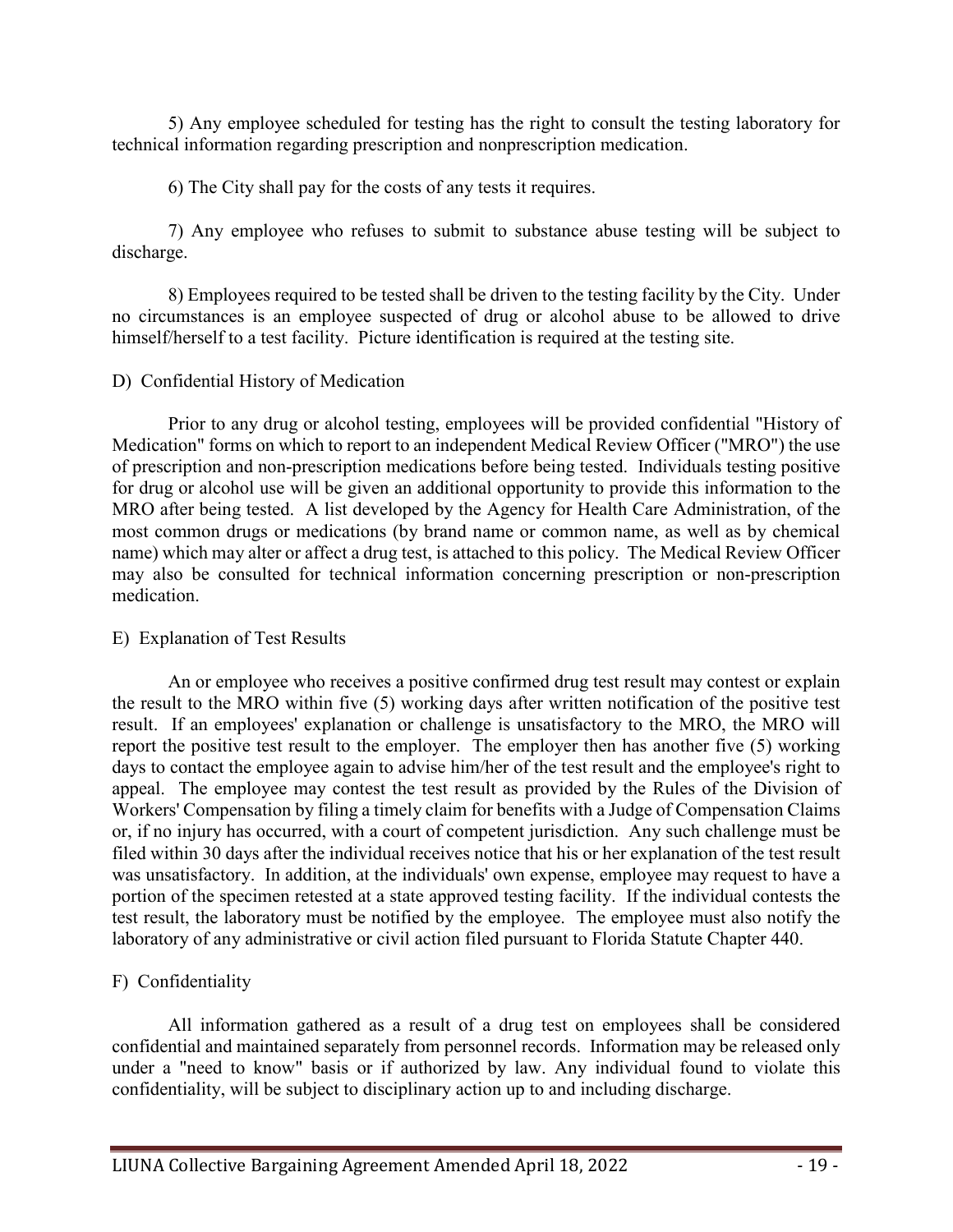G) Arrest or Conviction for Drug-Related Offenses

Any employee who is either arrested, indicted or convicted of a drug or alcohol related violation must report this information to his or her Supervisor no later than five (5) days after such arrest, indictment or conviction. Any employee who is convicted of a drug-related charge, and any employee who is arrested, or indicted, or convicted of a work-related drug or alcohol charge, may be subject to discipline, up to and including termination of employment.

### H) Violations

# 1. **Drugs**

### **a) Positive Test Results**:

Employees-If an employee tests positive for being under the influence while on duty:

1) **1st incident of positive results**-Disciplinary action shall be issued which shall include at minimum a suspension. Any employee retained shall be offered a rehabilitation option as a condition of continued employment. Failure to accept rehabilitation or to complete rehabilitation shall be cause for immediate dismissal.

Cost of rehabilitation shall be the employee's responsibility; however it shall be coordinated with any insurance or EAPs provided by the City.

2) **2nd incident of positive results**-the employee will be immediately dismissed.

b) Selling or Possessing Illegal Drugs:

Employees found to be selling or possessing drugs shall be turned over to the local authorities. The City shall also take any disciplinary action it deems appropriate up to and including termination. Conviction of any of the above offenses will result in termination of employment.

### 2. **Alcohol**

### **a) Positive Test Results**:

Employees-If an employee tests positive for being under the influence while on duty:

1) **1st incident of positive results** - the employee will receive a disciplinary suspension and be referred to the EAP.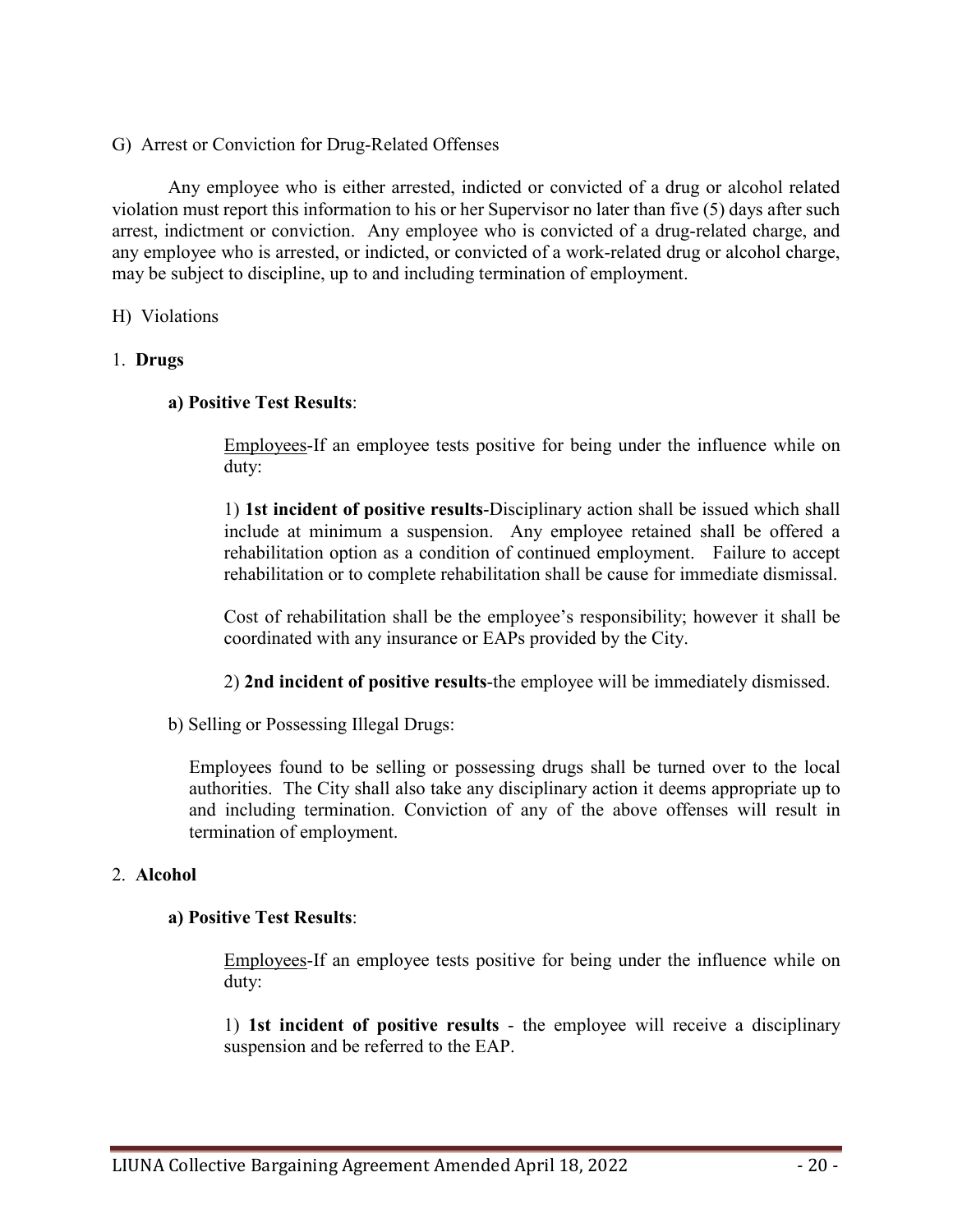2) **2nd incident of positive results**-Disciplinary action shall be issued by the City. Where the City determines it is appropriate, the employee may be offered a rehabilitation option as a condition of continued employment. Failure to accept rehabilitation or to complete it shall be cause for immediate dismissal. Any further incident -- the employee will be immediately dismissed.

Cost of rehabilitation shall be the employee's responsibility; however, it shall be coordinated with any insurance or EAPs provided by the City.

# **b) Possessing Alcohol on City premises or While on Duty:**

Employees found to be using or possessing alcohol on City premises or while on duty shall face disciplinary action up to and including termination of employment. (Exception see page 5 "Exception")

3. **Supervisors**. Supervisors who observe or have knowledge of employees committing any of the prohibitions of this policy are required to take appropriate action. Failure to do so will result in disciplinary action up to and including dismissal.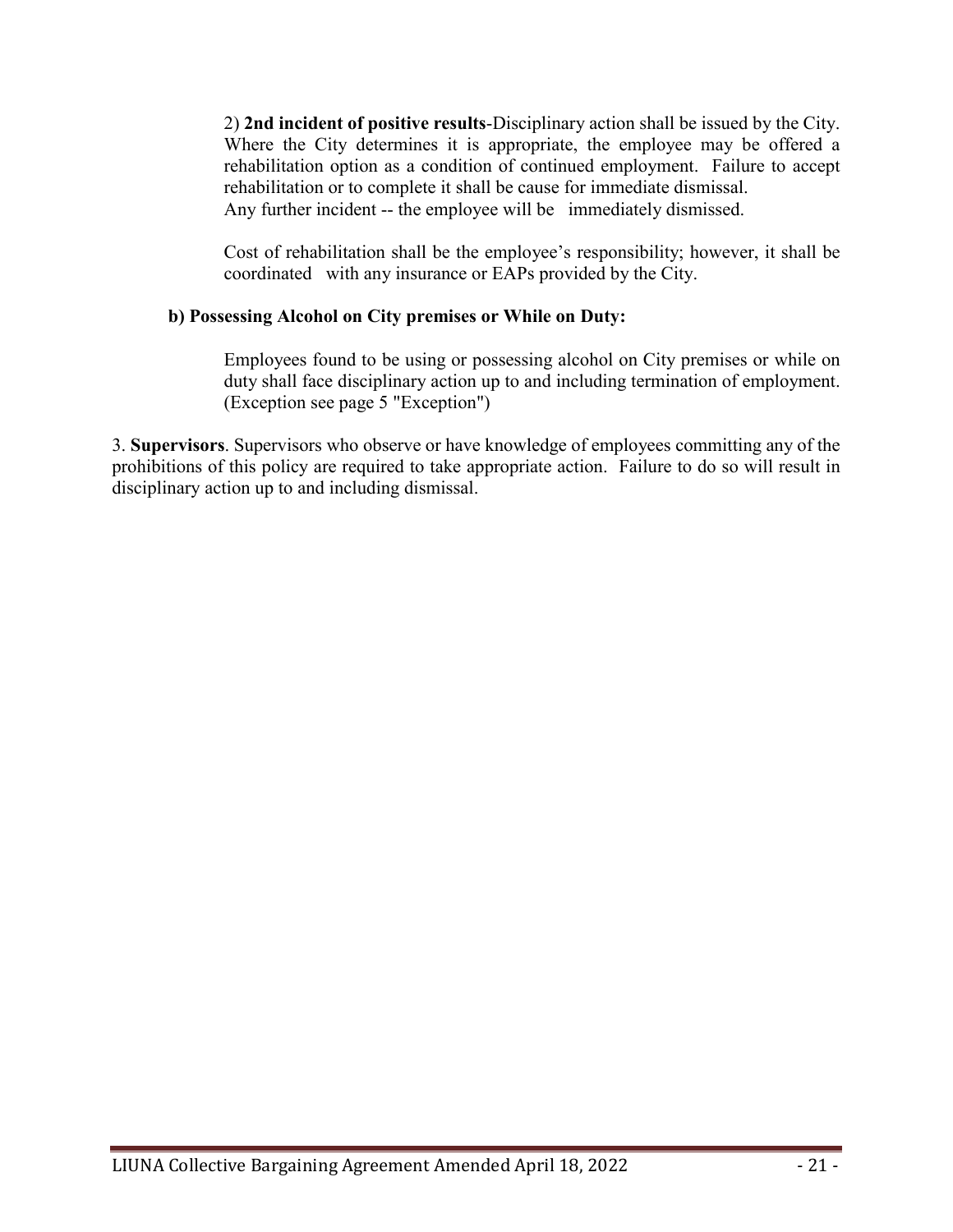# **APPENDIX E Grievance Form**

| <b>REPORT OF GRIEVANCE (LIUNA)</b>                    |                                                                                                                                                                        |
|-------------------------------------------------------|------------------------------------------------------------------------------------------------------------------------------------------------------------------------|
|                                                       | (Do not complete)                                                                                                                                                      |
| Job Title:                                            |                                                                                                                                                                        |
|                                                       | Date Incident occurred giving rise to Grievance: ________________________________                                                                                      |
| (Include a complete description of the incident here) | Article and Section of Agreement violated and how violated: _____________________<br>,我们也不会有一个人的人,我们也不会有一个人的人,我们也不会有一个人的人,我们也不会有一个人的人,我们也不会有一个人的人。""我们的人,我们也不会有一个人的人,我 |
|                                                       | ,我们也不会有什么。""我们的人,我们也不会有什么?""我们的人,我们也不会有什么?""我们的人,我们也不会有什么?""我们的人,我们也不会有什么?""我们的人                                                                                       |
|                                                       |                                                                                                                                                                        |
|                                                       |                                                                                                                                                                        |
|                                                       | <u> 1989 - Andrea Andrew Maria (h. 1989).</u>                                                                                                                          |
| (Attach additional pages if needed)                   |                                                                                                                                                                        |
|                                                       | <u> 1989 - John Stein, Amerikaansk politiker († 1989)</u>                                                                                                              |
|                                                       | ,我们也不会有什么?""我们的人,我们也不会有什么?""我们的人,我们也不会有什么?""我们的人,我们也不会有什么?""我们的人,我们也不会有什么?""我们的人                                                                                       |
|                                                       |                                                                                                                                                                        |
| <b>Step I-Supervisor Response</b>                     | Date Grievance Received: ____________                                                                                                                                  |
| Grievance Settled:                                    | Grievance Denied:                                                                                                                                                      |
| Date of Meeting:                                      | Date Response Given:<br>(Attach Response Provided)                                                                                                                     |
| Signature of Supervisor:                              |                                                                                                                                                                        |
| <b>Step II-Division Supervisor Response</b>           | <b>Date Grievance Received:</b>                                                                                                                                        |
| Grievance Settled:                                    | Grievance Denied: [                                                                                                                                                    |
| Date of Meeting:                                      | Date Response Given:<br>(Attach Response Provided)                                                                                                                     |
| Signature of Supervisor:                              |                                                                                                                                                                        |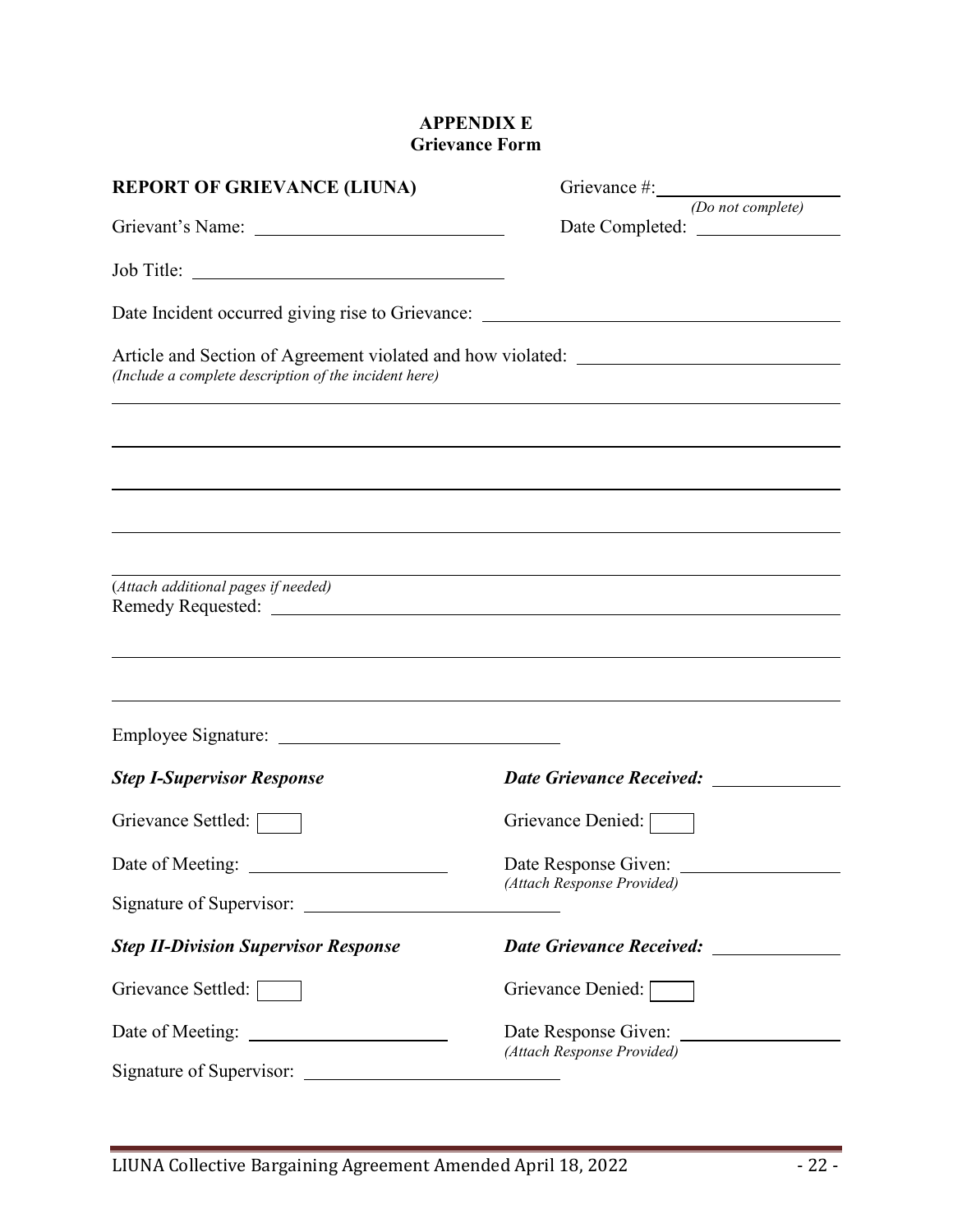| <b>Step III-Superintendent or</b><br><b>Department Director Response</b>                             | <b>Date Grievance Received:</b>                                                                                                                                                                                                     |
|------------------------------------------------------------------------------------------------------|-------------------------------------------------------------------------------------------------------------------------------------------------------------------------------------------------------------------------------------|
| Grievance Settled:                                                                                   | Grievance Denied:                                                                                                                                                                                                                   |
| Date of Meeting:<br>Signature of Supervisor/Department Director: ___________________________________ | Date Response Given:<br>(Attach Response Provided)                                                                                                                                                                                  |
| <b>Step IV-City Manager</b>                                                                          | <b>Date Grievance Received:</b> Mate Children Contains a material of the Children Contains a material of the Children Contains a material of the Children Children Children Children Children Children Children Children Children C |
| Grievance Settled:                                                                                   | Grievance Denied:                                                                                                                                                                                                                   |
| Signature of City Manager or Designee:                                                               | Date Response Given:<br>(Attach Response Provided)<br><u> 1989 - Johann Stoff, deutscher Stoffen und der Stoffen und der Stoffen und der Stoffen und der Stoffen und der </u>                                                       |
| <b>Step V-Arbitration</b>                                                                            |                                                                                                                                                                                                                                     |
|                                                                                                      |                                                                                                                                                                                                                                     |
| Received by:<br>$\sim$ $\sim$ $\sim$ $\sim$                                                          |                                                                                                                                                                                                                                     |

City Manager/Designee

Note: Up through the level of Department Director, a meeting with the grievant is required. Failure of the City to respond at any level is deemed a denial of the grievance. Failure of the grievant to file within the time limits prescribed shall be deemed a withdrawal and settlement of the grievance. **At each stage of the grievance, the City should return a copy of the grievance to the grievant along with a copy of the City's response. It is the grievant's responsibility to ensure his/her grievance is filed at each appropriate level until resolved or withdrawn by the grievant.**

Employees of the bargaining unit may file a grievance without union representation.

Upon a supervisors receipt of the grievance he/she should contact the Personnel Department to report it.